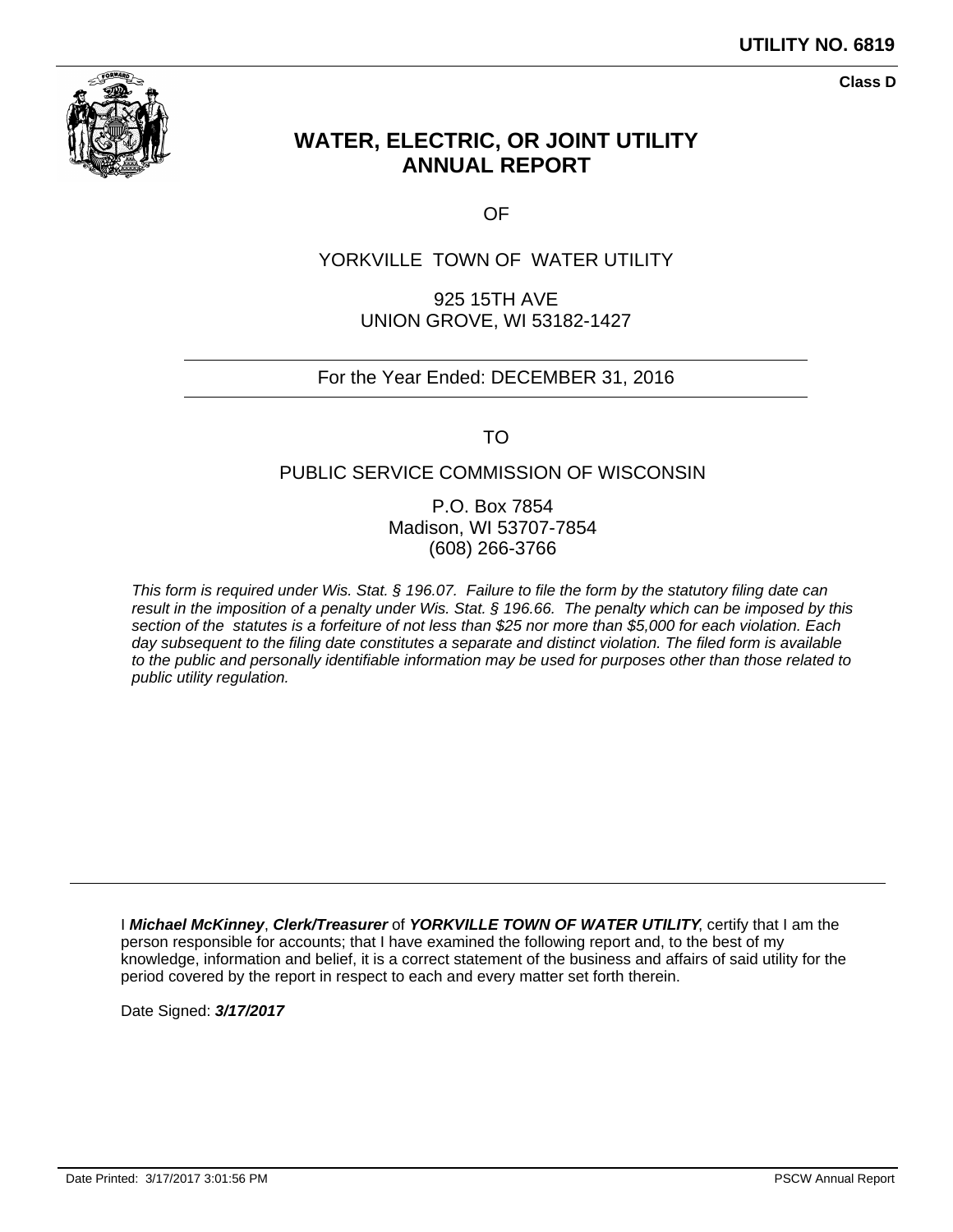#### **Signature Page (Page ii)**

#### **General Footnote**

Accountant's Compilation Report

To the Utility Board and Administration Yorkville Water Utility District No. 1 Racine County, Wisconsin

Management is responsible for the accompanying financial statements of the Yorkville Water Utility District No. 1 included in the accompanying form prescribed by the Public Service Commission of Wisconsin. I have performed a compilation engagement in accordance with Statements on Standards for Accounting and Review Services promulgated by the Accounting and Review Services Committee of the AICPA. I did not audit or review the financial statements included in the accompanying prescribed form nor was I required to perform any procedures to verify the accuracy or completeness of the information provided by management. Accordingly, I do not express an opinion, a conclusion, nor provide any form of assurance on these financial statements.

#### Other Matter

The financial statements included in the accompanying prescribed form are intended to comply with the requirements of the Public Service Commission of Wisconsin and are not intended to be a presentation in accordance with accounting principles generally accepted in the United States of America.

PATRICK W. ROMENESKO, S.C. CERTIFIED PUBLIC ACCOUNTANT

Lake Geneva, Wisconsin March 10, 2017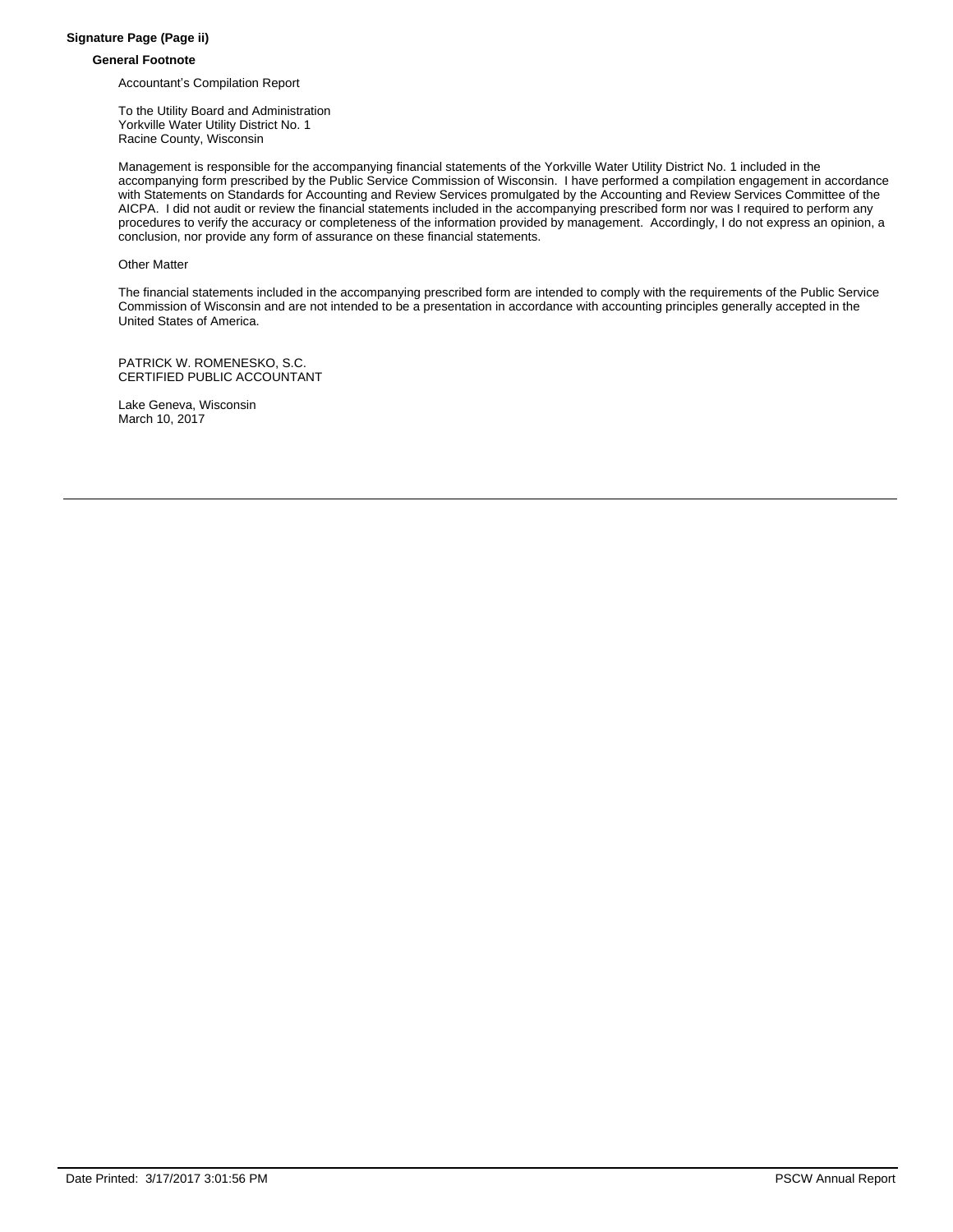# **Table of Contents**

| <b>Schedule Name</b>                                                                                                                            | Page         |
|-------------------------------------------------------------------------------------------------------------------------------------------------|--------------|
| <b>INTRODUCTORY SECTION</b>                                                                                                                     |              |
| Signature Page                                                                                                                                  | ii.          |
| Identification and Ownership - Contacts                                                                                                         | iv           |
| Identification and Ownership - Governing Authority and Audit Information                                                                        | $\mathsf{V}$ |
| Identification and Ownership - Contract Operations                                                                                              | vi           |
| <b>FINANCIAL SECTION</b>                                                                                                                        |              |
| Income Statement                                                                                                                                | $F-01$       |
| Income Statement Account Details                                                                                                                | $F-02$       |
| Income from Merchandising, Jobbing & Contract Work (Accts. 415-416)                                                                             | $F-03$       |
| Revenues Subject to Wisconsin Remainder Assessment                                                                                              | $F-04$       |
| Full-Time Employees (FTE)                                                                                                                       | $F-06$       |
| <b>Balance Sheet</b>                                                                                                                            | $F-07$       |
| Net Utility Plant                                                                                                                               | $F-08$       |
| Accumulated Provision for Depreciation of Utility Plant on Utility Plant Financed by Utility Operations or by the Municipality<br>(Acct. 111.1) | $F-09$       |
| Accumulated Provision for Depreciation of Utility Plant on Contributed Plant in Service (Acct. 111.2)                                           | $F-10$       |
| Net Nonutility Property (Accts. 121 & 122)                                                                                                      | $F-11$       |
| Accumulated Provision for Uncollectible Accounts-Cr. (Acct. 144)                                                                                | $F-12$       |
| <b>Materials and Supplies</b>                                                                                                                   | $F-13$       |
| Unamortized Debt Discount & Expense & Premium on Debt (Accts. 181 and 251)                                                                      | $F-14$       |
| Capital Paid in by Municipality (Acct. 200)                                                                                                     | $F-15$       |
| Bonds (Acct. 221)                                                                                                                               | $F-17$       |
| Notes Payable & Miscellaneous Long-Term Debt                                                                                                    | $F-18$       |
| Taxes Accrued (Acct. 236)                                                                                                                       | $F-19$       |
| Interest Accrued (Acct. 237)                                                                                                                    | $F-20$       |
| Balance Sheet Detail - Other Accounts                                                                                                           | $F-22$       |
| Return on Rate Base Computation                                                                                                                 | $F-23$       |
| Regulatory Liability - Pre-2003 Historical Accumulated Depreciation on Contributed Utility Plant (253)                                          | $F-25$       |
| Important Changes During the Year                                                                                                               | $F-26$       |
| <b>WATER SECTION</b>                                                                                                                            |              |
| Water Operating Revenues & Expenses                                                                                                             | $W-01$       |
| Water Operating Revenues - Sales of Water                                                                                                       | W-02         |
| Sales for Resale (Acct. 466)                                                                                                                    | W-03         |
| Other Operating Revenues (Water)                                                                                                                | W-04         |
| Water Operation & Maintenance Expenses                                                                                                          | W-05         |
| Taxes (Acct. 408 - Water)                                                                                                                       | W-06         |
| Water Property Tax Equivalent - Detail                                                                                                          | W-07         |
| Water Utility Plant in Service - Plant Financed by Utility or Municipality                                                                      | W-08         |
| Water Utility Plant in Service - Plant Financed by Contributions                                                                                | W-09         |
| Age of Water Mains                                                                                                                              | $W-13$       |
| Sources of Water Supply - Statistics                                                                                                            | $W-14$       |
| Water Audit and Other Statistics                                                                                                                | $W-15$       |
| Sources of Water Supply - Well Information                                                                                                      | $W-16$       |
| Sources of Water Supply - Intake Information                                                                                                    | $W-17$       |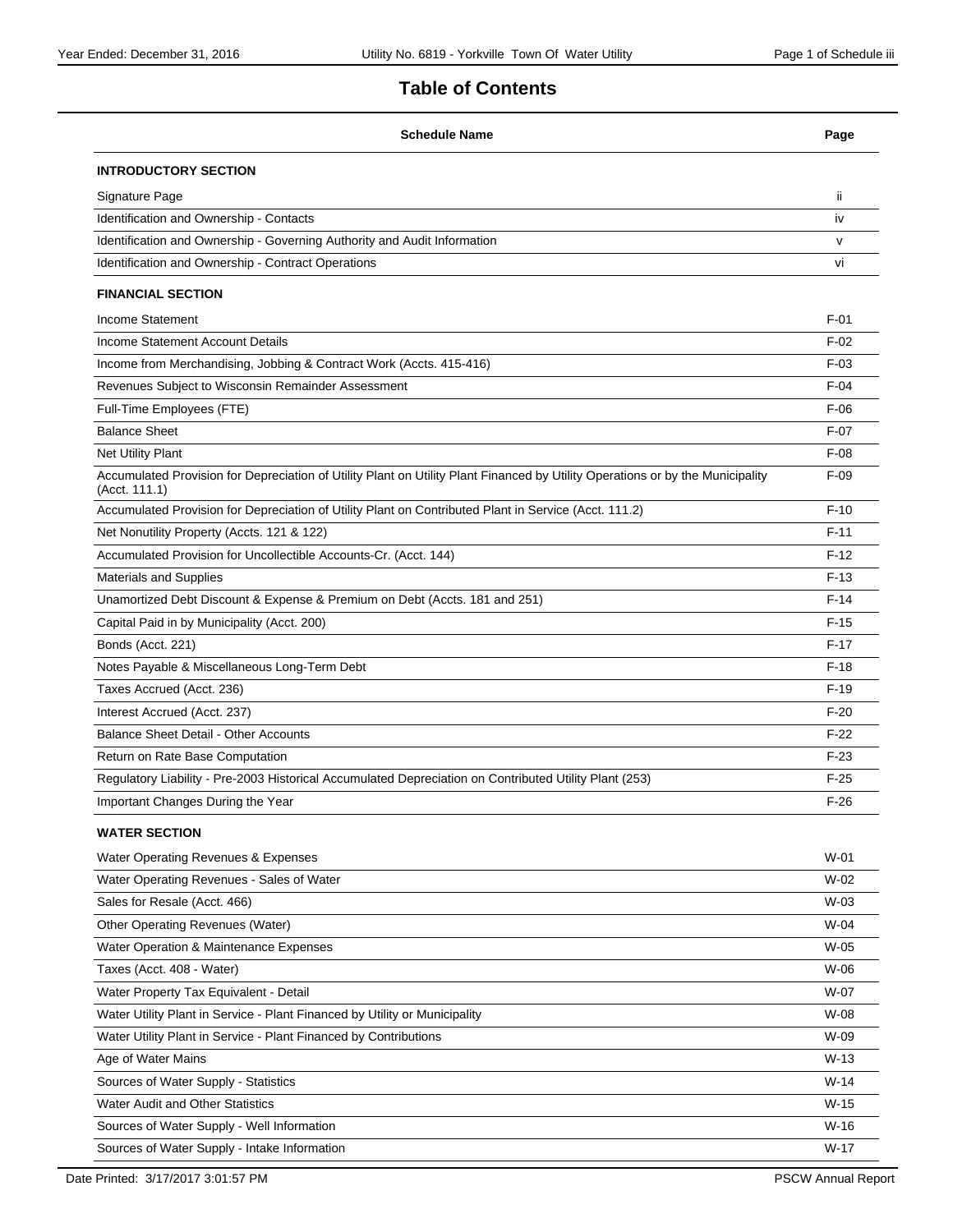# **Table of Contents**

#### **WATER SECTION**

| Pumping & Power Equipment                 | $W-18$ |
|-------------------------------------------|--------|
| Reservoirs, Standpipes and Elevated Tanks | $W-19$ |
| <b>Water Treatment Plant</b>              | $W-20$ |
| <b>Water Mains</b>                        | $W-21$ |
| <b>Water Service Laterals</b>             | $W-22$ |
| <b>Meters</b>                             | $W-23$ |
| Hydrants and Distribution System Valves   | $W-25$ |
| List of All Station and Wholesale Meters  | $W-26$ |
| <b>Water Conservation Programs</b>        | $W-27$ |
| Water Customers Served                    | $W-28$ |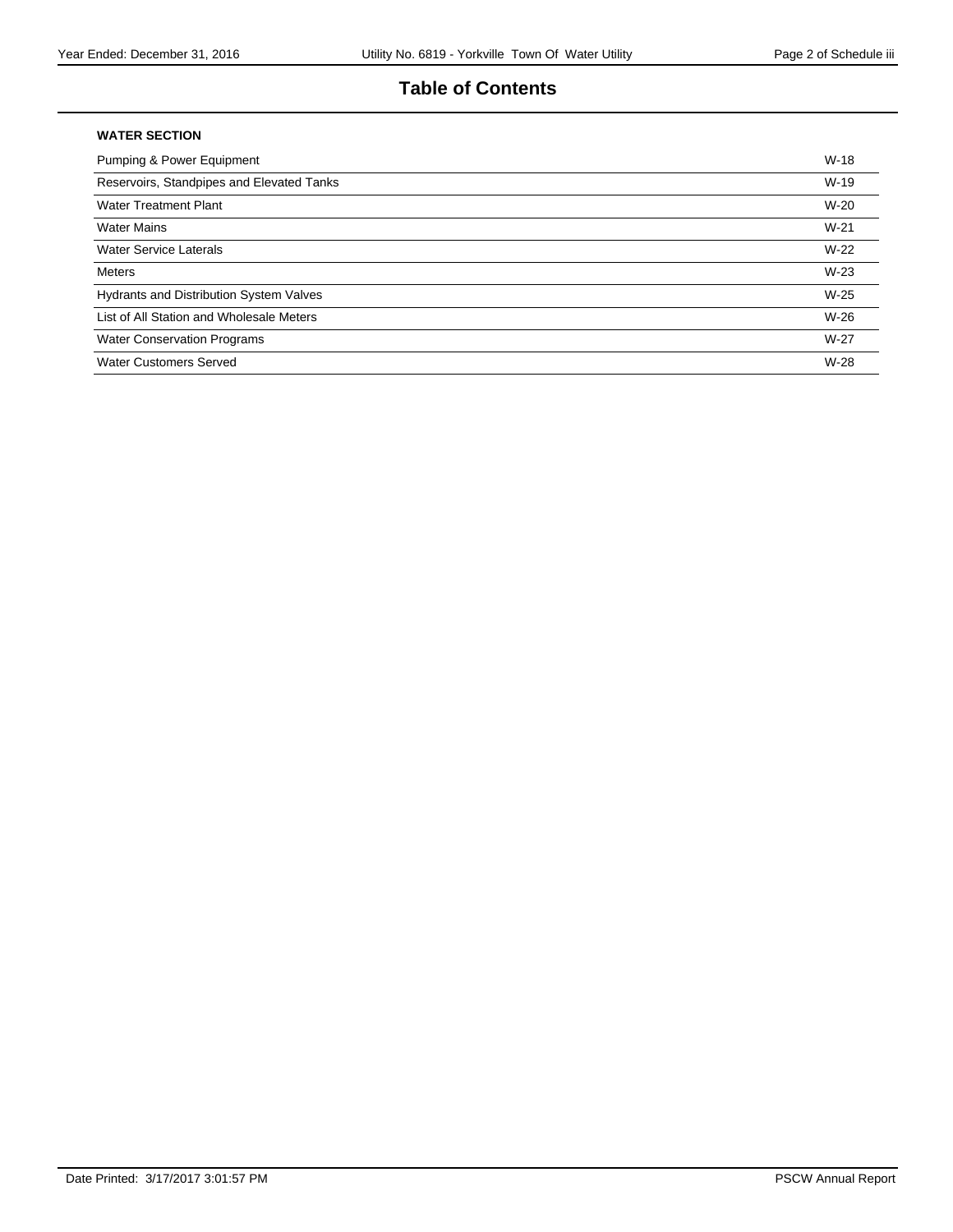### **Identification and Ownership - Contacts**

#### **Utility employee in charge of correspondence concerning this report**

Name: Michael McKinney

Title: Clerk/Treasurer

Mailing Address: 925 15th Avenue Union Grove, WI 53182

Phone: (262) 878-2123

Email Address: michael@townofyorkville.com

#### **Accounting firm or consultant preparing this report (if applicable)**

Name: Karen S. Hall

Title: CPA

Mailing Address: Patrick W. Romenesko, S.C. PO Box 508 Lake Geneva, WI 53147 Phone: (262) 248-0220 Email Address: kshcanada@sbcglobal.net

# **Name and title of utility General Manager (or equivalent)**

Name: Gary W. Hanson Title: Utilities Manager Mailing Address: 925 15th Avenue Union Grove, WI 53182 Phone: (262) 878-2123 Email Address: ghanson@sehinc.com

#### **President, chairman, or head of utility commission/board or committee**

Name: Peter L. Hansen Title: Chairman Mailing Address: 925 15th Avenue Union Grove, WI 53182 Phone: (262) 878-2123

Email Address: chairman@townofyorkville.com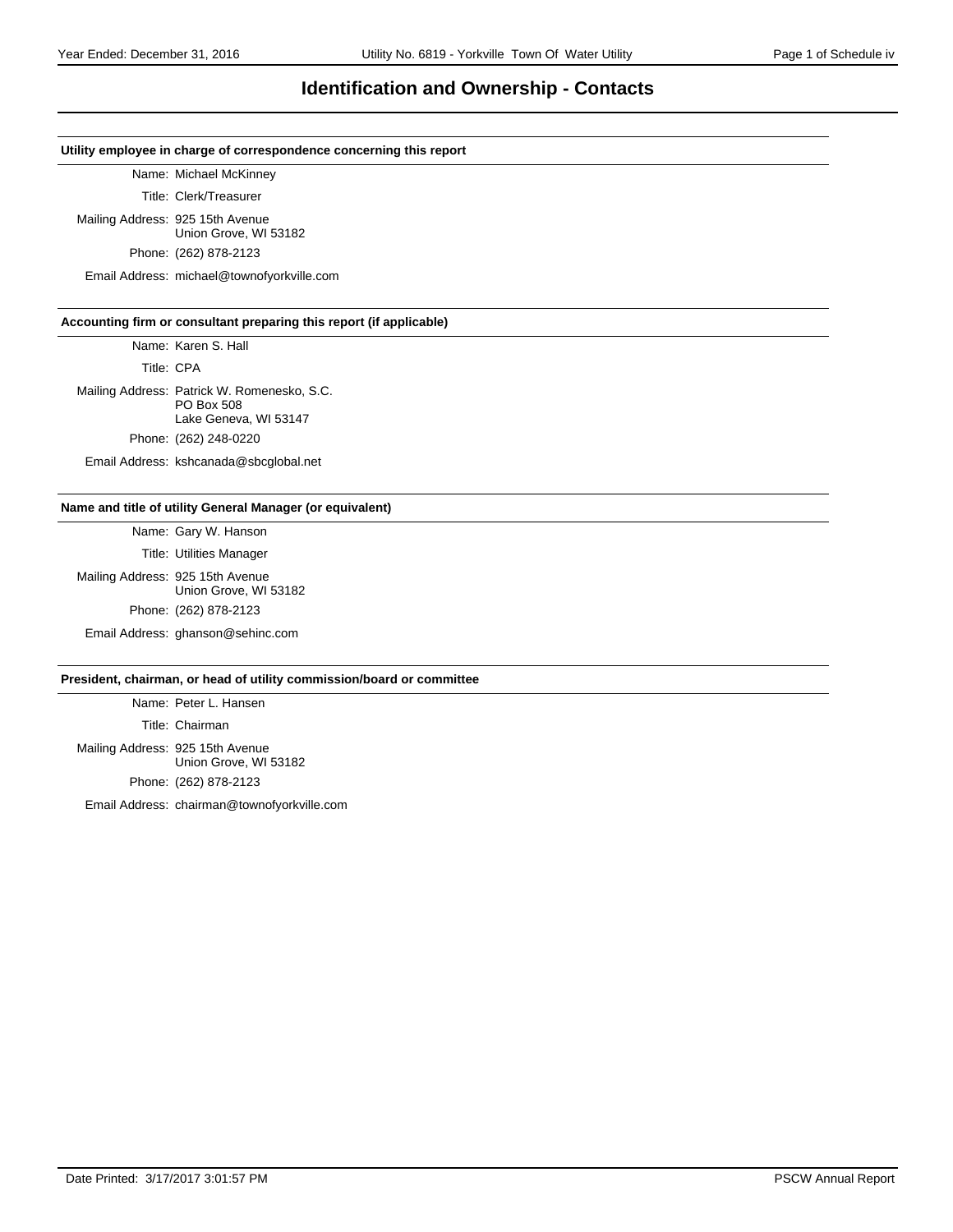# **Identification and Ownership - Governing Authority and Audit Information**

#### **Utility Governing Authority**

Select the governing authority for this utility.

\_x\_Reports to utility board/commission

\_\_\_Reports directly to city/village council

#### **Audit Information**

Are utility records audited by individulas or firms other than utility employees? \_x\_Yes \_No

Date of most recent audit report: 05/17/2016

Period covered by most recent audit: Year ended December 31, 2016

#### **Individual or firm, if other than utility employee, auditing utility records**

Name: Patrick W. Romenesko

Title: CPA/Owner

Organization Name: Patrick W. Romenesko, S.C.

USPS Address: PO Box 508

City State Zip Lake Geneva, WI 53147

Telephone: (262) 248-0220

Email Address: pwrome@sbcglobal.net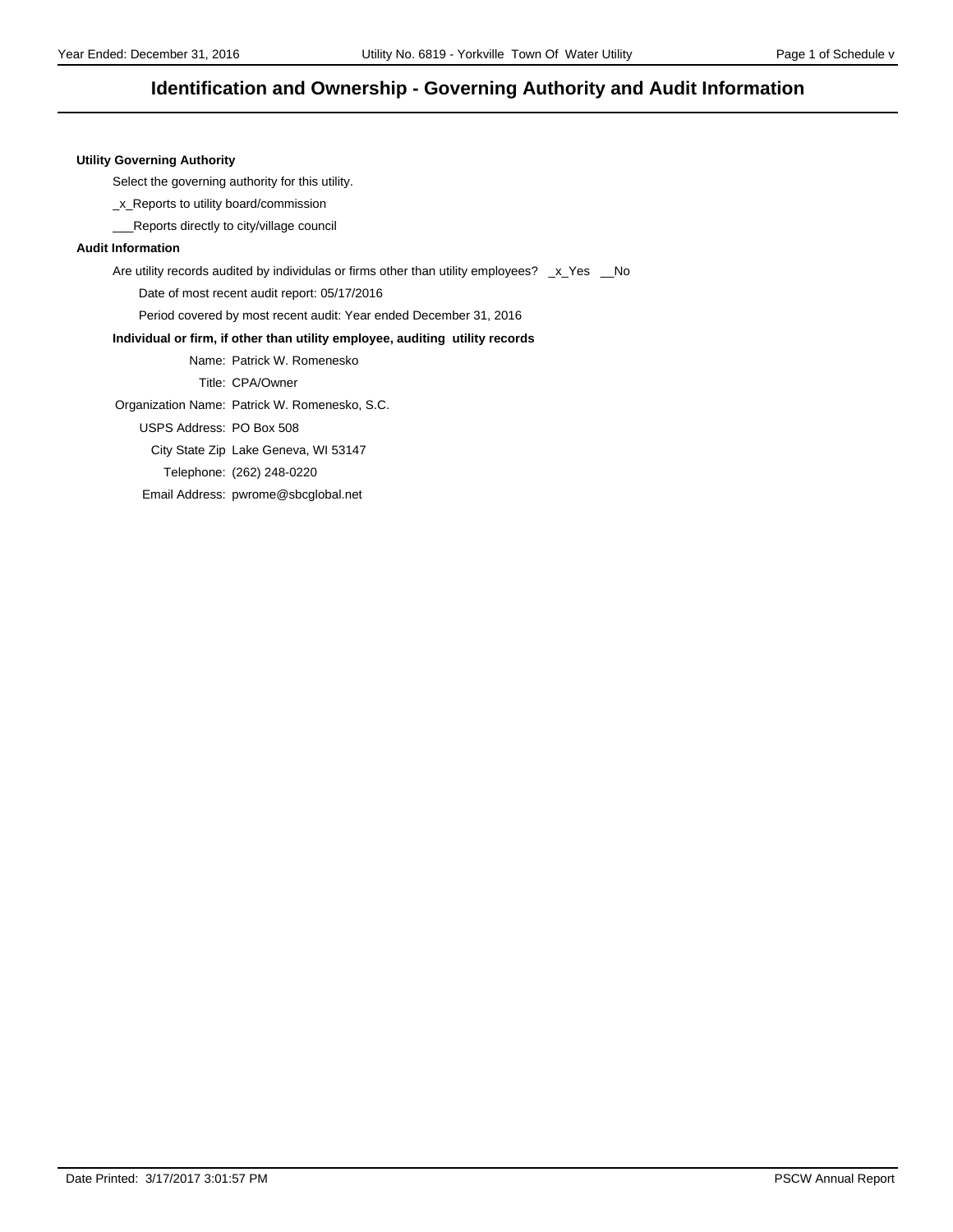# **Identification and Ownership - Contract Operations**

#### **Do you have any contracts?**

Are any the utility administrative or operational functions under contract or agreement with an outside provider for the year covered by this annual report and/or current year (i.e., operation of water or sewer treatment plant)? **NO**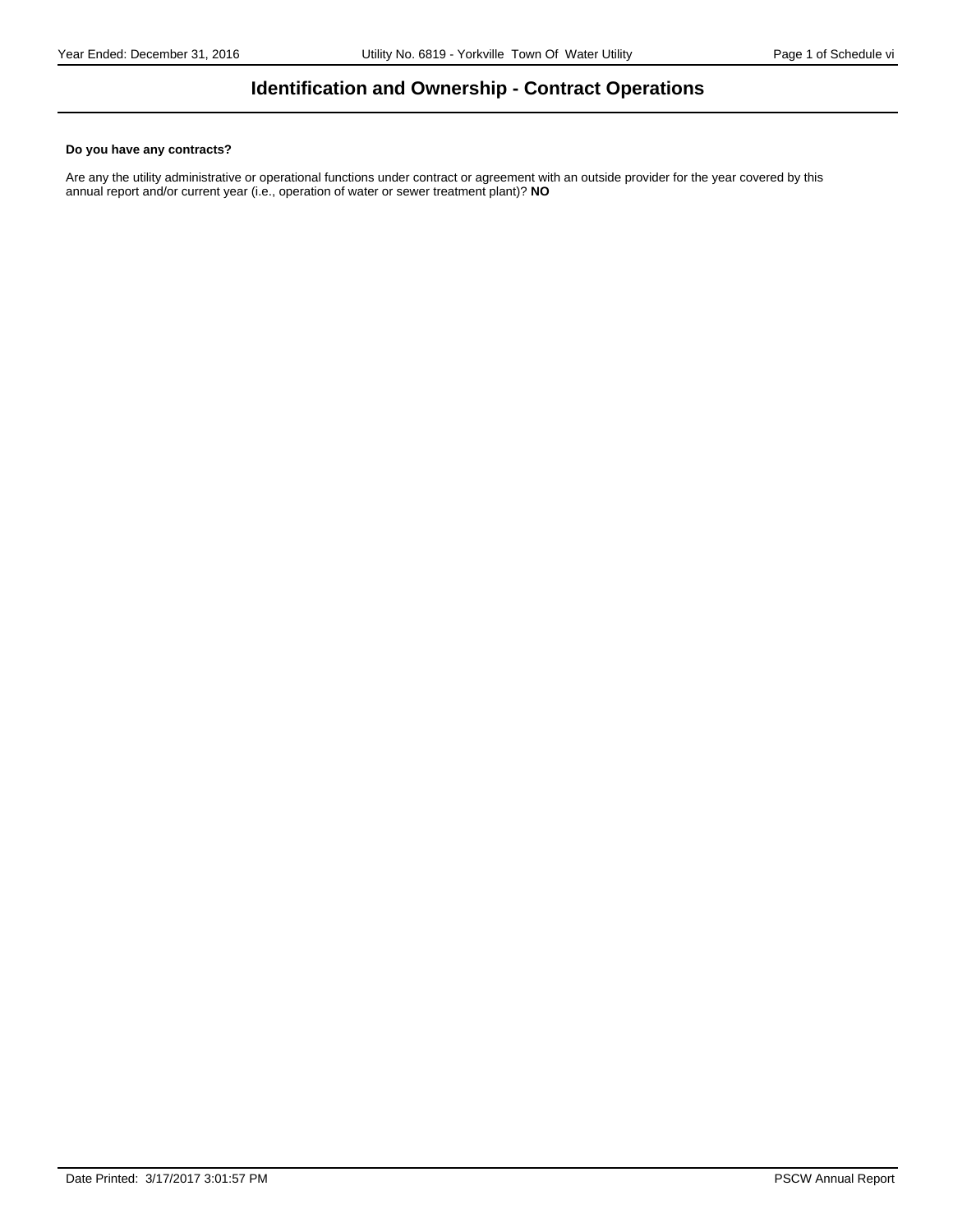# **Income Statement**

| <b>Particulars</b><br>(a)                                      | <b>This Year</b><br>(b) | <b>Last Year</b><br>(c) |
|----------------------------------------------------------------|-------------------------|-------------------------|
| UTILITY OPERATING INCOME                                       |                         |                         |
| Operating Revenues (400)                                       | 236,218                 | 232,319                 |
| <b>Operating Expenses:</b>                                     |                         |                         |
| Operation and Maintenance Expense (401)                        |                         |                         |
| Operation and Maintenance Expense (401-402)                    | 121,466                 | 90,384                  |
| Depreciation Expense (403)                                     | 30,065                  | 29,715                  |
| Amortization Expense (404)                                     |                         |                         |
| Amortization Expense (404-407)                                 | 0                       | 0                       |
| <b>Taxes (408)</b>                                             | 19,983                  | 20,054                  |
| <b>Total Operating Expenses</b>                                | 171,514                 | 140,153                 |
| <b>Net Operating Income</b>                                    | 64,704                  | 92,166                  |
| Income from Utility Plant Leased to Others (412-413)           |                         |                         |
| <b>Utility Operating Income</b>                                | 64,704                  | 92,166                  |
| <b>OTHER INCOME</b>                                            |                         |                         |
| Income from Merchandising, Jobbing and Contract Work (415-416) | 0                       | 0                       |
| Income from Nonutility Operations (417)                        |                         |                         |
| Nonoperating Rental Income (418)                               |                         |                         |
| Interest and Dividend Income (419)                             | 2,772                   | 789                     |
| Miscellaneous Nonoperating Income (421)                        | 0                       | 0                       |
| <b>Total Other Income</b>                                      | 2,772                   | 789                     |
| <b>Total Income</b>                                            | 67,476                  | 92,955                  |
| <b>MISCELLANEOUS INCOME DEDUCTIONS</b>                         |                         |                         |
| Miscellaneous Amortization (425)                               | (8,613)                 | (8,613)                 |
| Other Income Deductions (426)                                  | 26,087                  | 26,087                  |
| <b>Total Miscellaneous Income Deductions</b>                   | 17,474                  | 17,474                  |
| <b>Income Before Interest Charges</b>                          | 50,002                  | 75,481                  |
| <b>INTEREST CHARGES</b>                                        |                         |                         |
| Interest on Long-Term Debt (427)                               | 0                       | 0                       |
| Amortization of Debt Discount and Expense (428)                |                         |                         |
| Amortization of Premium on Debt--Cr. (429)                     |                         |                         |
| Interest on Debt to Municipality (430)                         | 0                       | 0                       |
| Other Interest Expense (431)                                   | 0                       | 0                       |
| Interest Charged to Construction--Cr. (432)                    |                         |                         |
| <b>Total Interest Charges</b>                                  | 0                       | 0                       |
| Net Income                                                     | 50,002                  | 75,481                  |
| <b>EARNED SURPLUS</b>                                          |                         |                         |
| Unappropriated Earned Surplus (Beginning of Year) (216)        | 2,705,908               | 2,630,427               |
| Balance Transferred from Income (433)                          | 50,002                  | 75,481                  |
| Miscellaneous Credits to Surplus (434)                         |                         |                         |
| Miscellaneous Debits to Surplus--Debit (435)                   |                         |                         |
| Appropriations of Surplus--Debit (436)                         |                         | 0                       |
| Appropriations of Income to Municipal Funds--Debit (439)       |                         |                         |
| <b>Total Unappropriated Earned Surplus End of Year (216)</b>   | 2,755,910               | 2,705,908               |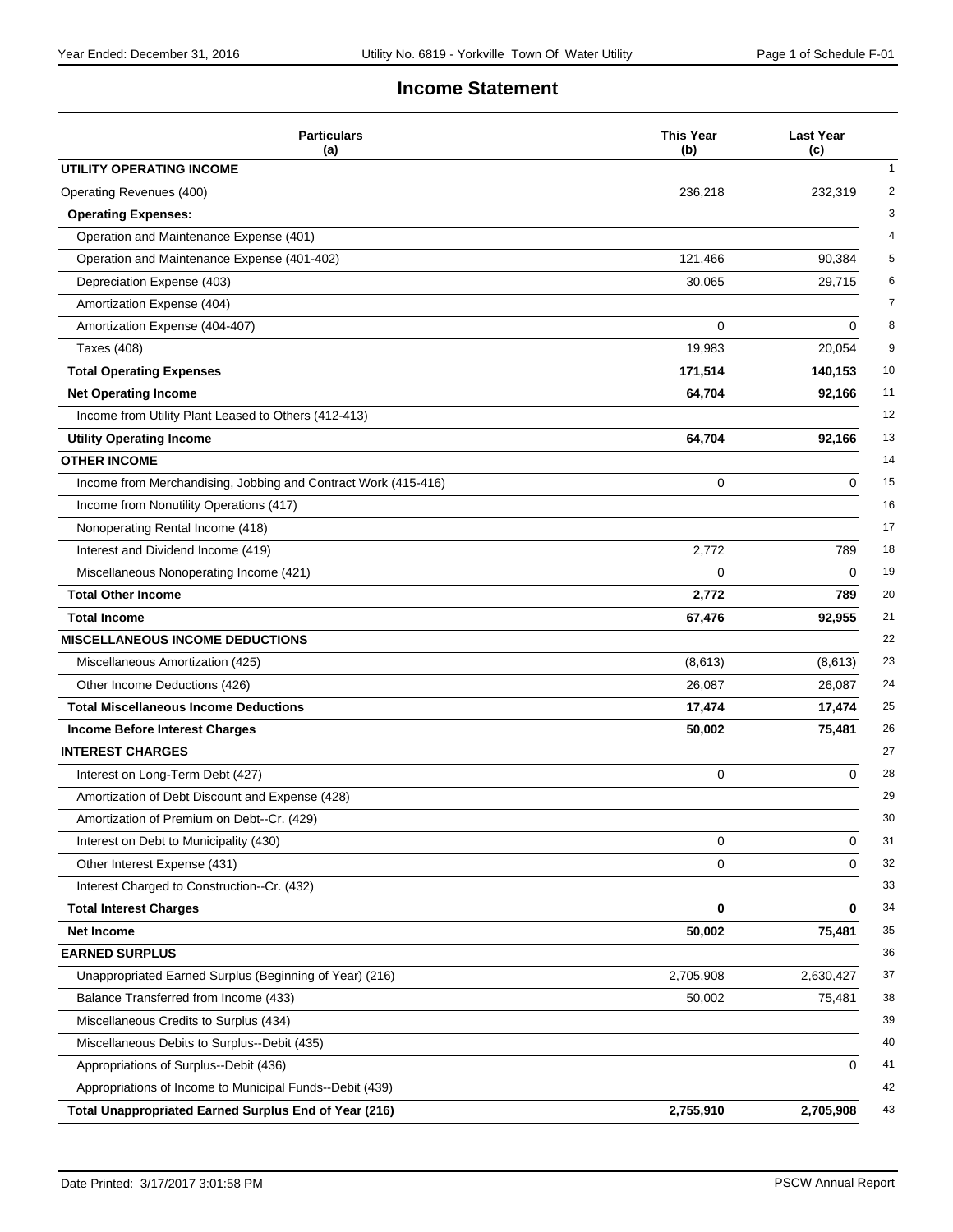### **Income Statement Account Details**

- Report each item (when individually or when like items are combined) greater than \$10,000 (class AB), \$5,000 (class C) and \$2,000 (class D) and all other lesser amounts grouped as Miscellaneous. Describe fully using other than account titles.
- Nonregulated sewer income should be reported as Miscellaneous Nonoperating Income, Account 421.

| <b>Description</b><br>(a)                                      | <b>Earnings</b><br>(216.1)<br>(b) | <b>Contributions</b><br>(216.2)<br>(c) | Total<br><b>This Year</b><br>(d) |                |
|----------------------------------------------------------------|-----------------------------------|----------------------------------------|----------------------------------|----------------|
| UTILITY OPERATING INCOME                                       | 0                                 | 0                                      | 0                                | 1              |
| <b>Operating Revenues (400)</b>                                | $\Omega$                          | 0                                      | 0                                | $\overline{c}$ |
| Derived                                                        | 236,218                           |                                        | 236,218                          | 3              |
| Total (Acct. 400)                                              | 236,218                           | 0                                      | 236,218                          | 4              |
| <b>Operation and Maintenance Expense (401-402)</b>             | 0                                 | 0                                      | 0                                | 5              |
| Derived                                                        | 121,466                           |                                        | 121,466                          | 6              |
| <b>Total (Acct. 401-402)</b>                                   | 121,466                           | 0                                      | 121,466                          | 7              |
| <b>Depreciation Expense (403)</b>                              | 0                                 | 0                                      | 0                                | 8              |
| Derived                                                        | 30,065                            |                                        | 30,065                           | 9              |
| Total (Acct. 403)                                              | 30,065                            | 0                                      | 30,065                           | 10             |
| Amortization Expense (404-407)                                 | 0                                 | 0                                      | 0                                | 11             |
| Derived                                                        | $\mathbf 0$                       |                                        | 0                                | 12             |
| <b>Total (Acct. 404-407)</b>                                   | $\mathbf 0$                       | 0                                      | 0                                | 13             |
| <b>Taxes (408)</b>                                             | $\mathbf 0$                       | 0                                      | $\Omega$                         | 14             |
| Derived                                                        | 19,983                            |                                        | 19,983                           | 15             |
| Total (Acct. 408)                                              | 19,983                            | 0                                      | 19,983                           | 16             |
| TOTAL UTILITY OPERATING INCOME                                 | 64,704                            | 0                                      | 64,704                           | 17             |
| <b>OTHER INCOME</b>                                            | 0                                 | 0                                      | 0                                | 18             |
| Income from Merchandising, Jobbing and Contract Work (415-416) | $\mathbf 0$                       | 0                                      | 0                                | 19             |
| Derived                                                        | $\mathbf 0$                       | 0                                      | 0                                | 20             |
| <b>Total (Acct. 415-416)</b>                                   | $\mathbf 0$                       | 0                                      | 0                                | 21             |
| Interest and Dividend Income (419)                             | $\Omega$                          | 0                                      | 0                                | 22             |
| <b>INTEREST INCOME</b>                                         | 2,772                             |                                        | 2,772                            | 23             |
| Total (Acct. 419)                                              | 2,772                             | 0                                      | 2,772                            | 24             |
| <b>Miscellaneous Nonoperating Income (421)</b>                 | 0                                 | 0                                      | 0                                | 25             |
| Contributed Plant - Water                                      |                                   | 0                                      | 0                                | 26             |
| Impact Fees - Water                                            |                                   | 0                                      | 0                                | 27             |
| Total (Acct. 421)                                              | 0                                 | 0                                      | 0                                | 28             |
| <b>TOTAL OTHER INCOME</b>                                      | 2,772                             | 0                                      | 2,772                            | 29             |
| <b>MISCELLANEOUS INCOME DEDUCTIONS</b>                         | 0                                 | 0                                      | 0                                | 30             |
| <b>Miscellaneous Amortization (425)</b>                        | 0                                 | 0                                      | 0                                | 31             |
| Regulatory Liability (253) Amortization                        | (8,613)                           |                                        | (8,613)                          | 32             |
| Total (Acct. 425)                                              | (8,613)                           | 0                                      | (8,613)                          | 33             |
| <b>Other Income Deductions (426)</b>                           | $\mathbf 0$                       | 0                                      | 0                                | 34             |
| Depreciation Expense on Contributed Plant - Water              |                                   | 26,087                                 | 26,087                           | 35             |
| Total (Acct. 426)                                              | 0                                 | 26,087                                 | 26,087                           | 36             |
| TOTAL MISCELLANEOUS INCOME DEDUCTIONS                          | (8,613)                           | 26,087                                 | 17,474                           | 37             |
| <b>INTEREST CHARGES</b>                                        | 0                                 | 0                                      | 0                                | 38             |
| Interest on Long-Term Debt (427)                               | 0                                 | 0                                      | 0                                | 39             |
| Derived                                                        | 0                                 |                                        | 0                                | 40             |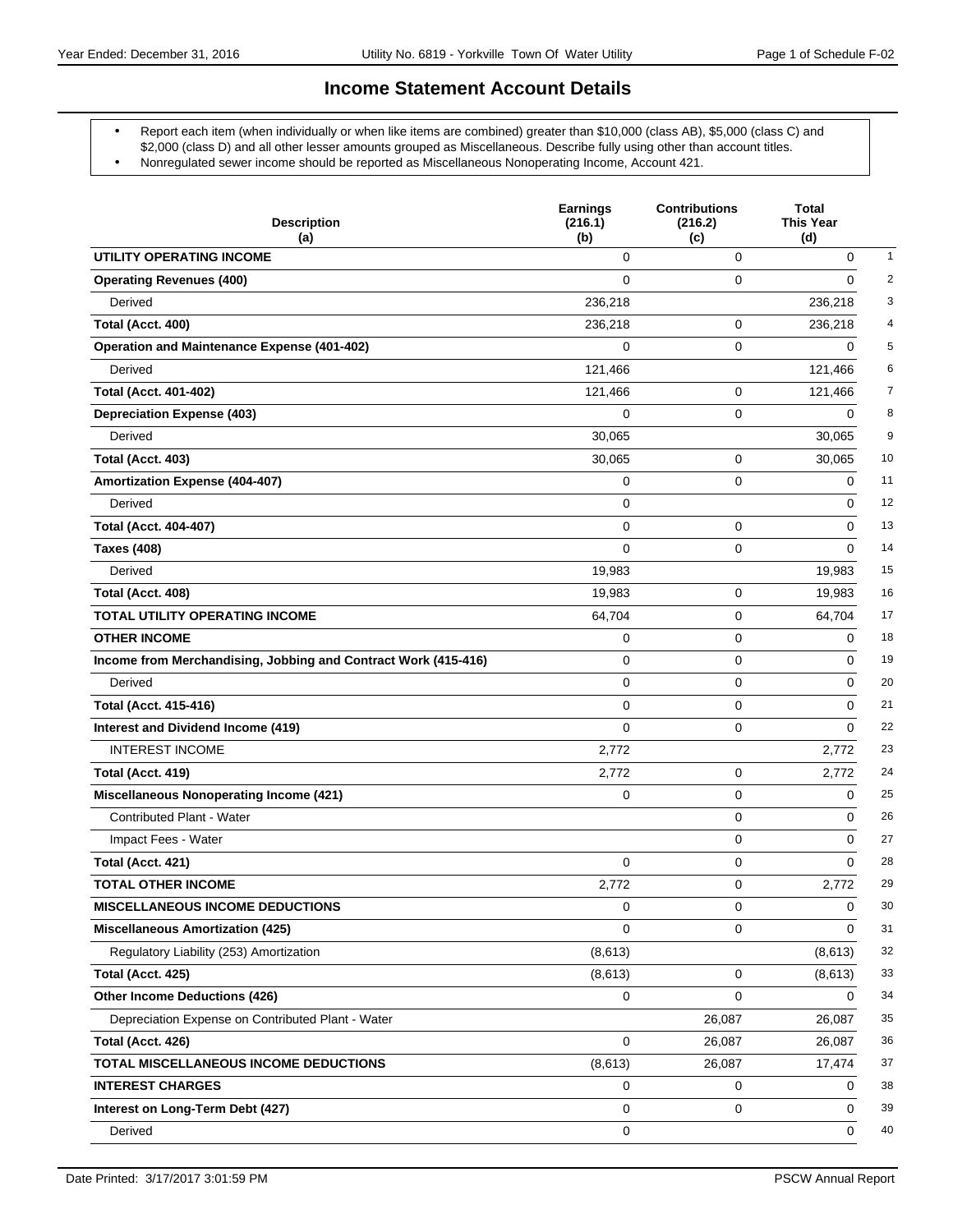### **Income Statement Account Details**

- Report each item (when individually or when like items are combined) greater than \$10,000 (class AB), \$5,000 (class C) and \$2,000 (class D) and all other lesser amounts grouped as Miscellaneous. Describe fully using other than account titles.
- Nonregulated sewer income should be reported as Miscellaneous Nonoperating Income, Account 421.

| <b>Description</b><br>(a)                               | <b>Earnings</b><br>(216.1)<br>(b) | <b>Contributions</b><br>(216.2)<br>(c) | <b>Total</b><br><b>This Year</b><br>(d) |    |
|---------------------------------------------------------|-----------------------------------|----------------------------------------|-----------------------------------------|----|
| Total (Acct. 427)                                       | $\Omega$                          | 0                                      | $\Omega$                                | 41 |
| Interest on Debt to Municipality (430)                  | 0                                 | 0                                      | 0                                       | 42 |
| Derived                                                 | 0                                 |                                        | $\Omega$                                | 43 |
| Total (Acct. 430)                                       | $\Omega$                          | 0                                      | $\Omega$                                | 44 |
| Other Interest Expense (431)                            | $\Omega$                          | 0                                      | $\Omega$                                | 45 |
| Derived                                                 | $\Omega$                          |                                        | $\Omega$                                | 46 |
| Total (Acct. 431)                                       | $\Omega$                          | 0                                      | $\Omega$                                | 47 |
| <b>TOTAL INTEREST CHARGES</b>                           | $\mathbf 0$                       | 0                                      | $\Omega$                                | 48 |
| <b>NET INCOME</b>                                       | 76,089                            | (26,087)                               | 50,002                                  | 49 |
| <b>EARNED SURPLUS</b>                                   | 0                                 | 0                                      | $\Omega$                                | 50 |
| Unappropriated Earned Surplus (Beginning of Year) (216) | 0                                 | 0                                      | $\Omega$                                | 51 |
| Derived                                                 | 1,473,769                         | 1,232,139                              | 2,705,908                               | 52 |
| Total (Acct. 216)                                       | 1,473,769                         | 1,232,139                              | 2,705,908                               | 53 |
| <b>Balance Transferred from Income (433)</b>            | $\mathbf 0$                       | 0                                      | 0                                       | 54 |
| Derived                                                 | 76,089                            | (26,087)                               | 50,002                                  | 55 |
| Total (Acct. 433)                                       | 76,089                            | (26,087)                               | 50,002                                  | 56 |
| <b>UNAPPROPRIATED EARNED SURPLUS (END OF YEAR)</b>      | 1,549,858                         | 1,206,052                              | 2,755,910                               | 57 |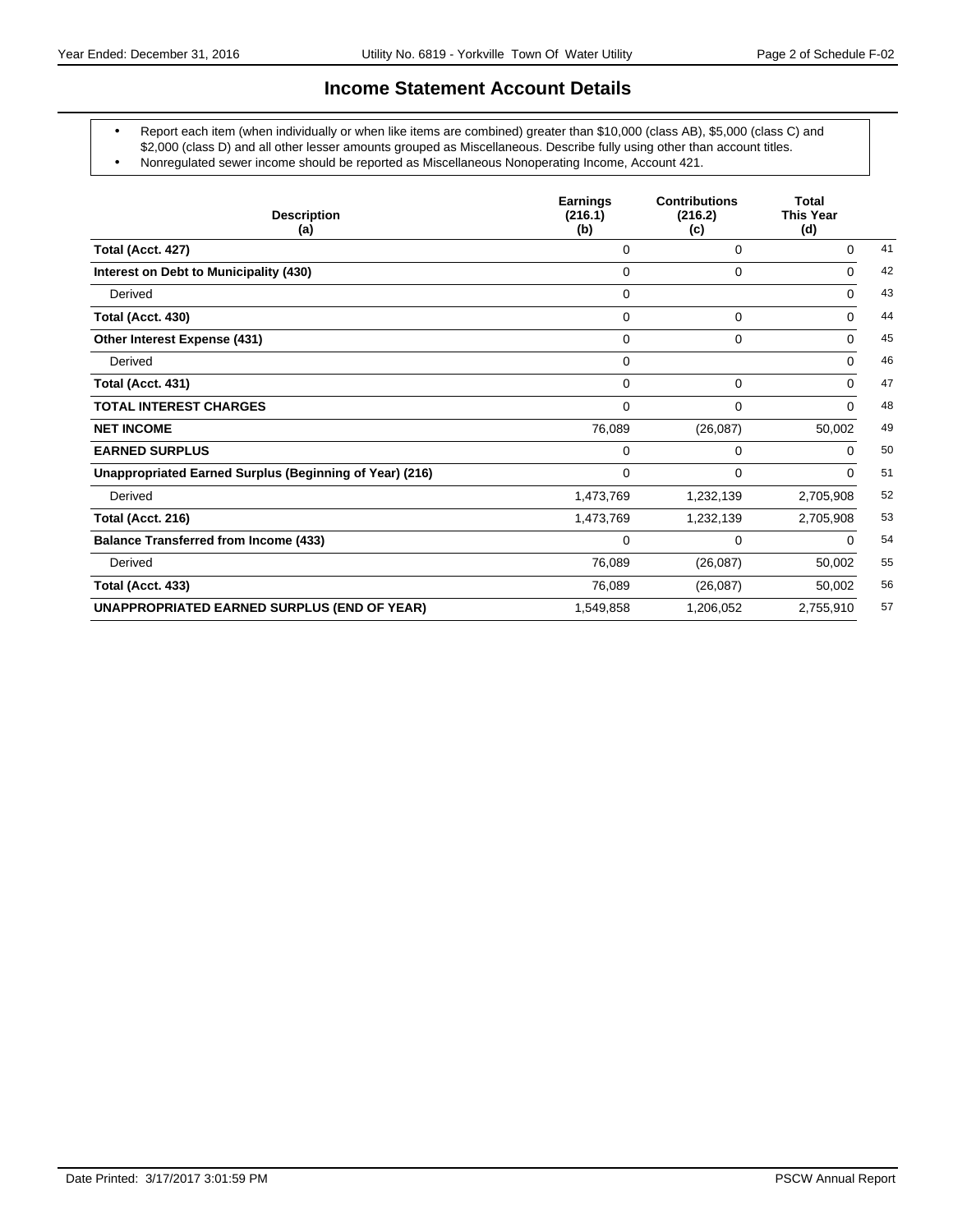# **Income from Merchandising, Jobbing & Contract Work (Accts. 415-416)**

| <b>Particulars</b><br>(a)                                                     | Water<br>(b) | <b>Electric</b><br>(c) | Gas<br>(d) | <b>Sewer</b><br>(e) | Total<br>(f) |
|-------------------------------------------------------------------------------|--------------|------------------------|------------|---------------------|--------------|
| <b>Revenues</b>                                                               |              |                        |            |                     |              |
| Revenues (account 415)                                                        |              |                        |            |                     |              |
| Cost and Expenses of Merchandising,<br><b>Jobbing and Contract Work (416)</b> |              |                        |            |                     |              |
| Cost of merchandise sold                                                      |              |                        |            |                     |              |
| Payroll                                                                       |              |                        |            |                     |              |
| <b>Materials</b>                                                              |              |                        |            |                     |              |
| Taxes                                                                         |              |                        |            |                     |              |
| <b>Total costs and expenses</b>                                               |              |                        |            |                     |              |
| Net Income (or loss)                                                          |              |                        |            |                     |              |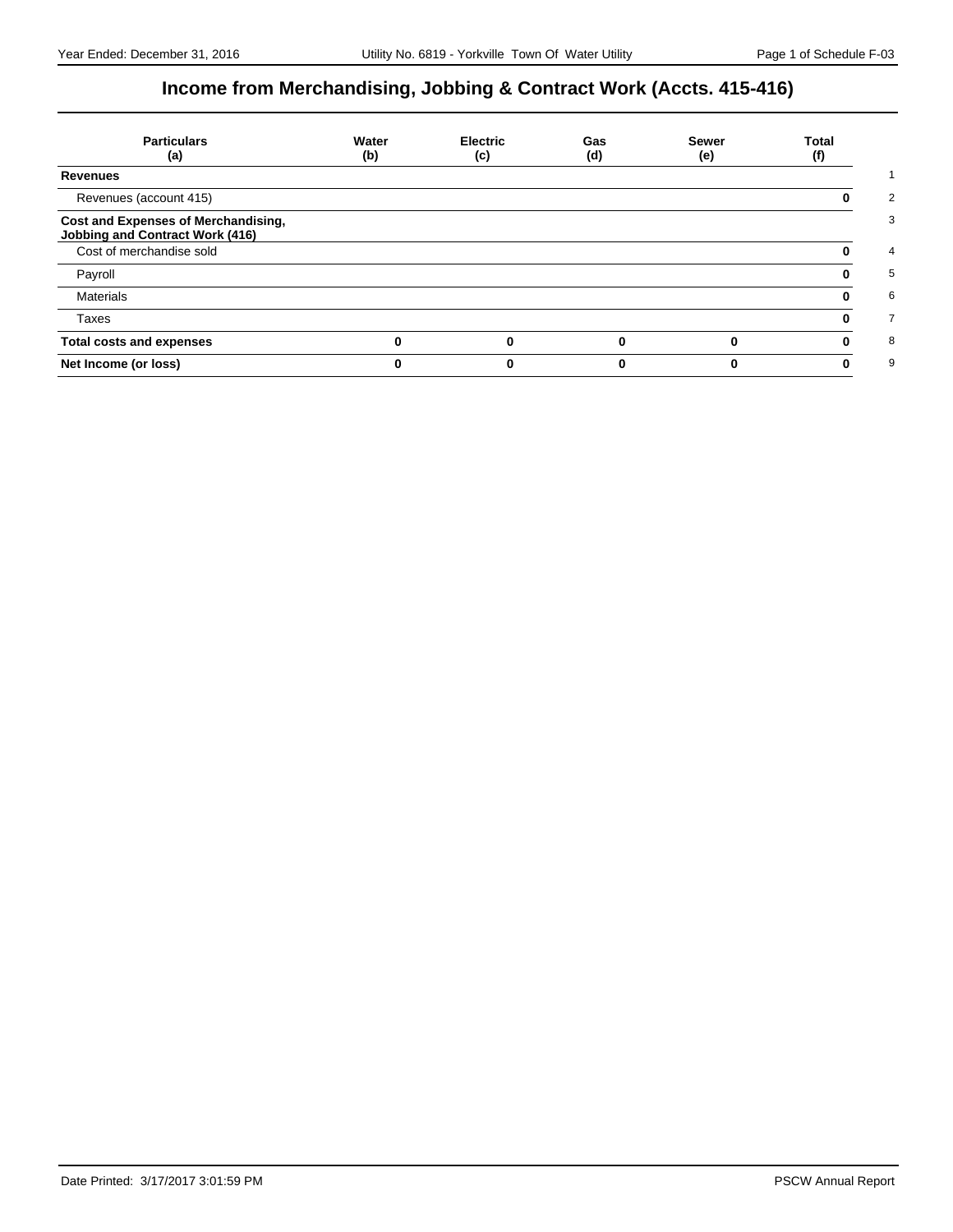# **Revenues Subject to Wisconsin Remainder Assessment**

- Report data necessary to calculate revenue subject to Wisconsin remainder assessment pursuant to Wis. Stat § 196.85(2) and Wis. Admin. Code Ch. PSC 5.
- If the sewer department is not regulated by the PSC, do not report sewer department in data column (d).

| <b>Description</b><br>(a)                                                                                                                                                                                                                       | Water<br>Utility<br>(b) | <b>Electric</b><br>Utility<br>(c) | Gas<br><b>Utility</b><br>(d) | <b>Sewer</b><br>Utility<br>(Regulated<br>Only<br>(e) | Total<br>(f) |   |
|-------------------------------------------------------------------------------------------------------------------------------------------------------------------------------------------------------------------------------------------------|-------------------------|-----------------------------------|------------------------------|------------------------------------------------------|--------------|---|
| Total operating revenues                                                                                                                                                                                                                        | 236,218                 |                                   |                              |                                                      | 236,218      |   |
| Less: interdepartmental sales                                                                                                                                                                                                                   | 0                       |                                   |                              |                                                      | 0            | 2 |
| Less: interdepartmental rents                                                                                                                                                                                                                   | 0                       |                                   |                              |                                                      |              | 3 |
| Less: return on net investment in meters<br>charged to regulated sewer department.<br>(Do not report if nonregulated sewer.)                                                                                                                    |                         |                                   |                              |                                                      | 0            | 4 |
| Less: uncollectibles directly expensed as<br>reported in water acct. 904 (690 class D),<br>sewer acct. 843, and electric acct. 904 -or-<br>Net write-offs when Accumulated Provision<br>for Uncollectible Accounts (acct. 144) is<br>maintained | 0                       |                                   |                              |                                                      | ŋ            | 5 |
| <b>Revenues subject to Wisconsin</b><br><b>Remainder Assessment</b>                                                                                                                                                                             | 236,218                 | 0                                 | 0                            | 0                                                    | 236,218      | 6 |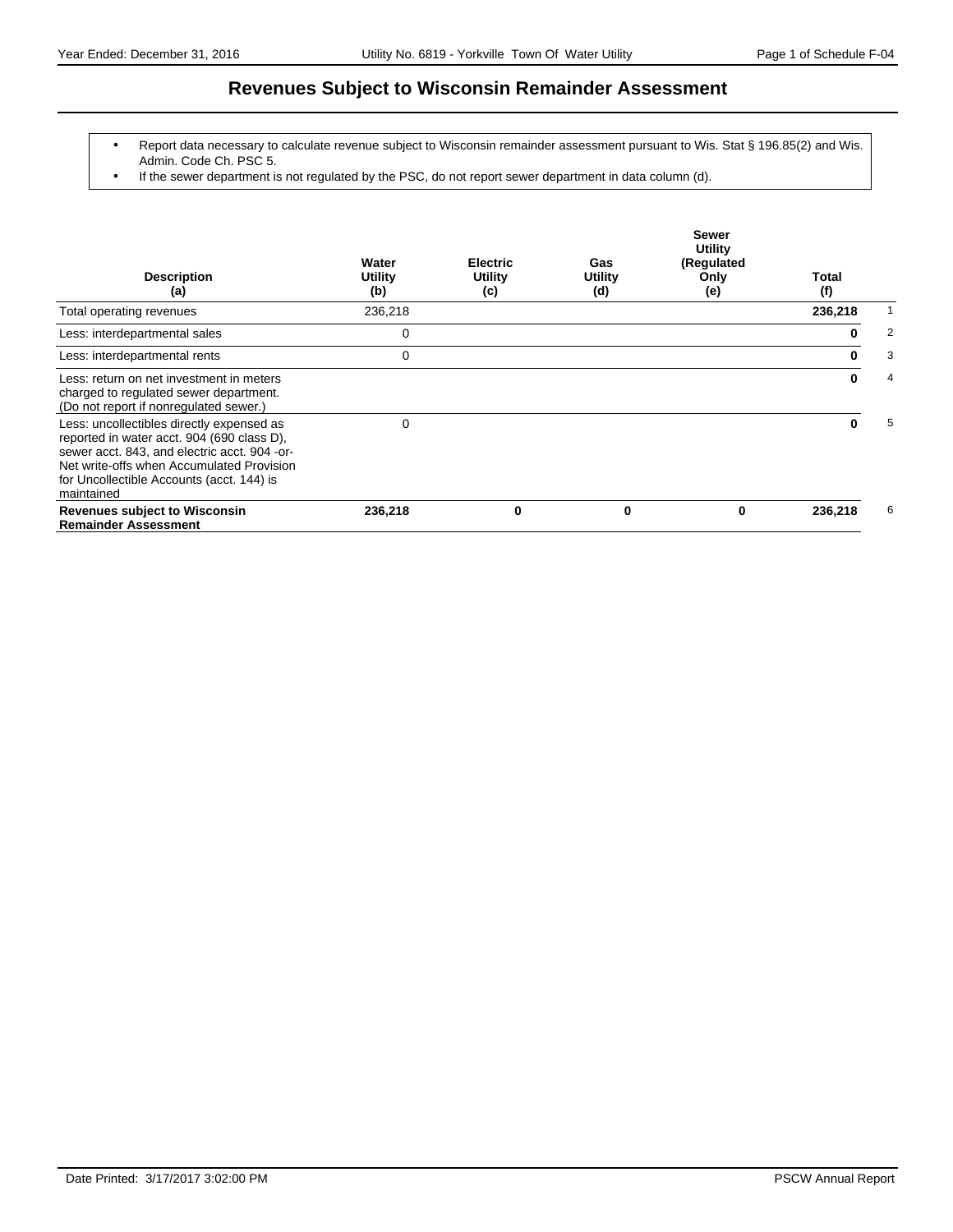# **Full-Time Employees (FTE)**

- Use FTE numbers where FTE stands for Full-Time Employees or Full-Time Equivalency. FTE can be computed by using total hours worked/2080 hours for a fiscal year. Estimate to the nearest hundredth. If an employee works part time for more than one industry then determine FTE based on estimate of hours worked per industry.
- Example: An employee worked 35% of their time on electric jobs, 30% on water jobs, 20% on sewer jobs and 15% on municipal nonutility jobs. The FTE by industry would be .35 for electric, .30 for water and .20 for sewer.

| Industry<br><u>(a)</u><br>Water | FTE.<br>(b) |
|---------------------------------|-------------|
|                                 | 0.5         |
| Electric                        |             |
| Gas                             |             |
| Sewer                           |             |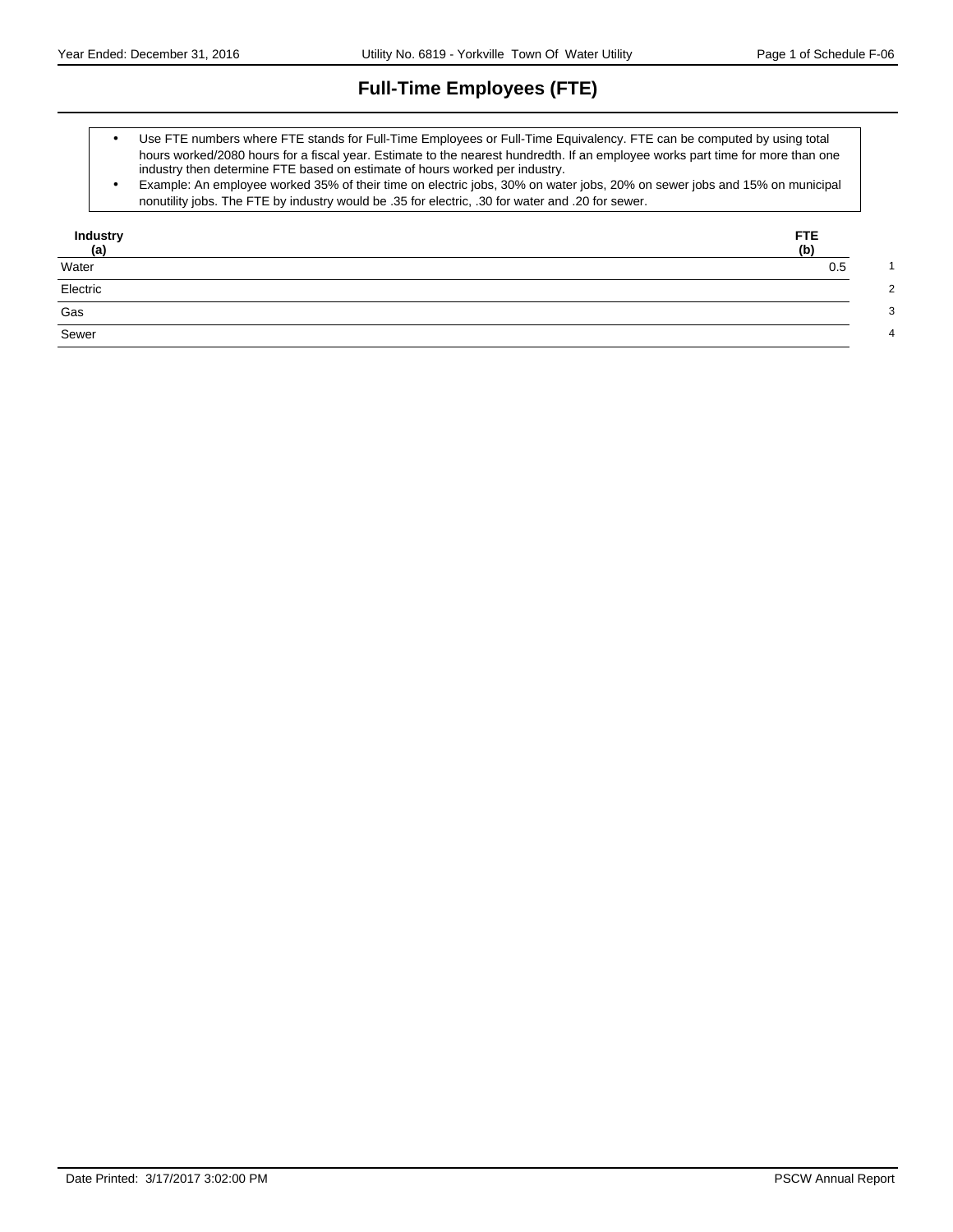# **Balance Sheet**

| <b>Assets and Othe Debits</b><br>(a)                                                       | <b>Balance</b><br><b>End of Year</b><br>(b) | <b>Balance</b><br><b>First of Year</b><br>(c) |
|--------------------------------------------------------------------------------------------|---------------------------------------------|-----------------------------------------------|
| <b>ASSESTS AND OTHER DEBITS</b>                                                            |                                             |                                               |
| <b>UTILITY PLANT</b>                                                                       |                                             |                                               |
| Utility Plant (101)                                                                        | 2,741,836                                   | 2,738,002                                     |
| Less: Accumulated Provision for Depreciation and Amortization of Utility Plant (111)       | 698,798                                     | 646,796                                       |
| Utility Plant Acquisition Adjustments (117-118)                                            | 0                                           | 0                                             |
| Other Utility Plant Adjustments (119)                                                      | $\Omega$                                    | $\Omega$                                      |
| <b>Net Utility Plant</b>                                                                   | 2,043,038                                   | 2,091,206                                     |
| OTHER PROPERTY AND INVESTMENTS                                                             |                                             |                                               |
| Nonutility Property (121)                                                                  | 0                                           | 0                                             |
| Less: Accumulated Provision for Depreciation and Amortization of Nonutility Property (122) | 0                                           | 0                                             |
| Investment in Municipality (123)                                                           | 0                                           | $\Omega$                                      |
| Other Investments (124)                                                                    | 0                                           | 0                                             |
| Sinking Funds (125)                                                                        | 0                                           | 0                                             |
| Depreciation Fund (126)                                                                    | $\Omega$                                    | $\Omega$                                      |
| Other Special Funds (128)                                                                  | 132,896                                     | 112,397                                       |
| <b>Total Other Property and Investments</b>                                                | 132,896                                     | 112,397                                       |
| <b>CURRENT AND ACCRUED ASSETS</b>                                                          |                                             |                                               |
| Cash (131)                                                                                 | 5,693                                       | 93.380                                        |
| Special Deposits (134)                                                                     | 0                                           | $\Omega$                                      |
| Working Funds (135)                                                                        | 0                                           | $\Omega$                                      |
| Temporary Cash Investments (136)                                                           | 604,155                                     | 454,413                                       |
| Notes Receivable (141)                                                                     | 0                                           | $\Omega$                                      |
| Customer Accounts Receivable (142)                                                         | 23,937                                      | 24,425                                        |
| Other Accounts Receivable (143)                                                            | 0                                           | 217                                           |
| Accumulated Provision for Uncollectible Accounts- -Cr. (144)                               | 0                                           | $\Omega$                                      |
| Receivables from Municipality (145)                                                        | 91,950                                      | 91,325                                        |
| Plant Materials and Operating Supplies (154)                                               | 4,986                                       | 4,986                                         |
| Merchandise (155)                                                                          | 0                                           | 0                                             |
| Other Materials and Supplies (156)                                                         | 0                                           | $\Omega$                                      |
| Stores Expense (163)                                                                       | 0                                           | 0                                             |
| Prepayments (165)                                                                          | 0                                           | 0                                             |
| Interest and Dividends Receivable (171)                                                    | 0                                           | 0                                             |
| Accrued Utility Revenues (173)                                                             | 0                                           | 0                                             |
| Miscellaneous Current and Accrued Assets (174)                                             | $\Omega$                                    | $\Omega$                                      |
| <b>Total Current and Accrued Assets</b>                                                    | 730,721                                     | 668,746                                       |
| <b>DEFERRED DEBITS</b>                                                                     |                                             |                                               |
| Unamortized Debt Discount and Expense (181)                                                | 0                                           | 0                                             |
| Extraordinary Property Losses (182)                                                        | 0                                           | 0                                             |
| Preliminary Survey and Investigation Charges (183)                                         | 0                                           | 0                                             |
| Clearing Accounts (184)                                                                    | 0                                           | $\Omega$                                      |
| Temporary Facilities (185)                                                                 | 0                                           | $\Omega$                                      |
| Miscellaneous Deferred Debits (186)                                                        | 0                                           | 0                                             |
| <b>Total Deferred Debits</b>                                                               | 0                                           | $\bf{0}$                                      |
| TOTAL ASSETS AND OTHER DEBITS                                                              | 2,906,655                                   | 2,872,349                                     |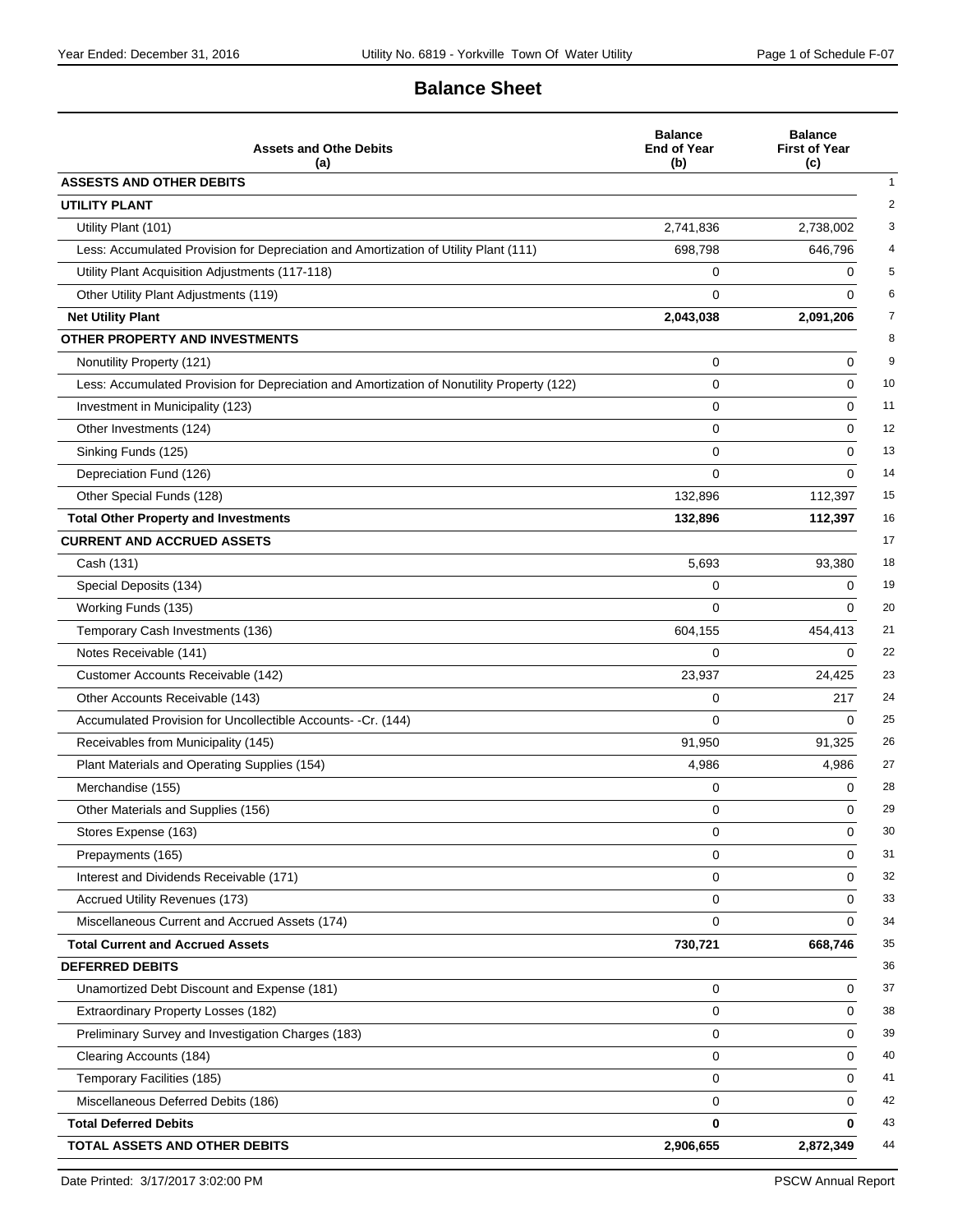# **Balance Sheet**

| <b>Liabilities and Othe Credits</b><br>(a)          | <b>Balance</b><br><b>End of Year</b><br>(b) | <b>Balance</b><br><b>First of Year</b><br>(c) |
|-----------------------------------------------------|---------------------------------------------|-----------------------------------------------|
| <b>LIABILITIES AND OTHER CREDITS</b>                |                                             |                                               |
| <b>PROPRIETARY CAPITAL</b>                          |                                             |                                               |
| Capital Paid in by Municipality (200)               | 51,987                                      | 51,987                                        |
| Appropriated Earned Surplus (215)                   | 0                                           | $\mathbf 0$                                   |
| Unappropriated Earned Surplus (216)                 | 2,755,910                                   | 2,705,908                                     |
| <b>Total Proprietary Capital</b>                    | 2,807,897                                   | 2,757,895                                     |
| <b>LONG-TERM DEBT</b>                               |                                             |                                               |
| Bonds (221)                                         | 0                                           | $\Omega$                                      |
| Advances from Municipality (223)                    | 0                                           | 0                                             |
| Other long-Term Debt (224)                          | 0                                           | $\Omega$                                      |
| <b>Total Long-Term Debt</b>                         | 0                                           | $\bf{0}$                                      |
| <b>CURRENT AND ACCRUED LIABILITIES</b>              |                                             |                                               |
| Notes Payable (231)                                 | 0                                           | 0                                             |
| Accounts Payable (232)                              | 3,854                                       | 10,631                                        |
| Payables to Municipality (233)                      | 0                                           | $\Omega$                                      |
| Customer Deposits (235)                             | $\Omega$                                    | $\Omega$                                      |
| Taxes Accrued (236)                                 | 17,715                                      | 17,715                                        |
| Interest Accrued (237)                              | 0                                           | $\mathbf 0$                                   |
| Tax Collections Payable (241)                       | 0                                           | $\Omega$                                      |
| Miscellaneous Current and Accrued Liabilities (242) | 2,250                                       | 2,556                                         |
| <b>Total Current and Accrued Liabilities</b>        | 23,819                                      | 30,902                                        |
| <b>DEFERRED CREDITS</b>                             |                                             |                                               |
| Unamortized Premium on Debt (251)                   | 0                                           | $\Omega$                                      |
| Customer Advances for Construction (252)            | $\Omega$                                    | $\Omega$                                      |
| Other Deferred Credits (253)                        | 74,939                                      | 83,552                                        |
| <b>Total Deferred Credits</b>                       | 74,939                                      | 83,552                                        |
| <b>OPERATING RESERVES</b>                           |                                             |                                               |
| Property Insurance Reserve (261)                    | 0                                           | $\Omega$                                      |
| Injuries and Damages Reserve (262)                  | 0                                           | $\Omega$                                      |
| Pensions and Benefits Reserve (263)                 | 0                                           | 0                                             |
| Miscellaneous Operating Reserves (265)              | 0                                           | $\Omega$                                      |
| <b>Total Operating Reserves</b>                     | $\mathbf{0}$                                | 0                                             |
| TOTAL LIABILITIES AND OTHER CREDITS                 | 2,906,655                                   | 2,872,349                                     |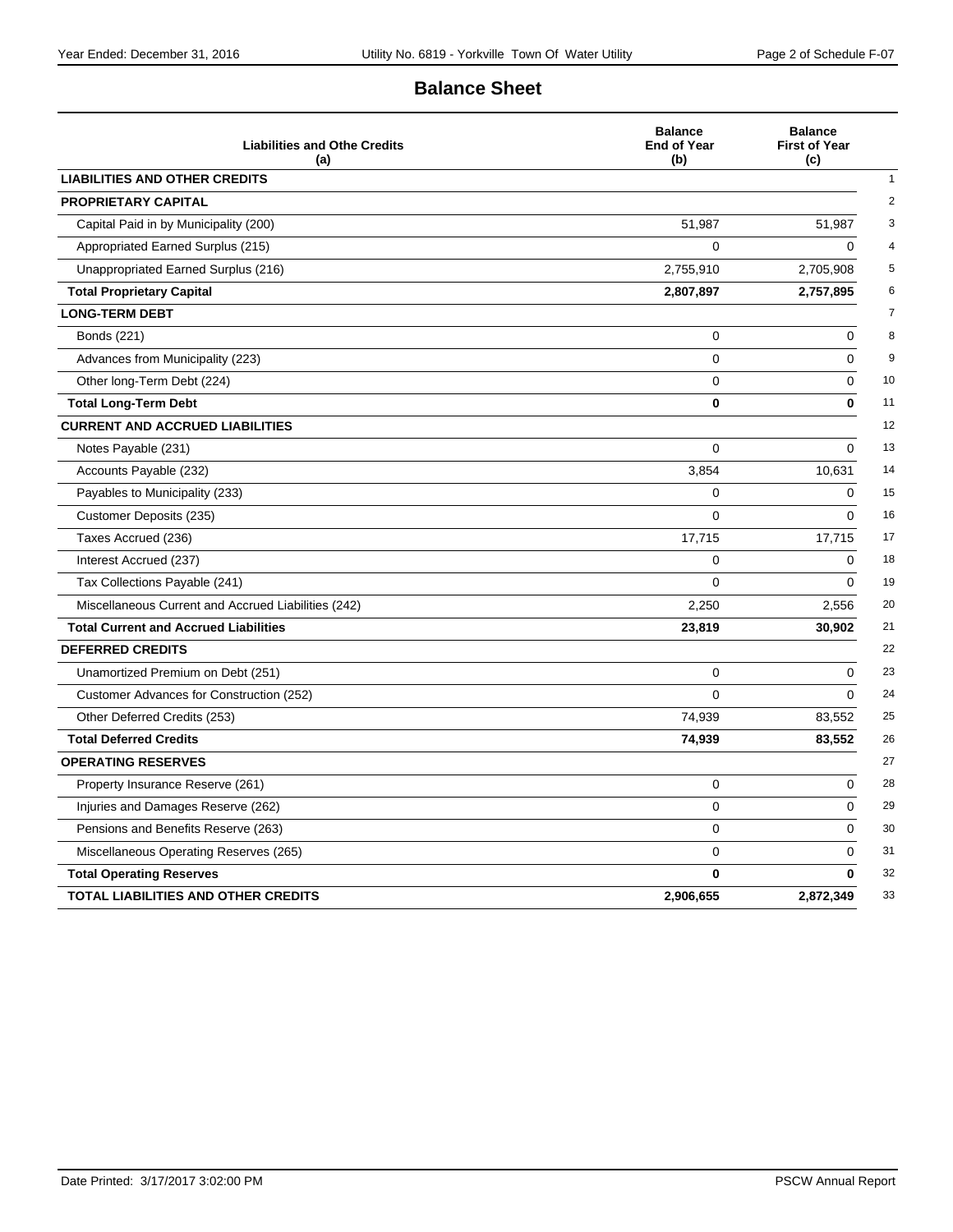# **Net Utility Plant**

 Report utility plant accounts and related accumulated provisions for depreciation and amortization after allocation of common plant accounts and related provisions for depreciation and amortization to utility departments as of December 31.

| <b>Particulars</b><br>(a)                                                                                                             | Water<br>(b) | <b>Electric</b><br>(c) | Gas<br>(d) | <b>Sewer</b><br>(e) |
|---------------------------------------------------------------------------------------------------------------------------------------|--------------|------------------------|------------|---------------------|
| <b>First of Year</b>                                                                                                                  |              |                        |            |                     |
| Total Utility Plant - First of Year                                                                                                   | 2,738,002    | 0                      | 0          | 0                   |
|                                                                                                                                       | 2,738,002    | 0                      | 0          | 0                   |
| <b>Plant Accounts</b>                                                                                                                 |              |                        |            |                     |
| Utility Plant in Service - Financed by Utility Operations or by the Municipality<br>(101.1)                                           | 1,034,086    |                        |            |                     |
| Utility Plant in Service - Contributed Plant (101.2)                                                                                  | 1,707,750    |                        |            |                     |
| Utility Plant Purchased or Sold (102)                                                                                                 |              |                        |            |                     |
| Utility Plant Leased to Others (104)                                                                                                  |              |                        |            |                     |
| Property Held for Future Use (105)                                                                                                    |              |                        |            |                     |
| Completed Construction not Classified (106)                                                                                           |              |                        |            |                     |
| Construction Work in Progress (107)                                                                                                   |              |                        |            |                     |
| <b>Total Utility Plant</b>                                                                                                            | 2,741,836    | 0                      | 0          | 0                   |
| <b>Accumulated Provision for Depreciation and Amortization</b>                                                                        |              |                        |            |                     |
| Accumulated Provision for Depreciation of Utility Plant in Service - Financed by<br>Utility Operations or by the Municipality (111.1) | 197,100      |                        |            |                     |
| Accumulated Provision for Depreciation of Utility Plant in Service - Contributed<br>Plant (111.2)                                     | 501,698      |                        |            |                     |
| Accumulated Provision for Depreciation of Utility Plant Leased to Others (112)                                                        |              |                        |            |                     |
| Accumulated Provision for Depreciation of Property Held for Future Use (113)                                                          |              |                        |            |                     |
| Accumulated Provision for Amortization of Utility Plant in Service (114)                                                              |              |                        |            |                     |
| Accumulated Provision for Amortization of Utility Plant Leased to Others (115)                                                        |              |                        |            |                     |
| Accumulated Provision for Amortization of Property Held for Future Use (116)                                                          |              |                        |            |                     |
| <b>Total Accumulated Provision</b>                                                                                                    | 698,798      | 0                      | 0          | $\bf{0}$            |
| <b>Accumulated Provision for Depreciation and Amortization</b>                                                                        |              |                        |            |                     |
| Utility Plant Acquisition Adjustments (117)                                                                                           |              |                        |            |                     |
| Accumulated Provision for Amortization of Utility Plant Acquisition Adjustments<br>(118)                                              |              |                        |            |                     |
| Other Utility Plant Adjustments (119)                                                                                                 |              |                        |            |                     |
| <b>Total Other Utility Plant Accounts</b>                                                                                             | 0            | 0                      | 0          | 0                   |
| <b>Net Utility Plant</b>                                                                                                              | 2,043,038    | 0                      | 0          | 0                   |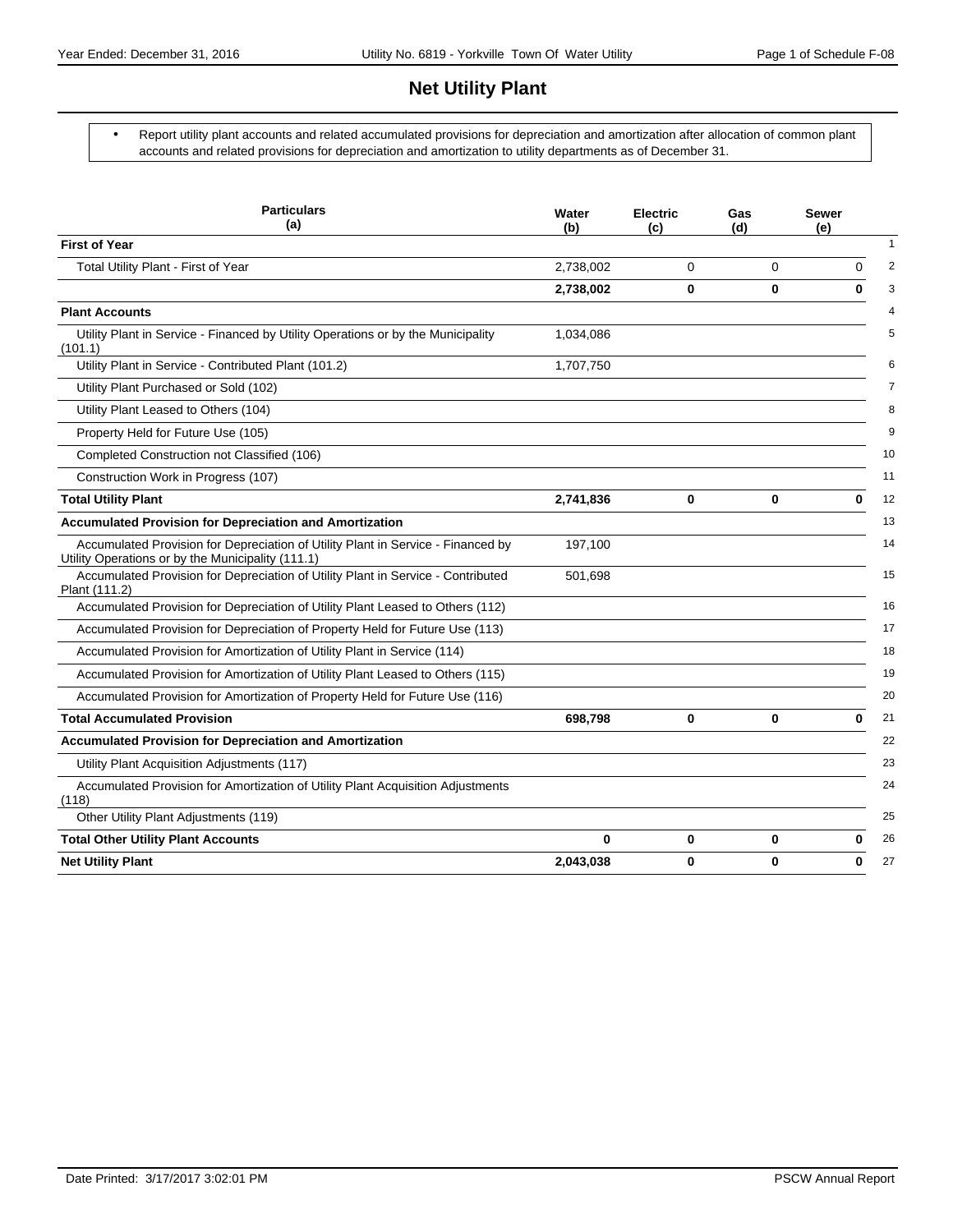# **Accumulated Provision for Depreciation of Utility Plant on Utility Plant Financed by Utility Operations or by the Municipality (Acct. 111.1)**

Depreciation Accruals (Credits) during the year (111.1):

- Report the amounts charged in the operating sections to Depreciation Expense (403).
- If sewer operations are nonregulated, do not report sewer depreciation on this schedule.
- Report the Depreciation Expense on Meters charged to sewer operations as an addition in the Water Column. If the sewer is also a regulated utility by the PSC, report an equal amount as a reduction in the Sewer column.
- Report all other accruals charged to other accounts, such as to clearing accounts.

| <b>Description</b><br>(a)                       | Water<br>(b) | <b>Electric</b><br>(c) | Gas<br>(d)  | <b>Sewer</b><br>(e) | Total<br>(f) |
|-------------------------------------------------|--------------|------------------------|-------------|---------------------|--------------|
| Balance First of Year (111.1)                   | 171,185      | 0                      | 0           | 0                   | 171,185      |
| <b>Credits during year</b>                      |              |                        |             |                     |              |
| Charged Depreciation Expense (403)              | 30,065       |                        |             |                     | 30,065       |
| Depreciation Expense on Meters Charged to Sewer |              |                        |             |                     | 0            |
| Salvage                                         |              |                        |             |                     | 0            |
| <b>Total credits</b>                            | 30,065       | 0                      | 0           | 0                   | 30,065       |
| Debits during year                              |              |                        |             |                     |              |
| <b>Book Cost of Plant Retired</b>               | 4,150        |                        |             |                     | 4,150        |
| Cost of Removal                                 |              |                        |             |                     | 0            |
| <b>Total debits</b>                             | 4,150        | 0                      | $\mathbf 0$ | 0                   | 4,150        |
| Balance end of year (111.1)                     | 197,100      | 0                      | 0           | 0                   | 197,100      |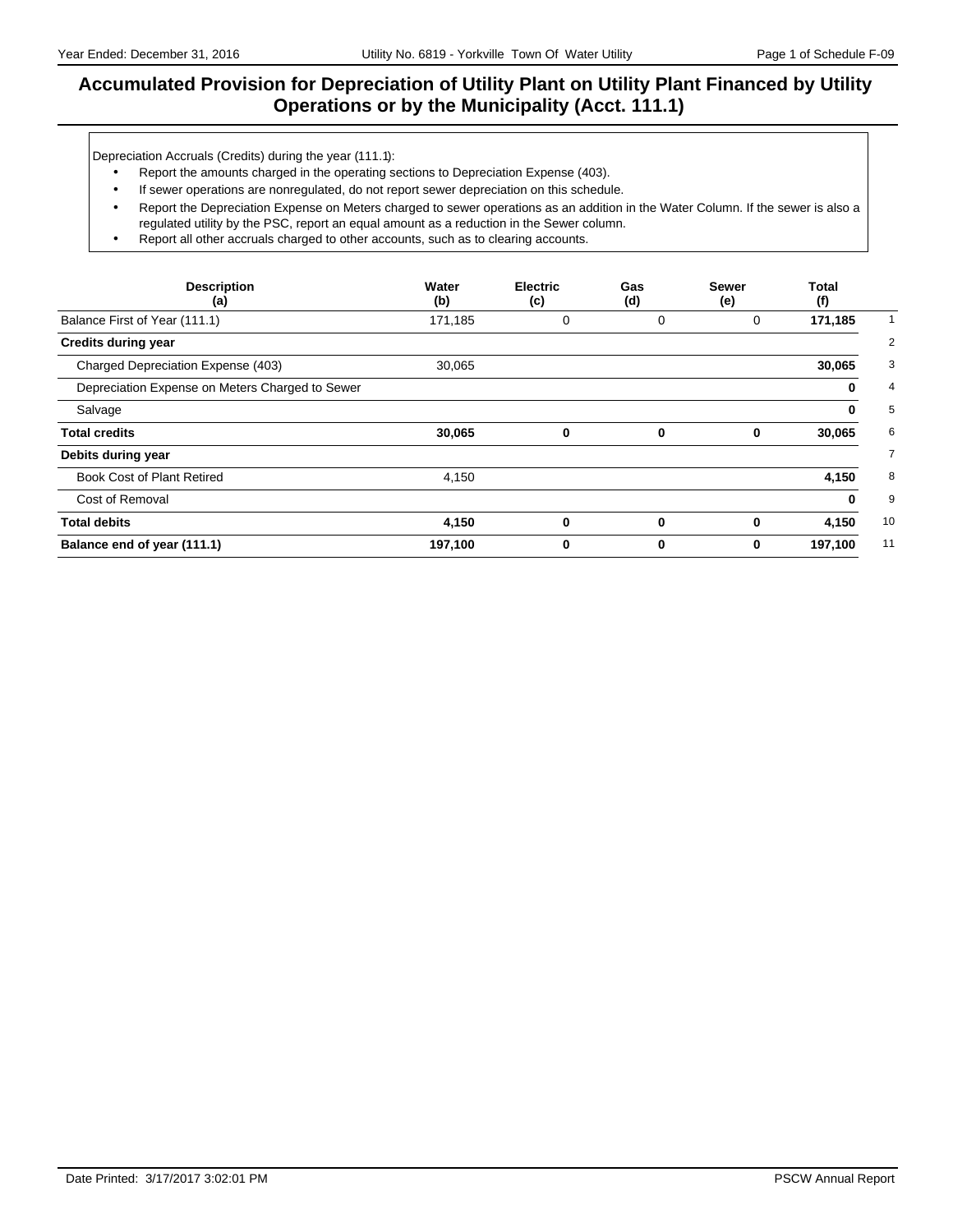# **Accumulated Provision for Depreciation of Utility Plant on Contributed Plant in Service (Acct. 111.2)**

Depreciation Accruals (Credits) during the year (111.2):

- Report the amounts charged in the operating sections to Other Income Deductions (426).
- If sewer operations are nonregulated, do not report sewer depreciation on this schedule.
- Report the Depreciation Expense on Meters charged to sewer operations as an addition in the Water Column. If the sewer is also a regulated utility by the PSC, report an equal amount as a reduction in the Sewer column.
- Report all other accruals charged to other accounts, such as to clearing accounts.

| <b>Description</b><br>(a)                       | Water<br>(b) | <b>Electric</b><br>(c) | Gas<br>(d)  | <b>Sewer</b><br>(e) | Total<br>(f) |                |
|-------------------------------------------------|--------------|------------------------|-------------|---------------------|--------------|----------------|
| Balance First of Year (111.2)                   | 475,611      | 0                      | 0           | 0                   | 475,611      |                |
| <b>Credits during year</b>                      |              |                        |             |                     |              | $\overline{2}$ |
| Charged Other Income Deductions (426)           | 26,087       |                        |             |                     | 26,087       | 3              |
| Depreciation Expense on Meters Charged to Sewer |              |                        |             |                     | 0            | 4              |
| Salvage                                         |              |                        |             |                     | 0            | 5              |
| <b>Total credits</b>                            | 26,087       | 0                      | 0           | 0                   | 26,087       | 6              |
| Debits during year                              |              |                        |             |                     |              | $\overline{7}$ |
| Book Cost of Plant Retired                      | $\Omega$     |                        |             |                     | 0            | 8              |
| Cost of Removal                                 |              |                        |             |                     | 0            | 9              |
| <b>Total debits</b>                             | $\bf{0}$     | $\bf{0}$               | $\mathbf 0$ | 0                   | 0            | 10             |
| Balance end of year (111.2)                     | 501,698      | 0                      | 0           | 0                   | 501,698      | 11             |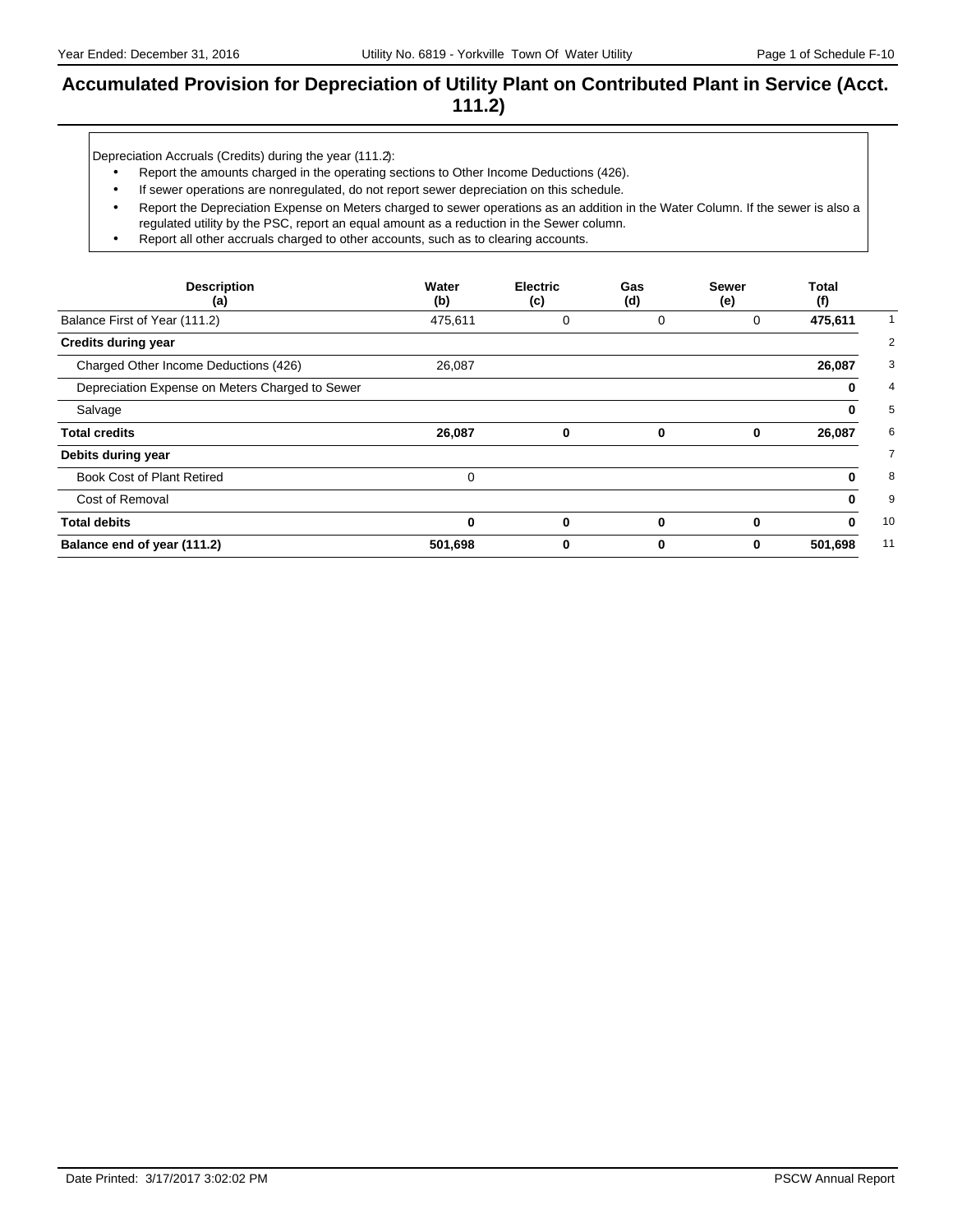# **Net Nonutility Property (Accts. 121 & 122)**

- Report separately each item of property with a book cost of \$5,000 or more included in account 121.
- Other items may be grouped by classes of property.
- Describe in detail any investment in sewer department carried in this account.

| <b>Description</b><br>(a)              | <b>Balance</b><br><b>First of Year</b><br>(b) | <b>Additions</b><br><b>During Year</b><br>(c) | <b>Deductions</b><br><b>During Year</b><br>(d) | <b>Balance</b><br><b>End of Year</b><br>(e) |
|----------------------------------------|-----------------------------------------------|-----------------------------------------------|------------------------------------------------|---------------------------------------------|
| Nonregulated sewer plant               |                                               |                                               |                                                |                                             |
| <b>Total Nonutility Property (121)</b> |                                               |                                               |                                                | 2                                           |
| Less accum. prov. depr. & amort. (122) |                                               |                                               |                                                | 3                                           |
| <b>Net Nonutility Property</b>         |                                               |                                               |                                                | 4                                           |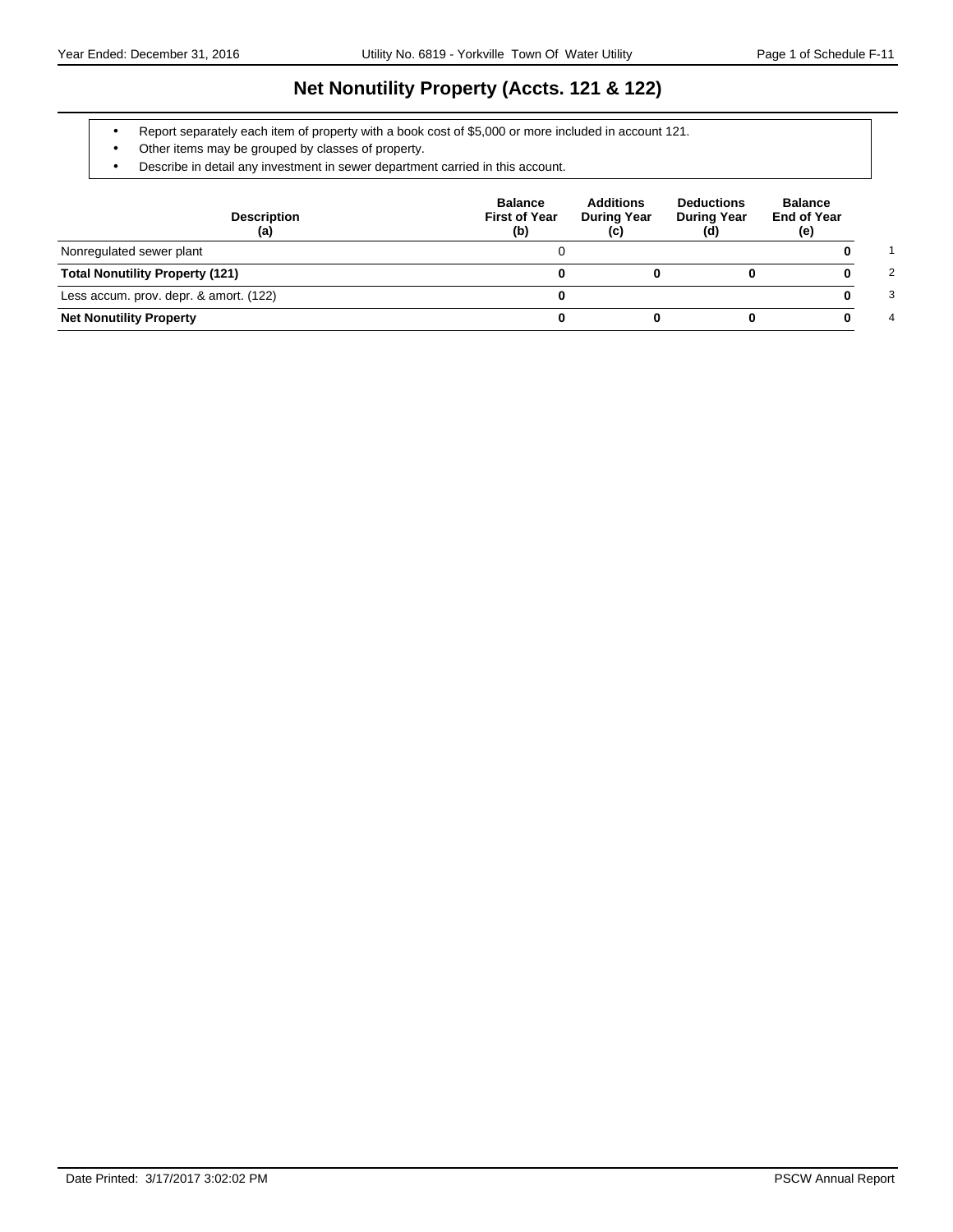# **Accumulated Provision for Uncollectible Accounts-Cr. (Acct. 144)**

| <b>Description</b><br>(a)                                        | Amount<br>(b) |
|------------------------------------------------------------------|---------------|
| Balance first of year                                            | 0             |
| <b>Additions</b>                                                 |               |
| Provision for uncollectibles during year                         | 0             |
| Collection of accounts previously written off: Utility Customers | 0             |
| Collection of accounts previously written off: Others            |               |
| <b>Total Additions</b>                                           | 0             |
| <b>Accounts Written Off</b>                                      |               |
| Accounts written off during the year: Utility Customers          | 0             |
| Accounts written off during the year: Others                     | 0             |
| <b>Total Accounts Written Off</b>                                | $\bf{0}$      |
| <b>Balance End of Year</b>                                       | 0             |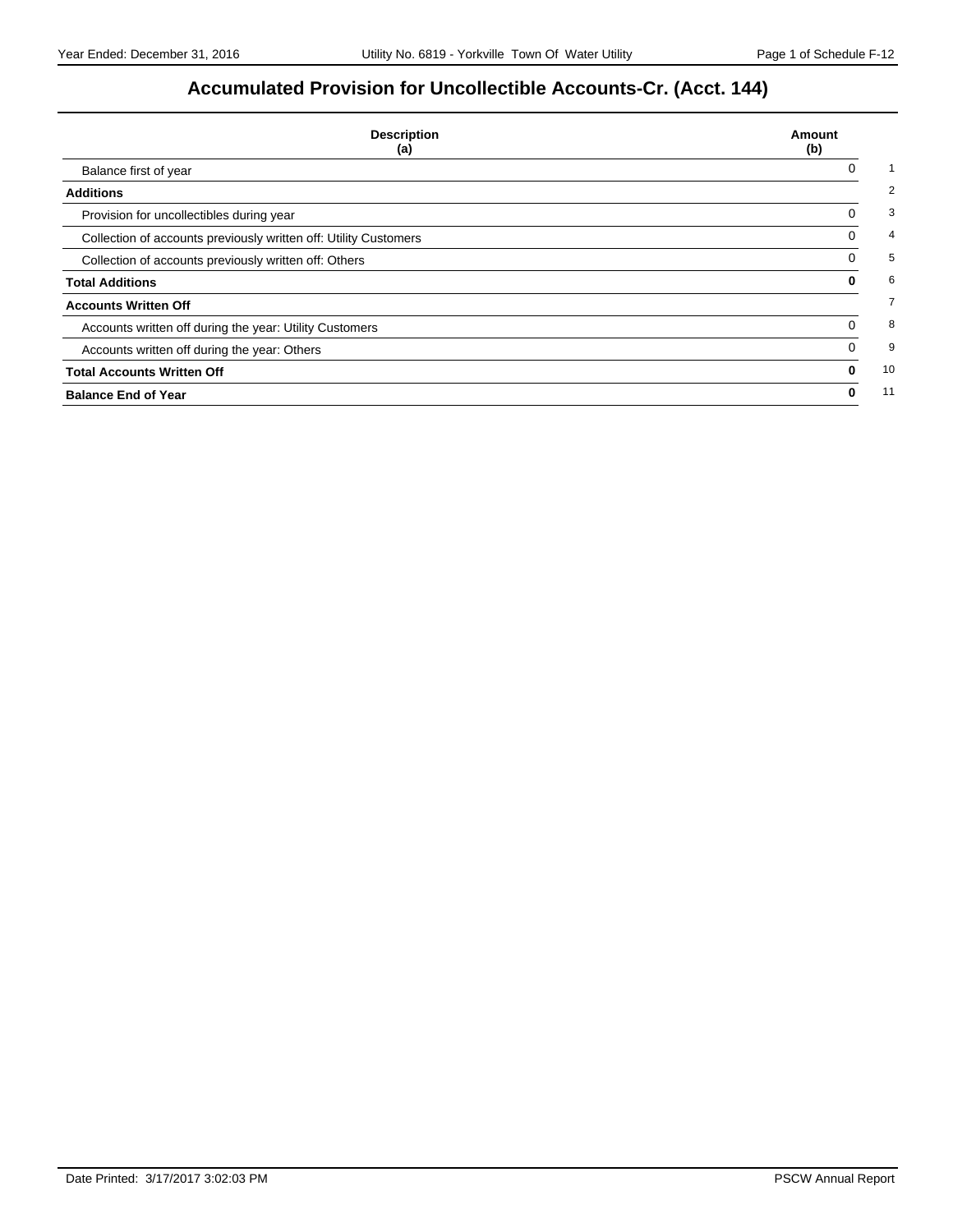# **Materials and Supplies**

| <b>Account</b><br>(a)         | Generation<br>(b) | Transmission<br>(d) | <b>Distribution</b><br>(d) | Other<br>(e) | Total<br>End of Year<br>(f) | Amount<br><b>Prior Year</b><br>(g) |
|-------------------------------|-------------------|---------------------|----------------------------|--------------|-----------------------------|------------------------------------|
| <b>Electric Utility</b>       |                   |                     |                            |              |                             |                                    |
| Fuel (151)                    |                   |                     |                            |              |                             |                                    |
| Fuel stock expenses (152)     |                   |                     |                            |              |                             |                                    |
| Plant mat. & oper. sup. (154) |                   |                     |                            |              |                             |                                    |
| <b>Total Electric Utility</b> |                   | 0                   |                            |              | 0                           | n                                  |

| Account                            | <b>Total</b><br><b>End of Year</b> | Amount<br><b>Prior Year</b> |
|------------------------------------|------------------------------------|-----------------------------|
| Electric utility total             | 0                                  | 0                           |
| Water utility (154)                | 4,986                              | 4,986                       |
| Sewer utility (154)                |                                    |                             |
| Heating utility (154)              |                                    |                             |
| Gas utility (154)                  |                                    |                             |
| Merchandise (155)                  |                                    |                             |
| Other materials & supplies (156)   |                                    |                             |
| Stores expense (163)               |                                    |                             |
| <b>Total Material and Supplies</b> | 4,986                              | 4,986                       |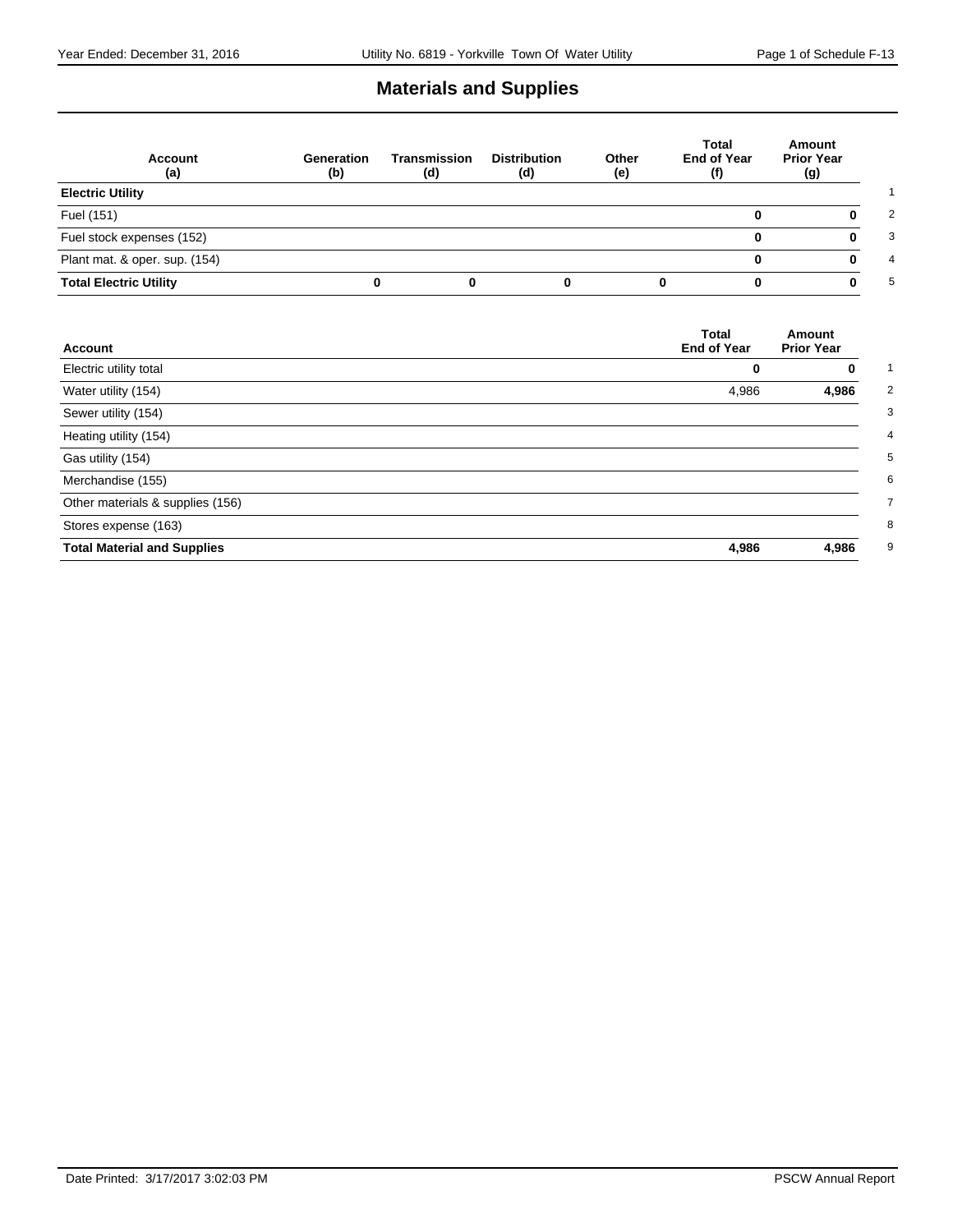# **Unamortized Debt Discount & Expense & Premium on Debt (Accts. 181 and 251)**

Report net discount and expense or premium separately for each security issue.

|                                           | <b>Written Off During Year</b> |                                              |                                             |
|-------------------------------------------|--------------------------------|----------------------------------------------|---------------------------------------------|
| Debt Issue to Which Related<br>(a)        | Amount<br>(b)                  | <b>Account Charged</b><br>or Credited<br>(c) | <b>Balance</b><br><b>End of Year</b><br>(d) |
| Unamortized debt discount & expense (181) |                                |                                              |                                             |
| None                                      |                                |                                              |                                             |
| <b>Total</b>                              |                                | 0                                            | 0                                           |
| Unamortized premium on debt (251)         |                                |                                              |                                             |
| None                                      |                                |                                              |                                             |
| <b>Total</b>                              |                                | 0                                            | ŋ                                           |

Date Printed: 3/17/2017 3:02:03 PM PSCW Annual Report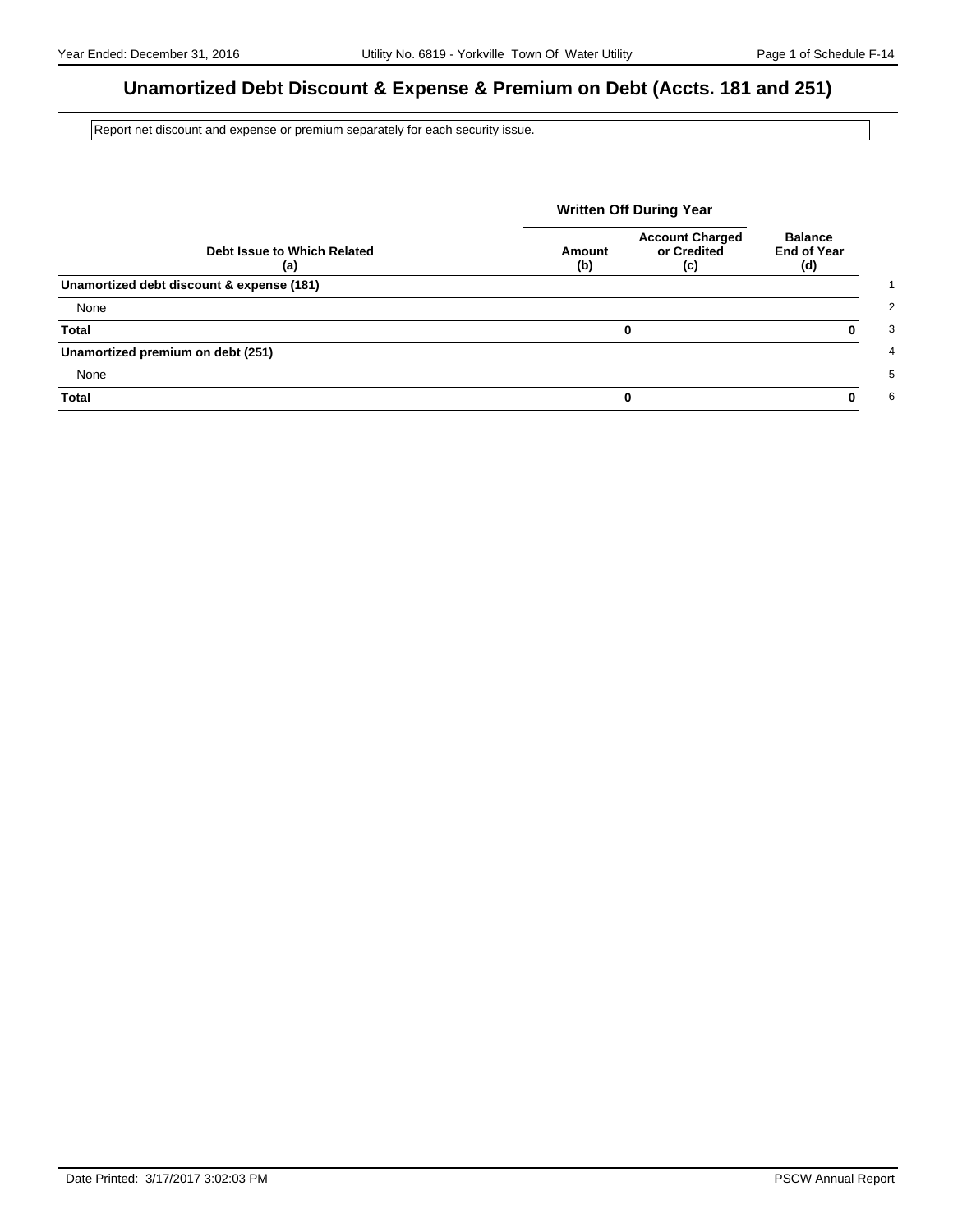# **Capital Paid in by Municipality (Acct. 200)**

Report each item (when individually or when like items are combined) greater than \$10,000 (class AB), \$5,000 (class C) and \$2,000 (class D, sewer and privates) and all other lesser amounts grouped as Miscellaneous. Describe fully using other than account titles.

| <b>Description</b><br>(a)  | Amount<br>(b) |
|----------------------------|---------------|
| Balance first of year      | 51,987        |
| <b>Balance end of year</b> | 51,987<br>2   |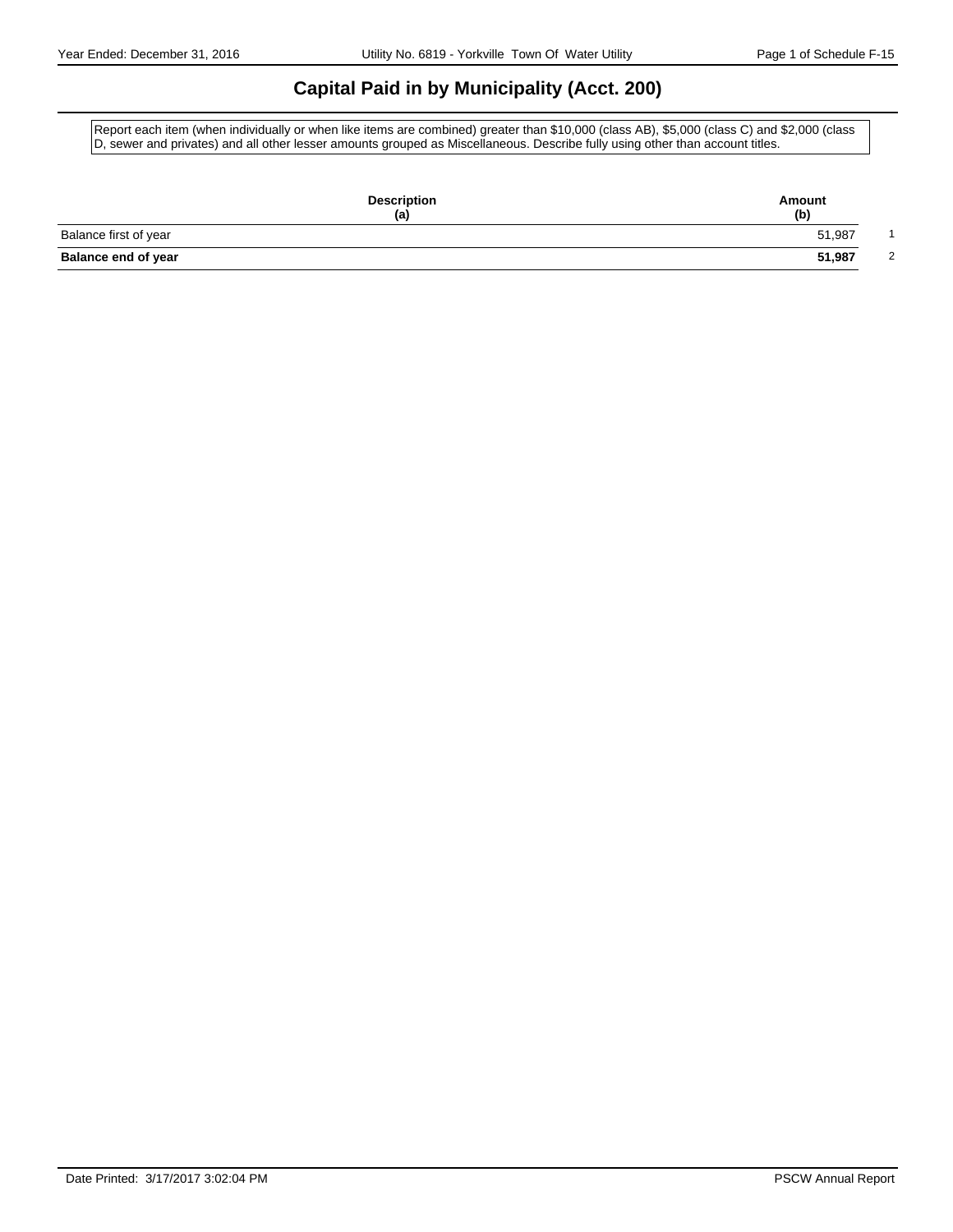# **Bonds (Acct. 221)**

- Report information required for each separate issue of bonds.
- If there is more than one interest rate for an aggregate obligation issue, average the interest rates and report one rate.
- Proceeds advanced by the municipality from sale of general obligation bonds, if repayable by utility, should be included in account 223.
- Enter interest rates in decimal form. For example, enter 6.75% as 0.0675

- - - THIS SCHEDULE NOT APPLICABLE TO THIS UTILITY- - -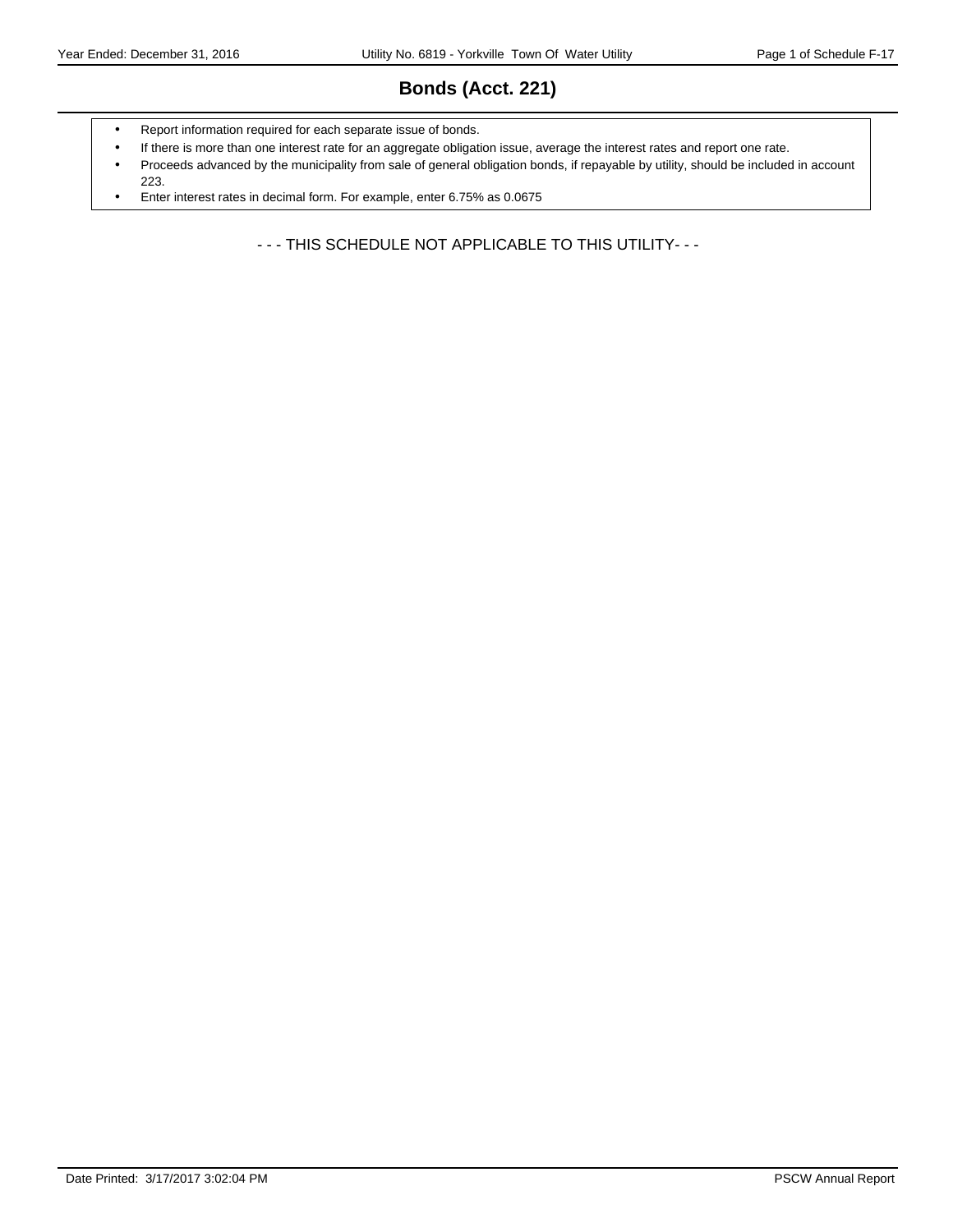# **Notes Payable & Miscellaneous Long-Term Debt**

- Report each class of debt included in Accounts 223, 224 and 231.
- Proceeds of general obligation issues, if subject to repayment by the utility, should be included in Account 223.
- If there is more than one interest rate for an aggregate obligation issue, average the interest rates and report one rate.
- Enter interest rates in decimal form. For example, enter 6.75% as 0.0675

- - - THIS SCHEDULE NOT APPLICABLE TO THIS UTILITY- - -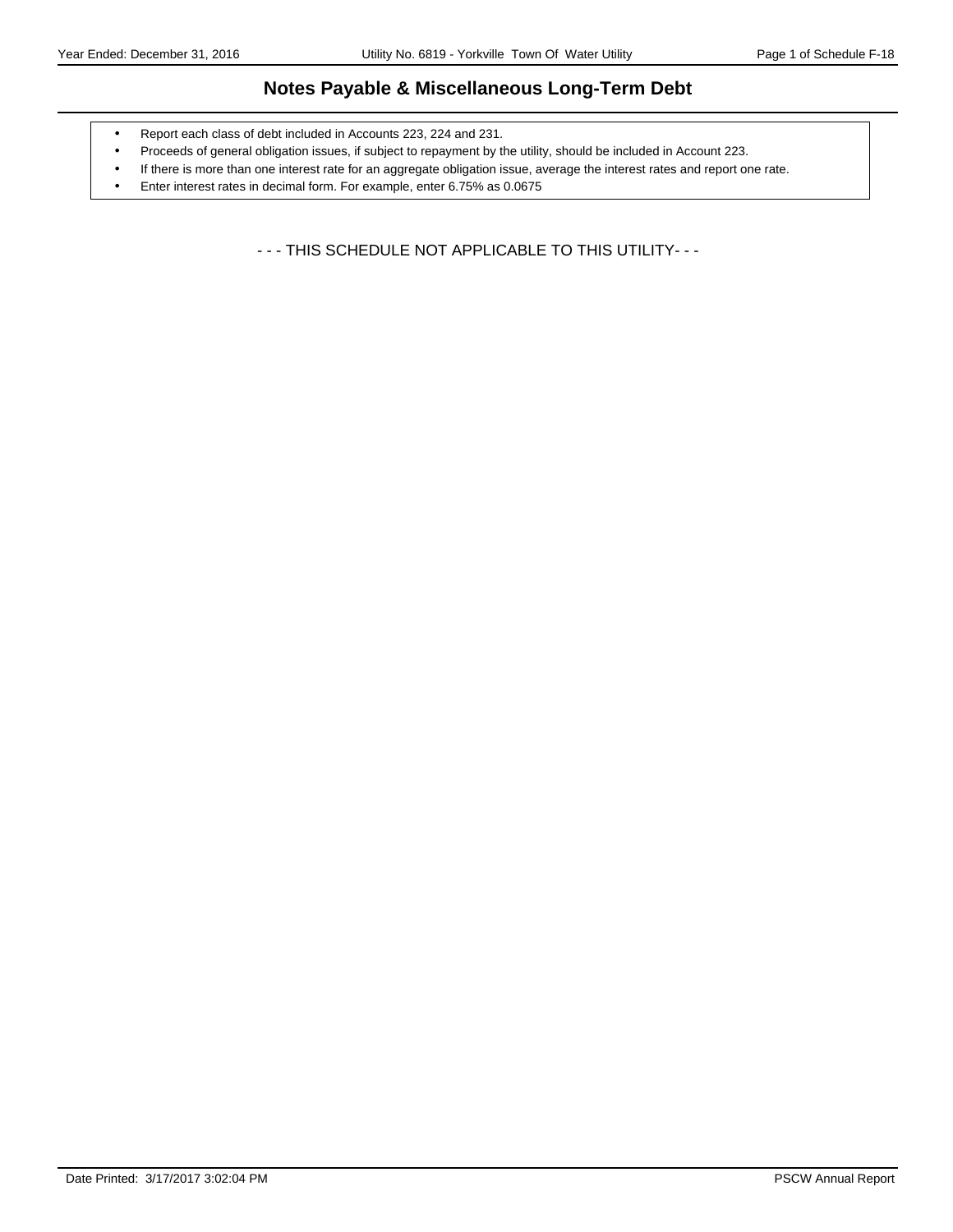# **Taxes Accrued (Acct. 236)**

| <b>Description</b><br>(a)               | Amount<br>(b)            |
|-----------------------------------------|--------------------------|
| Balance first of year                   | 17,715                   |
| Charged water department expense        | $\overline{2}$<br>19,983 |
| Charged electric department expense     | 3                        |
| Charged gas department expense          | 4                        |
| Charged sewer department expense        | 5<br>0                   |
| <b>Total accruals and other credits</b> | 6<br>19,983              |
| County, state and local taxes           | 17,715<br>7              |
| Social Security taxes                   | 8<br>2,021               |
| <b>PSC Remainder Assessment</b>         | 247<br>9                 |
| <b>Gross Receipts Tax</b>               | 10<br>$\mathbf 0$        |
| Total payments and other debits         | 19,983<br>11             |
| <b>Balance end of year</b>              | 12<br>17,715             |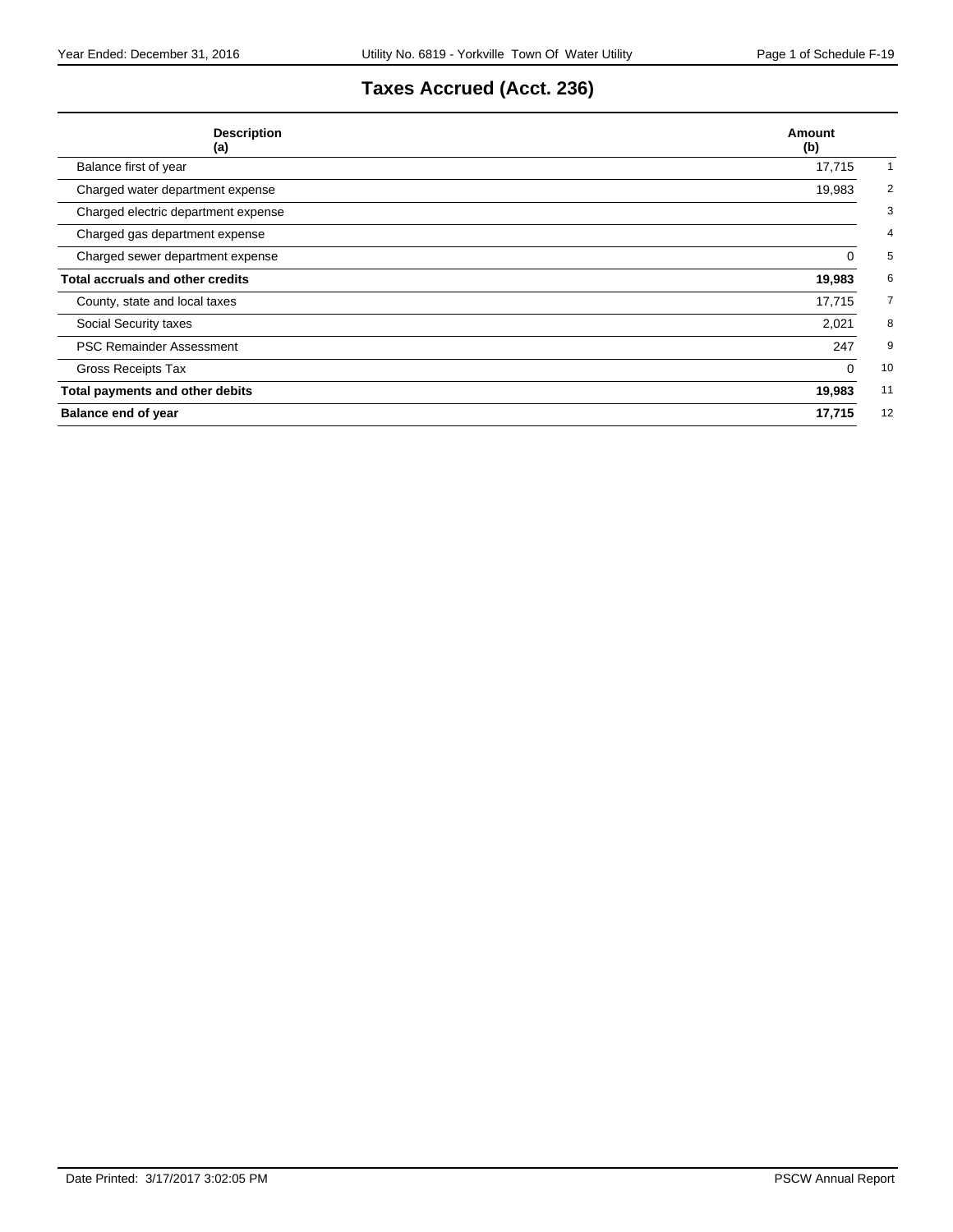# **Interest Accrued (Acct. 237)**

- Report below interest accrued on each utility obligation.
- Report customer deposits under account 235.

| <b>Description of Issue</b><br>(a)               | <b>Interest Accrued</b><br><b>Balance</b><br><b>First of Year</b><br>(b) | <b>Interest Accrued</b><br><b>During Year</b><br>(c) | <b>Interest Paid</b><br><b>During Year</b><br>(d) | <b>Interest Accrued</b><br><b>Balance</b><br><b>End of Year</b><br>(e) |
|--------------------------------------------------|--------------------------------------------------------------------------|------------------------------------------------------|---------------------------------------------------|------------------------------------------------------------------------|
| <b>Bonds (221)</b>                               | 0                                                                        | 0                                                    | 0                                                 | 0                                                                      |
| None                                             |                                                                          |                                                      |                                                   | 0                                                                      |
| <b>Subtotal Bonds (221)</b>                      | 0                                                                        | 0                                                    | 0                                                 | 0                                                                      |
| <b>Advances from Municipality (223)</b>          | 0                                                                        | 0                                                    | 0                                                 | 0                                                                      |
| None                                             |                                                                          |                                                      |                                                   | 0                                                                      |
| <b>Subtotal Advances from Municipality (223)</b> | $\bf{0}$                                                                 | 0                                                    | $\bf{0}$                                          | 0                                                                      |
| Other Long-Term Debt (224)                       | 0                                                                        | 0                                                    | $\Omega$                                          | 0                                                                      |
| None                                             |                                                                          |                                                      |                                                   | 0                                                                      |
| Subtotal Other Long-Term Debt (224)              | $\bf{0}$                                                                 | 0                                                    | 0                                                 | 0                                                                      |
| Notes Payable (231)                              | 0                                                                        | 0                                                    | $\Omega$                                          | 0                                                                      |
| None                                             |                                                                          |                                                      |                                                   | 0                                                                      |
| Subtotal Notes Payable (231)                     | $\bf{0}$                                                                 | 0                                                    | 0                                                 | 0                                                                      |
| <b>Customer Deposits (235)</b>                   | $\Omega$                                                                 | 0                                                    | $\Omega$                                          | 0                                                                      |
| None                                             |                                                                          |                                                      |                                                   | 0                                                                      |
| <b>Subtotal Customer Deposits (235)</b>          | $\bf{0}$                                                                 | $\bf{0}$                                             | 0                                                 | 0                                                                      |
| <b>Total</b>                                     | U                                                                        | 0                                                    | 0                                                 | 0                                                                      |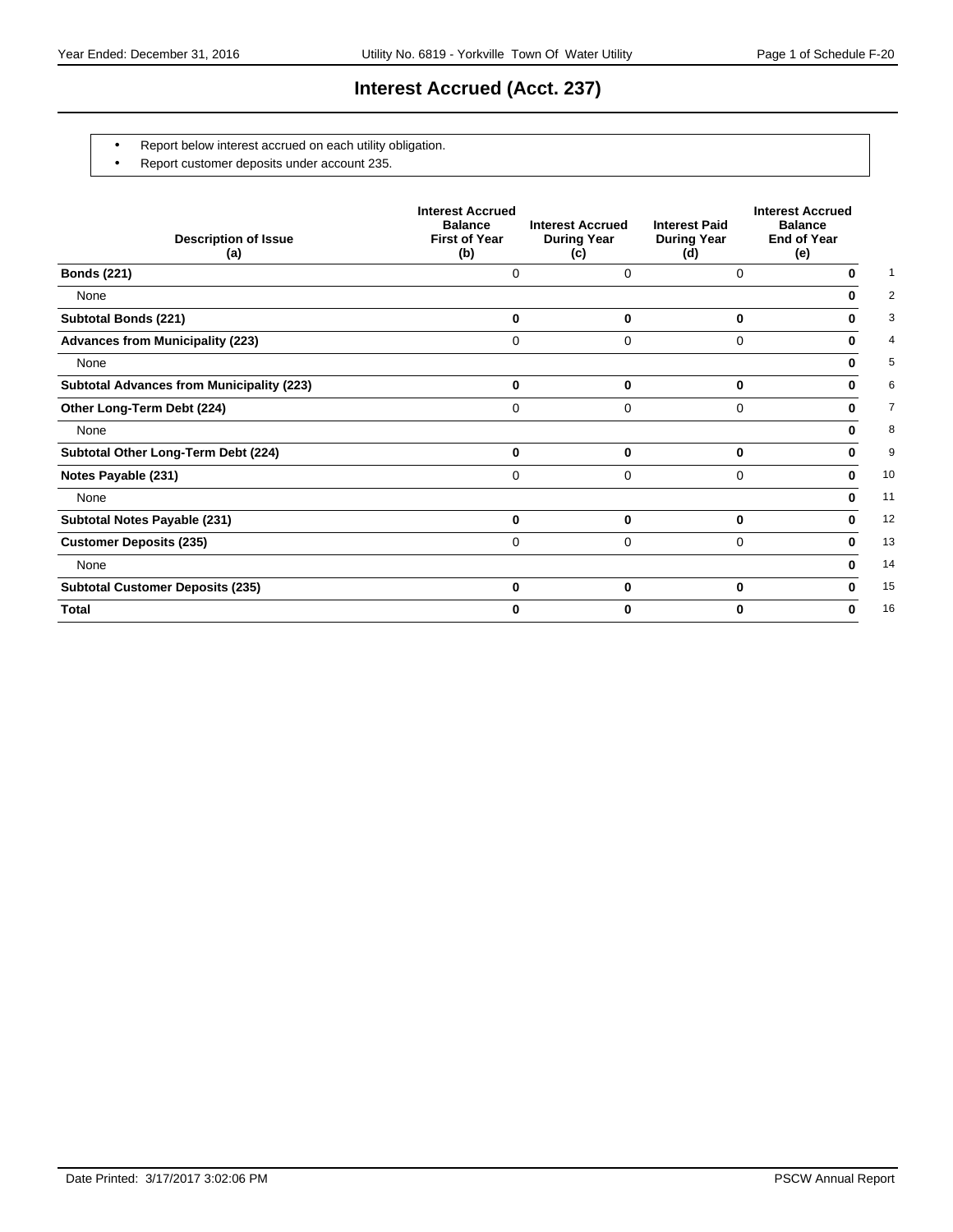# **Balance Sheet Detail - Other Accounts**

Report each item (when individually or when like items are combined) greater than \$10,000 (class AB), \$5,000 (class C) and \$2,000 (class D) and all other lesser amounts grouped as Miscellaneous. Describe fully using other than account titles.

| <b>Description</b><br>(a)                  | <b>Balance</b><br><b>End of Year</b><br>(b) |
|--------------------------------------------|---------------------------------------------|
| Other Special Funds (128)                  | $\mathbf 0$                                 |
| <b>Water Tower Maintenance</b>             | 132,896                                     |
| Total (Acct. 128)                          | 132,896                                     |
| Cash and Working Funds (131)               | $\mathbf 0$                                 |
| Cash                                       | 5,693                                       |
| <b>Total (Acct. 131)</b>                   | 5,693                                       |
| Local Government Investment Pool           | 604,155                                     |
| Total (Acct. 136)                          | 604,155                                     |
| <b>Customer Accounts Receivable (142)</b>  | $\mathbf 0$                                 |
| Water                                      | 23,937                                      |
| Total (Acct. 142)                          | 23,937                                      |
| Other Accounts Receivable (143)            | $\mathbf 0$                                 |
| Sewer (Non-regulated)                      |                                             |
| Merchandising, jobbing and contract work   |                                             |
| Total (Acct. 143)                          | $\bf{0}$                                    |
| <b>Receivables from Municipality (145)</b> | $\Omega$                                    |
| Public Fire Protection on Tax Roll         | 91,950                                      |
| Total (Acct. 145)                          | 91,950                                      |
| <b>Accounts Payable (232)</b>              | $\Omega$                                    |
| Accounts Payable                           | 3,854                                       |
| <b>Total (Acct. 232)</b>                   | 3,854                                       |
| <b>Accrued Wages</b>                       | 2,250                                       |
| Total (Acct. 242)                          | 2,250                                       |
| Other Deferred Credits (253)               | $\mathbf 0$                                 |
| <b>Regulatory Liability</b>                | 60,286                                      |
| Deferred Cellular Tower Rent               | 14,653                                      |
| Total (Acct. 253)                          | 74,939                                      |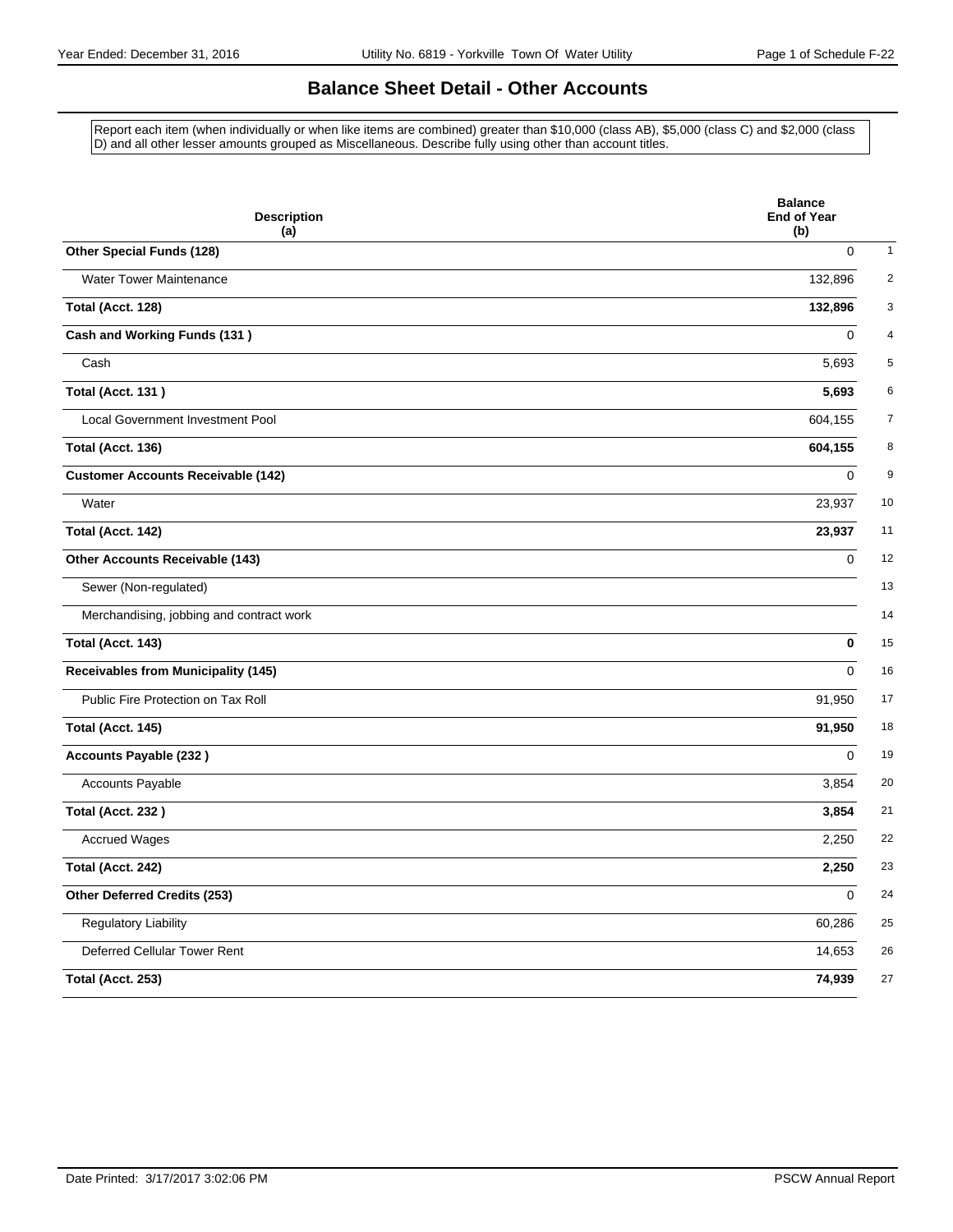### **Balance Sheet Detail - Other Accounts**

Report each item (when individually or when like items are combined) greater than \$10,000 (class AB), \$5,000 (class C) and \$2,000 (class D) and all other lesser amounts grouped as Miscellaneous. Describe fully using other than account titles.

#### **Balance Sheet Detail - Other Accounts (Page F-22)**

**Explain amounts in Accounts 143, 145 and/or 233 in excess of \$2,000. Provide a short list or detailed description, but do not use terms such as other revenues, general, miscellaneous, or repeat the account title.**

Done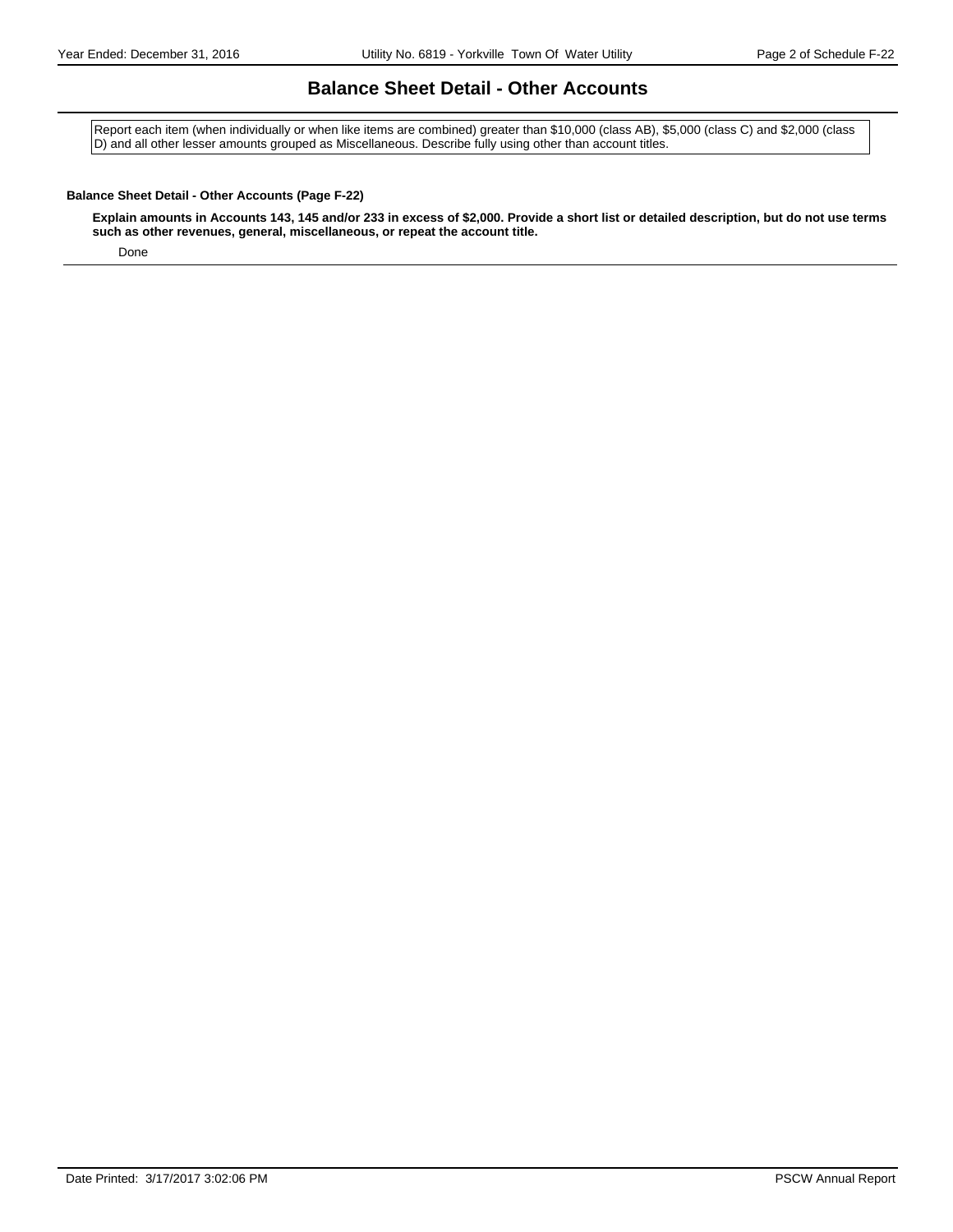### **Return on Rate Base Computation**

- The data used in calculating rate base are averages.
- Calculate those averages by summing the first-of-year and the end-of-year figures for each account and then dividing the sum by two.
- For municipal utilities, do not include contributed plant in service, property held for future use, or construction work in progress with utility plant in service. These are not rate base components.
- For private utilities, do not include property held for future use, or construction work in progress with utility plant in service. These are not rate base components.

| <b>Average Rate Base</b><br>(a)                                      | Water<br>(b) | <b>Electric</b><br>(c) | Gas<br>(d) | <b>Sewer</b><br>(e) | <b>Total</b><br>(f) |
|----------------------------------------------------------------------|--------------|------------------------|------------|---------------------|---------------------|
| <b>Add Average</b>                                                   |              |                        |            |                     |                     |
| Utility Plant in Service (101.1)                                     | 1,032,169    |                        |            |                     | 1,032,169           |
| <b>Materials and Supplies</b>                                        | 4,986        |                        |            |                     | 4,986               |
| <b>Less Average</b>                                                  |              |                        |            |                     |                     |
| Reserve for Depreciation (111.1)                                     | 184,142      |                        |            |                     | 184,142             |
| <b>Customer Advances for Construction</b>                            | 0            |                        |            |                     | 0                   |
| <b>Regulatory Liability</b>                                          | 64,592       |                        |            |                     | 64,592              |
| <b>Average Net Rate Base</b>                                         | 788,421      | 0                      | 0          | 0                   | 788,421             |
| Net Operating Income                                                 | 64,704       |                        |            |                     | 64,704              |
| Net Operating Income as a percent of<br><b>Average Net Rate Base</b> | 8.21%        | N/A                    | N/A        | N/A                 | 10<br>8.21%         |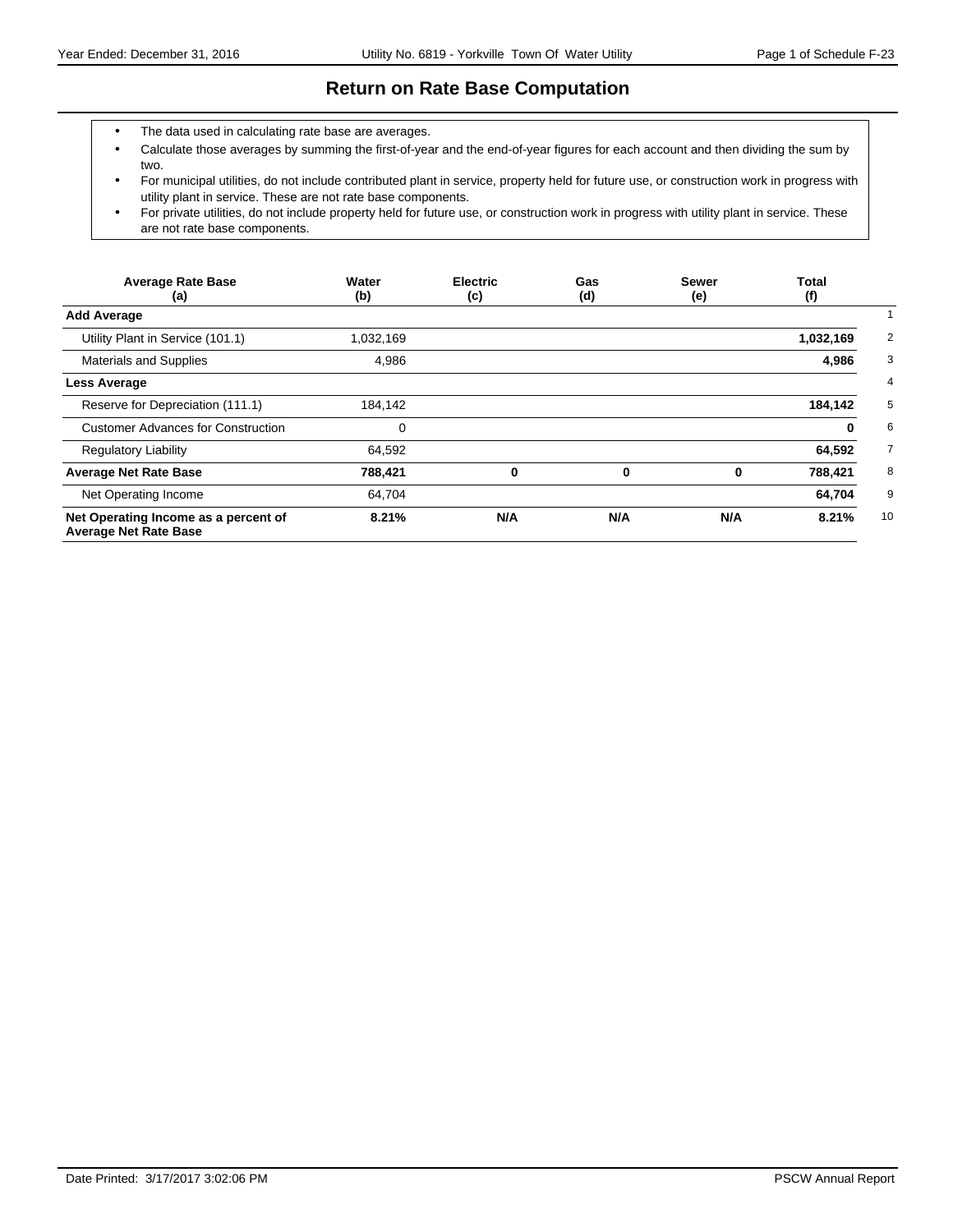# **Regulatory Liability - Pre-2003 Historical Accumulated Depreciation on Contributed Utility Plant (253)**

| <b>Description</b><br>(a)        | Water<br>(b) | <b>Electric</b><br>(c) | Gas<br>(d) | <b>Sewer</b><br>(e) | <b>Total</b><br>(f) |
|----------------------------------|--------------|------------------------|------------|---------------------|---------------------|
| <b>Balance First of Year</b>     | 68,899       |                        | 0          | 0                   | 68,899              |
| <b>Credits During Year</b>       |              |                        |            |                     | 0                   |
| None                             |              |                        |            |                     | 0                   |
| <b>Charges (Deductions)</b>      |              |                        |            |                     | 0                   |
| Miscellaneous Amortization (425) | 8,613        |                        |            |                     | 8,613               |
| <b>Balance End of Year</b>       | 60.286       |                        |            | 0                   | 60,286              |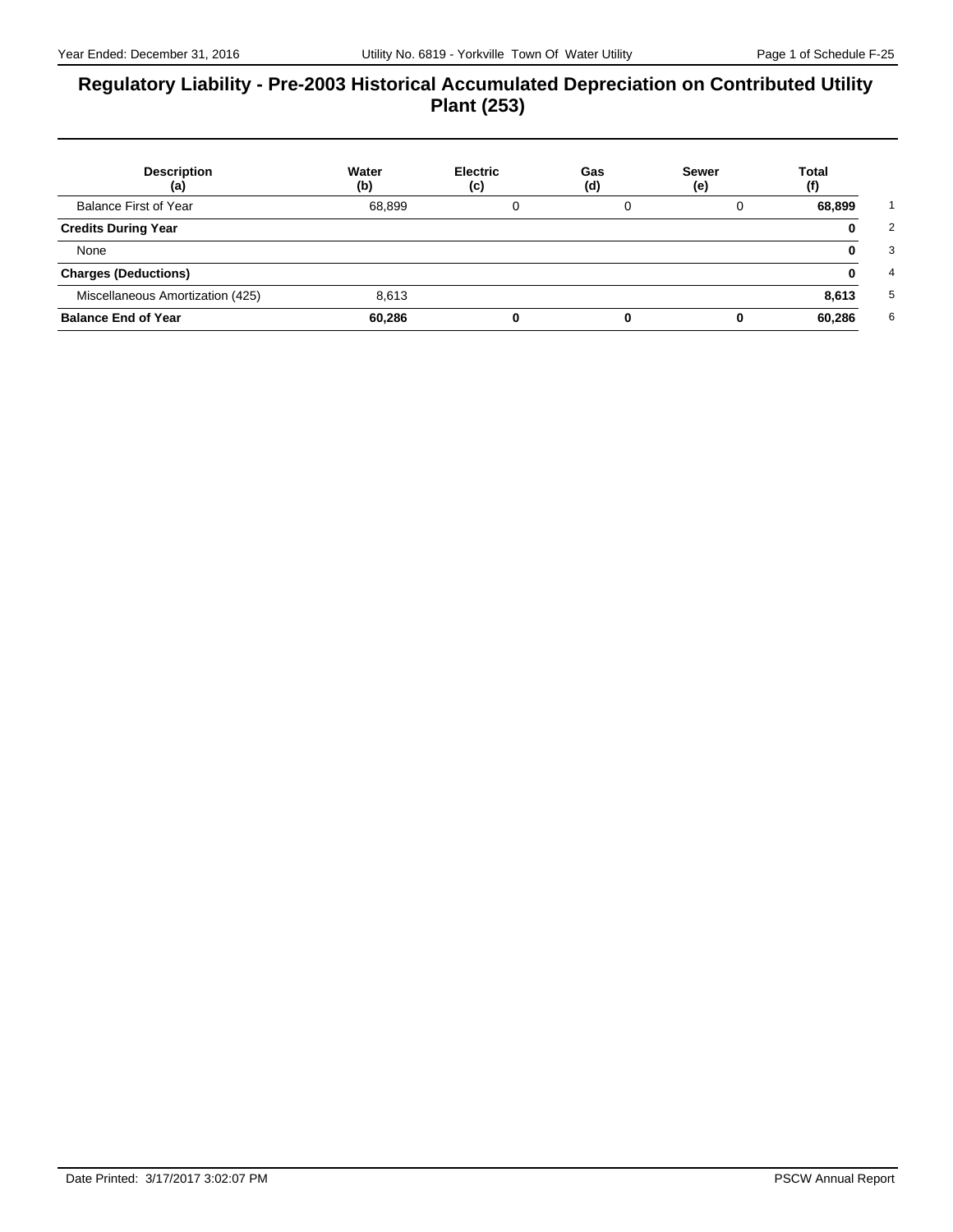# **Important Changes During the Year**

#### **Report changes of any of the following types:**

| 1. Acquisitions<br>None                                                |
|------------------------------------------------------------------------|
| 2. Leaseholder changes<br>None                                         |
| 3. Extensions of service<br>None                                       |
| 4. Estimated changes in revenues due to rate changes<br>None           |
| 5. Obligations incurred or assumed, excluding commercial paper<br>None |
| 6. Formal proceedings with the Public Service Commission<br>None       |
| 7. Any additional matters<br>None                                      |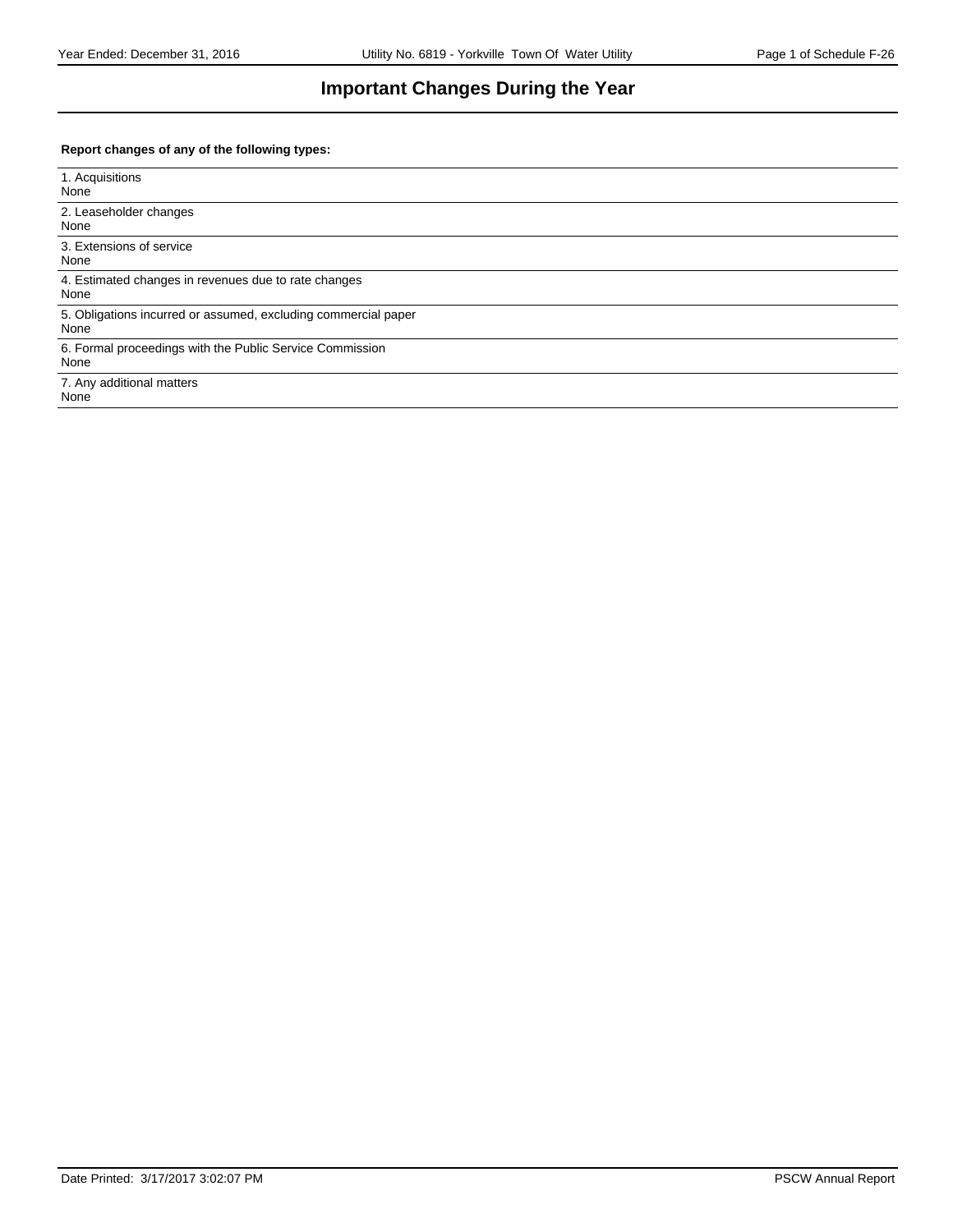# **Water Operating Revenues & Expenses**

| <b>Description</b><br>(a)                          | <b>This Year</b><br>(b) | <b>Last Year</b><br>(c) |
|----------------------------------------------------|-------------------------|-------------------------|
| <b>Operating Revenues - Sales of Water</b>         |                         | $\mathbf{1}$            |
| Sales of Water (460-467)                           | 203,723                 | 2<br>199,800            |
| <b>Total Sales of Water</b>                        | 203,723                 | 3<br>199,800            |
| <b>Other Operating Revenues</b>                    |                         | $\overline{4}$          |
| Forfeited Discounts (470)                          | 16                      | 5<br>40                 |
| Rents from Water Property (472)                    | 32,479                  | 6<br>32,479             |
| Interdepartmental Rents (473)                      | 0                       | 7<br>0                  |
| Other Water Revenues (474)                         | 0                       | 8<br>0                  |
| <b>Total Other Operating Revenues</b>              | 32,495                  | 32,519<br>9             |
| <b>Total Operating Revenues</b>                    | 236,218                 | 10<br>232,319           |
| <b>Operation and Maintenenance Expenses</b>        |                         | 11                      |
| Plant Operation and Maintenance Expenses (600-660) | 78,210                  | 12<br>58,889            |
| General Operating Expenses (680-691)               | 43,256                  | 13<br>31,495            |
| <b>Total Operation and Maintenenance Expenses</b>  | 121,466                 | 90,384<br>14            |
| <b>Other Operating Expenses</b>                    |                         | 15                      |
| Depreciation Expense (403)                         | 30,065                  | 29,715<br>16            |
| Amortization Expense (404-407)                     | 0                       | 17<br>0                 |
| Taxes (408)                                        | 19,983                  | 18<br>20,054            |
| <b>Total Other Operating Expenses</b>              | 50,048                  | 19<br>49,769            |
| <b>Total Operating Expenses</b>                    | 171,514                 | 20<br>140,153           |
| <b>NET OPERATING INCOME</b>                        | 64,704                  | 92,166<br>21            |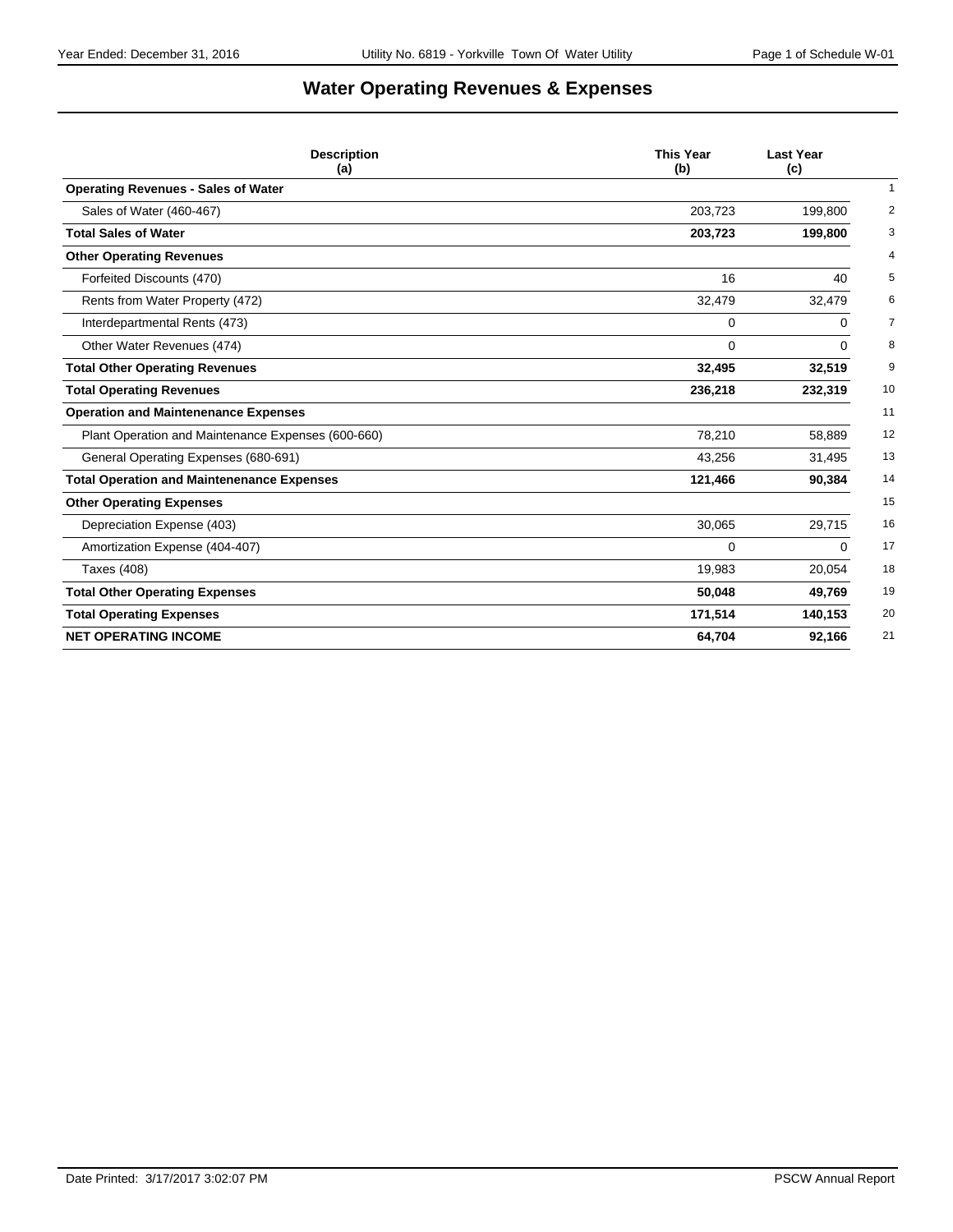### **Water Operating Revenues - Sales of Water**

- Where customer meters record cubic feet, multiply by 7.48 to obtain number of gallons.
- Report estimated gallons for unmetered sales.
- Sales to multiple dwelling buildings through a single meter serving 3 or more family units should be classified multifamily residential.

 Report average number of individually-metered accounts (meters). The amount reported should be the average meter count. E.g. if a hospital has 5 meters, a total of 5 meters should be reported on this schedule in column b (Average No. of Customers).

| <b>Description</b><br>(a)                               | Average No.<br><b>Customer</b><br>(b) | <b>Thousand of Gallons</b><br>of Water Sold<br>(c) | Amount<br>(d) |
|---------------------------------------------------------|---------------------------------------|----------------------------------------------------|---------------|
| <b>Unmetered Sales to General Customers (460)</b>       |                                       |                                                    |               |
| Residential (460.1)                                     |                                       |                                                    |               |
| Commercial (460.2)                                      |                                       |                                                    |               |
| Industrial (460.3)                                      |                                       |                                                    |               |
| Public Authority (460.4)                                | 1                                     | 2                                                  | 29            |
| Multifamily Residential (460.5)                         |                                       |                                                    |               |
| Irrigation (460.6)                                      |                                       |                                                    |               |
| <b>Total Unmetered Sales to General Customers (460)</b> | 1                                     | $\mathbf{2}$                                       | 29            |
| <b>Metered Sales to General Customers (461)</b>         |                                       |                                                    |               |
| Residential (461.1)                                     | 28                                    | 23,445                                             | 80,490        |
| Commercial (461.2)                                      | $\overline{2}$                        | 2,933                                              | 8,266         |
| Industrial (461.3)                                      |                                       |                                                    |               |
| Public Authority (461.4)                                | 4                                     | 1,228                                              | 7,256         |
| Multifamily Residential (461.5)                         |                                       |                                                    |               |
| Irrigation (461.6)                                      | 1                                     | 17,096                                             | 15,732        |
| <b>Total Metered Sales to General Customers (461)</b>   | 35                                    | 44,702                                             | 111,744       |
| Private Fire Protection Service (462)                   |                                       |                                                    |               |
| Public Fire Protection Service (463)                    | 1                                     | $\Omega$                                           | 91,950        |
| Other Water Sales (465)                                 |                                       |                                                    |               |
| Sales for Resale (466)                                  | 0                                     | $\mathbf 0$                                        | $\Omega$      |
| Interdepartmental Sales (467)                           |                                       |                                                    |               |
| <b>Total Sales of Water</b>                             | 37                                    | 44,704                                             | 203,723       |

Account 460, Unmetered Sales to General Customers - Gallons of Water Sold should not include in any way quantity of water, i.e. metered or measured by tank of pool volume. The quantity should be estimated based on size of pipe, flow, foot of frontage, etc. Bulk water sales should be Account 460 if the quantity is estimated and should be Account 461 if metered or measured by volume. Water related to construction should be a measured sale of water (Account 461).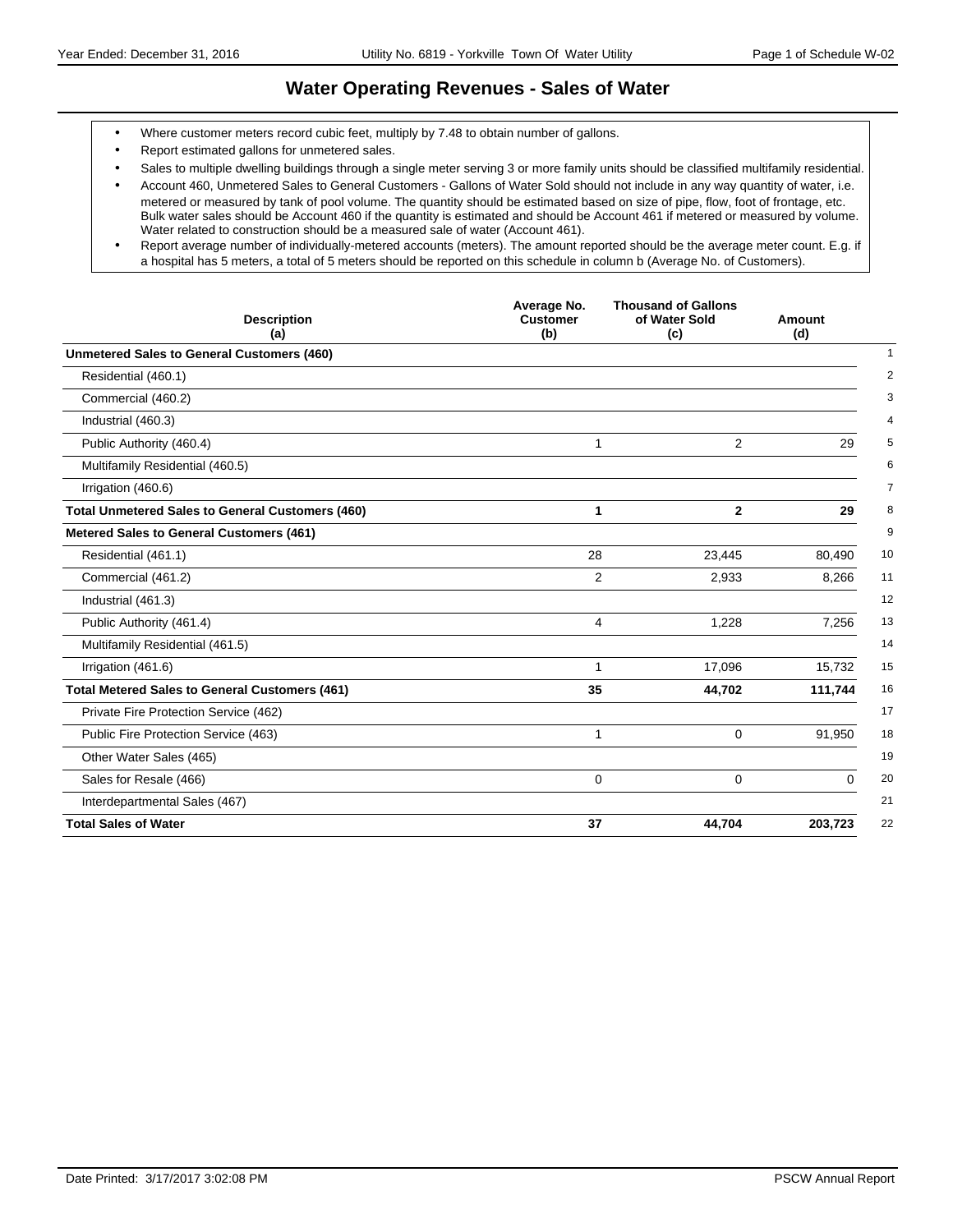# **Sales for Resale (Acct. 466)**

Use a separate line for each delivery point.

- - - THIS SCHEDULE NOT APPLICABLE TO THIS UTILITY- - -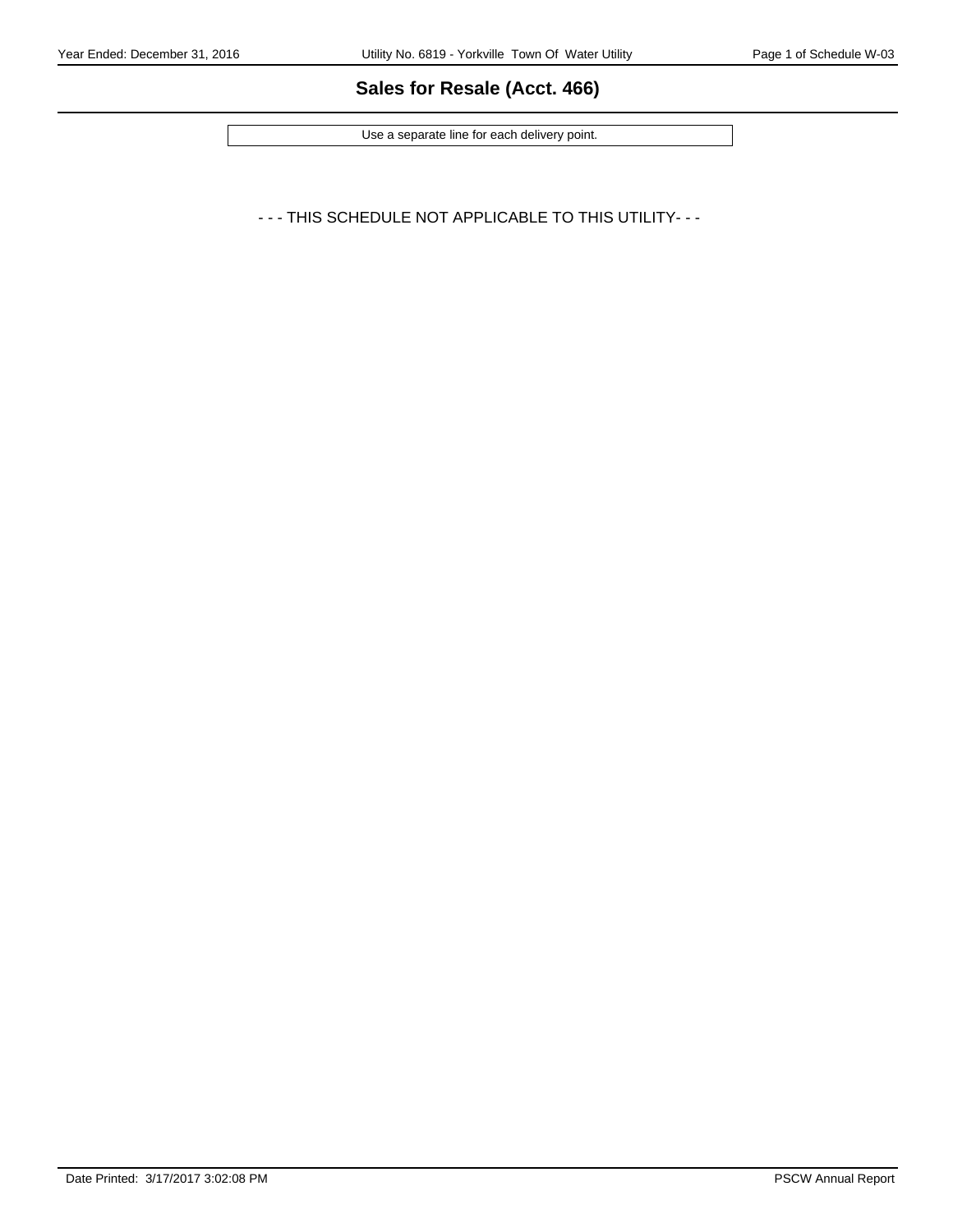# **Other Operating Revenues (Water)**

Report revenues relating to each account and fully describe each item using other than the account title.

- Report each item (when individually or when like items are combined) greater than \$10,000 (class AB), \$5,000 (class C) and \$2,000 (class D and privates) and all other lesser amounts grouped as Miscellaneous.
- For a combined utility which also provides sewer service that is based upon water readings, report the return on net investment in meters charged to sewer department in Other Water Revenues (474).

| <b>Description</b><br>(a)                                                                                | Amount<br>(b) |
|----------------------------------------------------------------------------------------------------------|---------------|
| <b>Public Fire Protection Service (463)</b>                                                              |               |
| Amount billed (usually per rate schedule F-1 or Fd-1)                                                    | 91,950        |
| Wholesale fire protection billed                                                                         |               |
| Amount billed for fighting fires outside utility's service areas (usually per rate schedule F-2 or BW-1) |               |
| <b>Total Public Fire Protection Service (463)</b>                                                        | 91,950        |
| <b>Forfeited Discounts (470)</b>                                                                         |               |
| Customer late payment charges                                                                            | 16            |
| <b>Total Forfeited Discounts (470)</b>                                                                   | 16            |
| <b>Rents from Water Property (472)</b>                                                                   |               |
| Rent of tower for cellular antennas                                                                      | 32,479        |
| <b>Total Rents from Water Property (472)</b>                                                             | 32,479        |
| Interdepartmental Rents (473)                                                                            |               |
| None                                                                                                     |               |
| <b>Total Interdepartmental Rents (473)</b>                                                               | 0             |
| Other Water Revenues (474)                                                                               |               |
| Return on net investment in meters charged to sewer department                                           |               |
| <b>Total Other Water Revenues (474)</b>                                                                  | 0             |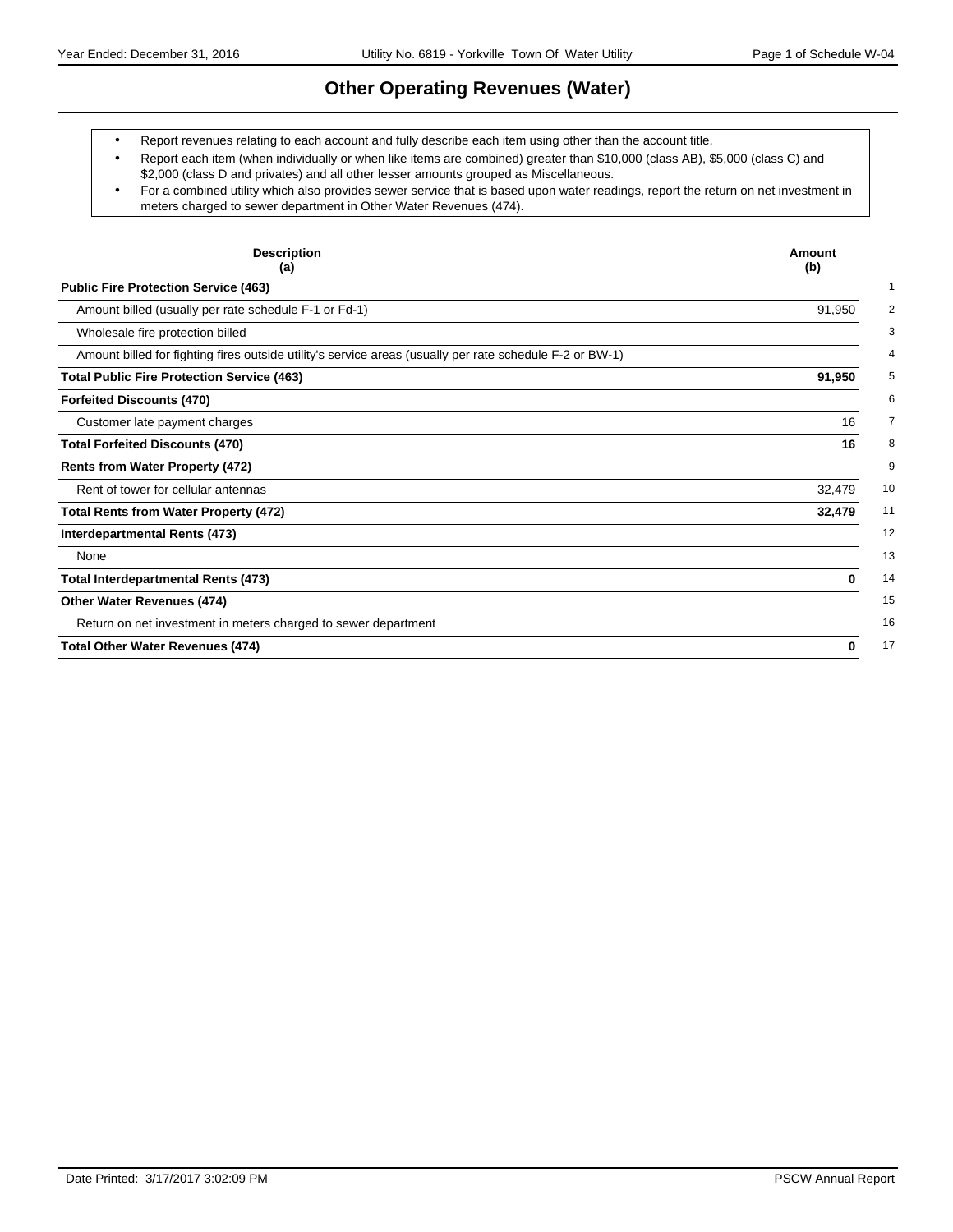# **Water Operation & Maintenance Expenses**

- Each expense account that has a difference between This Year and Last Year greater than 15 percent and \$10,000 (class AB), 25 percent and \$5,000 (class C), 30 percent and \$2,000 (class D) shall be fully explained in the schedule footnotes.
	- Class C and class D report all expenses in Other Expense (column c)

| <b>Description</b><br>(a)                             | Labor<br><b>Expense</b><br>(b) | Other<br><b>Expense</b><br>(c) | <b>Total</b><br><b>This Year</b><br>(d) | <b>Last Year</b><br>(e)   |
|-------------------------------------------------------|--------------------------------|--------------------------------|-----------------------------------------|---------------------------|
| <b>PLANT OPERATION AND MAINTENANCE EXPENSES</b>       |                                |                                |                                         | $\mathbf{1}$              |
| Salaries and Wages (600)                              |                                | 25,277                         | 25,277                                  | $\overline{2}$<br>27,744  |
| Purchased Water (610)                                 |                                |                                | $\Omega$                                | 3<br>0                    |
| Fuel or Power Purchased for Pumping (620)             |                                | 16.744                         | 16,744                                  | 18,053<br>4               |
| Chemicals (630)                                       |                                | 3,524                          | 3,524                                   | $1,221$ *<br>5            |
| Supplies and Expenses (640)                           |                                | 4,535                          | 4,535                                   | 6<br>3,722                |
| Repairs of Water Plant (650)                          |                                | 27,378                         | 27,378                                  | 7,803 *<br>$\overline{7}$ |
| Transportation Expenses (660)                         |                                | 752                            | 752                                     | 8<br>346                  |
| <b>Total Plant Operation and Maintenance Expenses</b> | 0                              | 78,210                         | 78,210                                  | 9<br>58,889               |
| <b>GENERAL OPERATING EXPENSES</b>                     |                                |                                |                                         | 10                        |
| Administrative and General Salaries (680)             |                                | 400                            | 400                                     | 11<br>375                 |
| Office Supplies and Expenses (681)                    |                                | 4,836                          | 4,836                                   | 12<br>4,785               |
| Outside Services Employed (682)                       |                                | 33,591                         | 33,591                                  | 13<br>22,107 *            |
| Insurance Expense (684)                               |                                | 4,229                          | 4,229                                   | 14<br>4,228               |
| Employees Pensions and Benefits (686)                 |                                |                                | 0                                       | 15<br>0                   |
| Regulatory Commission Expenses (688)                  |                                |                                | $\Omega$                                | 16<br>$\Omega$            |
| Miscellaneous General Expenses (689)                  |                                | 200                            | 200                                     | 17<br>0                   |
| Uncollectible Accounts (690)                          |                                |                                | $\Omega$                                | 18<br>$\Omega$            |
| Customer Service and Informational Expenses (691)     |                                |                                | $\Omega$                                | 19<br>$\Omega$            |
| <b>Total General Operating Expenses</b>               | $\mathbf 0$                    | 43,256                         | 43,256                                  | 31,495<br>20              |
| <b>TOTAL OPERATION AND MAINTENANCE EXPENSES</b>       | 0                              | 121,466                        | 121,466                                 | 21<br>90,384              |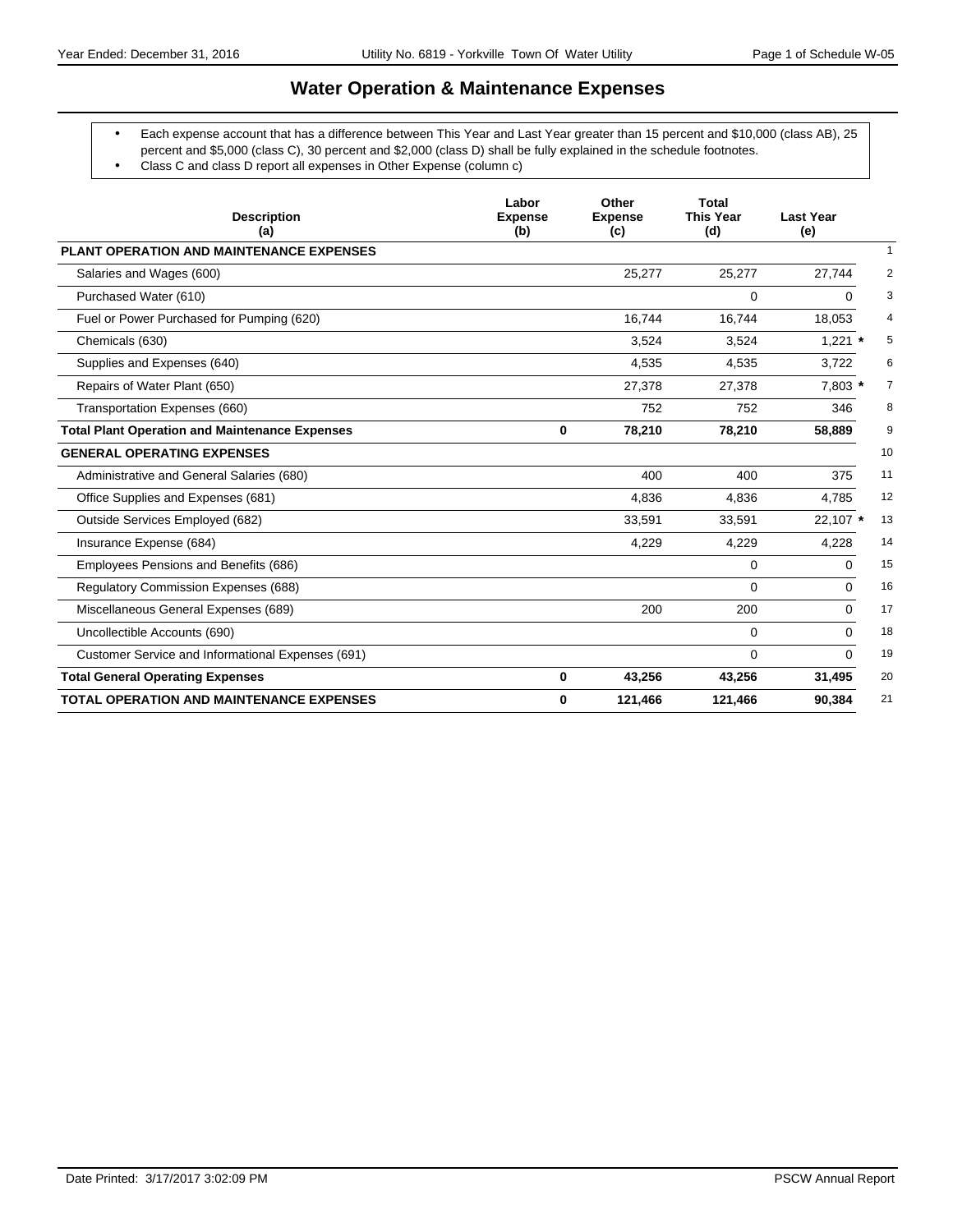### **Water Operation & Maintenance Expenses**

 Each expense account that has a difference between This Year and Last Year greater than 15 percent and \$10,000 (class AB), 25 percent and \$5,000 (class C), 30 percent and \$2,000 (class D) shall be fully explained in the schedule footnotes.

Class C and class D report all expenses in Other Expense (column c)

#### **Water Operation & Maintenance Expenses (Page W-05)**

#### **Explain all This Year amounts that are more than 30% and \$2,000 higher or lower than the Last Year amount.**

Chemicals (630) More chemicals were purchased during the current year.

Repairs of Water Plant (650) The utility repaired a large water main break, adjusted several valve boxes and cleaned and inspected the water tower during the current year. There was also a repair to the motor at the well due to a lightning strike (reimbursed by insurance).

Outside Services (682) A valuation study was completed during the current year.

**If Employee Pensions and Benefits (686) is zero, yet salary expense accounts exceed \$15,000, please explain.**

Due to the small size of the utility, there are (4) part-time employees who work a limited number of hours and therefore, receive no benefits.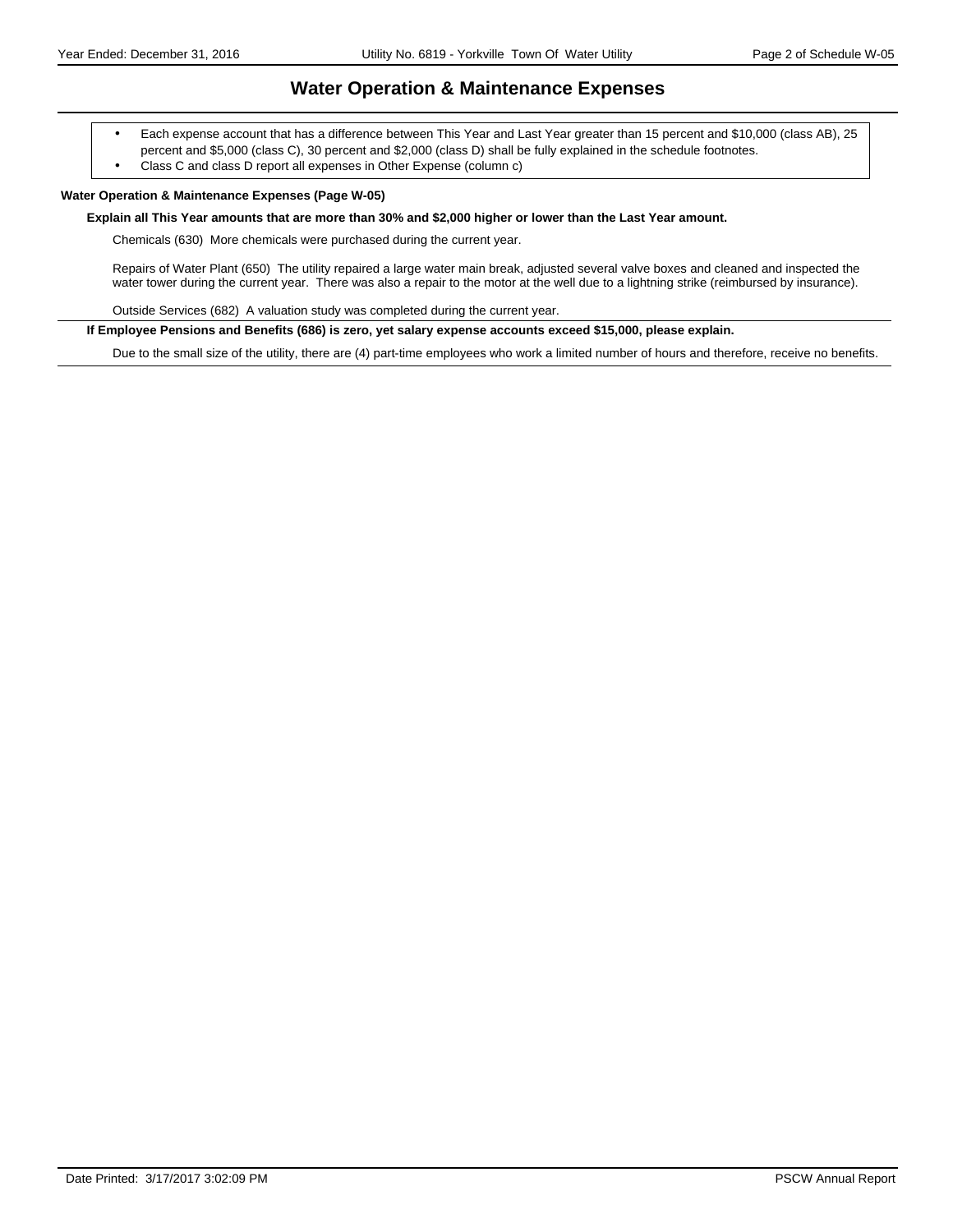# **Taxes (Acct. 408 - Water)**

When allocation of taxes is made between departments, explain method used.

| <b>Description of Tax</b><br>(a)                                            | <b>This Year</b><br>(b) | <b>Last Year</b><br>(c) |   |
|-----------------------------------------------------------------------------|-------------------------|-------------------------|---|
| <b>Property Tax Equivalent</b>                                              | 17.715                  | 17.715                  |   |
| Less: Local and School Tax Equivalent on Meters Charged to Sewer Department |                         | 0                       | 2 |
| <b>Net Property Tax Equivalent</b>                                          | 17.715                  | 17.715                  | 3 |
| <b>Social Security</b>                                                      | 2.021                   | 2.151                   | 4 |
| <b>PSC Remainder Assessment</b>                                             | 247                     | 188                     | 5 |
| <b>Total Tax Expense</b>                                                    | 19.983                  | 20.054                  | 6 |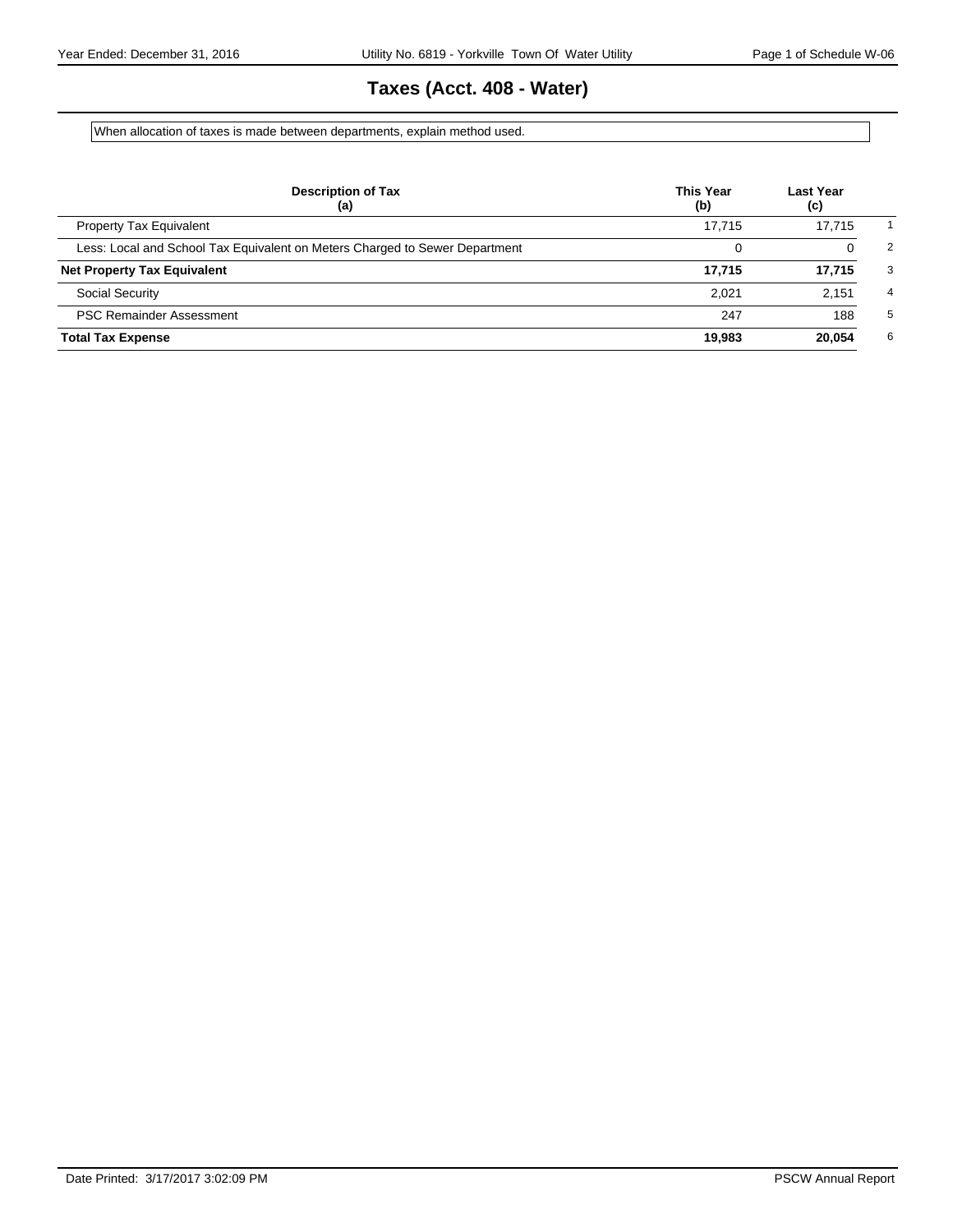# **Water Property Tax Equivalent - Detail**

- No property tax equivalent shall be determined for sewer utilities or town sanitary district water utilities.
- Tax rates are those issued in November (usually) of the year being reported and are available from the municipal treasurer. Report the tax rates in mills to six (6) decimal places.
- The assessment ratio is available from the municipal treasurer. Report the ratio as a decimal to six (6) places.
- The utility plant balance first of year should include the gross book values of plant in service (total of utility financed and contributed plant), property held for future use and construction work in progress.
- An "other tax rate" is included in the "Net Local and School Tax Rate Calculation" to the extent that it is local. An example is a local library tax. Fully explain the rate in the Property Tax Equivalent schedule footnotes.
- **Property Tax Equivalent Total** If the municipality has authorized a lower tax equivalent amount, the authorization description and date of the authorization must be reported in the schedule footnotes. If the municipality has NOT authorized a lower amount, leave the cell blank.

#### **COUNTY: RACINE(1)**

| <b>SUMMARY OF TAX RATES</b>   |       |           | PROPERTY TAX EQUIVALENT CALCULATION        |
|-------------------------------|-------|-----------|--------------------------------------------|
| 1. State Tax Rate             | mills | 0.166744  | 12. Local Tax Rate                         |
| 2. County Tax Rate            | mills | 3.783733  | 13. Combined School Tax Rate               |
| 3. Local Tax Rate             | mills | 2.085538  | 14. Other Tax Rate - Local                 |
| 4. School Tax Rate            | mills | 11.933924 | 15. Total Local & School Tax Rate          |
| 5. Vocational School Tax Rate | mills | 0.788795  | 16. Total Tax Rate                         |
| 6. Other Tax Rate - Local     | mills | 0.742879  | 17. Ratio of Local and School Tax to Total |
| 7. Other Tax Rate - Non-Local | mills | 0.164248  | 18. Total Tax Net of State Credit          |
| 8. Total Tax Rate             | mills | 19.665861 | 19. Net Local and School Tax Rate          |
| 9. Less: State Credit         | mills | 2.164921  | 20. Utility Plant, Jan 1                   |
| 11. Net Tax Rate              | mills | 17.500940 | 21. Materials & Supplies                   |
|                               |       |           |                                            |

| <b>SUMMARY OF TAX RATES</b>   |       |           | <b>PROPERTY TAX EQUIVALENT CALCULATION</b> |       |           |
|-------------------------------|-------|-----------|--------------------------------------------|-------|-----------|
| 1. State Tax Rate             | mills | 0.166744  | 12. Local Tax Rate                         | mills | 2.085538  |
| 2. County Tax Rate            | mills | 3.783733  | 13. Combined School Tax Rate               | mills | 12.722719 |
| 3. Local Tax Rate             | mills | 2.085538  | 14. Other Tax Rate - Local                 | mills | 0.742879  |
| 4. School Tax Rate            | mills | 11.933924 | 15. Total Local & School Tax Rate          | mills | 15.551136 |
| 5. Vocational School Tax Rate | mills | 0.788795  | 16. Total Tax Rate                         | mills | 19.665861 |
| 6. Other Tax Rate - Local     | mills | 0.742879  | 17. Ratio of Local and School Tax to Total | dec.  | 0.790768  |
| 7. Other Tax Rate - Non-Local | mills | 0.164248  | 18. Total Tax Net of State Credit          | mills | 17.500940 |
| 8. Total Tax Rate             | mills | 19.665861 | 19. Net Local and School Tax Rate          | mills | 13.839185 |
| 9. Less: State Credit         | mills | 2.164921  | 20. Utility Plant, Jan 1                   | \$    | 2,738,002 |
| 11. Net Tax Rate              | mills | 17.500940 | 21. Materials & Supplies                   | \$    | 4,986     |
|                               |       |           | 22. Subtotal                               | \$    | 2,742,988 |
|                               |       |           | 23. Less: Plant Outside Limits             | \$    | $\Omega$  |
|                               |       |           | 24. Taxable Assets                         | \$    | 2,742,988 |
|                               |       |           | 25. Assessment Ratio                       | dec.  | 1.017575  |
|                               |       |           | 26. Assessed Value                         | \$    | 2,791,196 |
|                               |       |           | 27. Net Local and School Tax Rate          | mills | 13.839185 |
|                               |       |           | 28. Tax Equiv. Computed for Current Year   | \$    | 38,628    |

#### **PROPERTY TAX EQUIVALENT - TOTAL**

| <b>PROPERTY TAX EQUIVALENT CALCULATION</b>                                               |                 |
|------------------------------------------------------------------------------------------|-----------------|
| 1. Utility Plant, Jan 1                                                                  | \$<br>2,738,002 |
| 2. Materials & Supplies                                                                  | \$<br>4.986     |
| 3. Subtotal                                                                              | \$<br>2,742,988 |
| 4. Less: Plant Outside Limits                                                            | \$<br>0         |
| 5. Taxable Assets                                                                        | \$<br>2,742,988 |
| 6. Assessed Value                                                                        | \$<br>2,791,196 |
| 7. Tax Equiv. Computed for Current Year                                                  | \$<br>38,628    |
| 8. Tax Equivalent per 1994 PSC Report                                                    | \$<br>12,000    |
| 9. Amount of Lower Tax Equiv. as Authorized by Municipality for Current Year (see notes) | \$<br>17,715    |
| 10. Tax Equivalent for Current Year (see notes)                                          | \$<br>17.715    |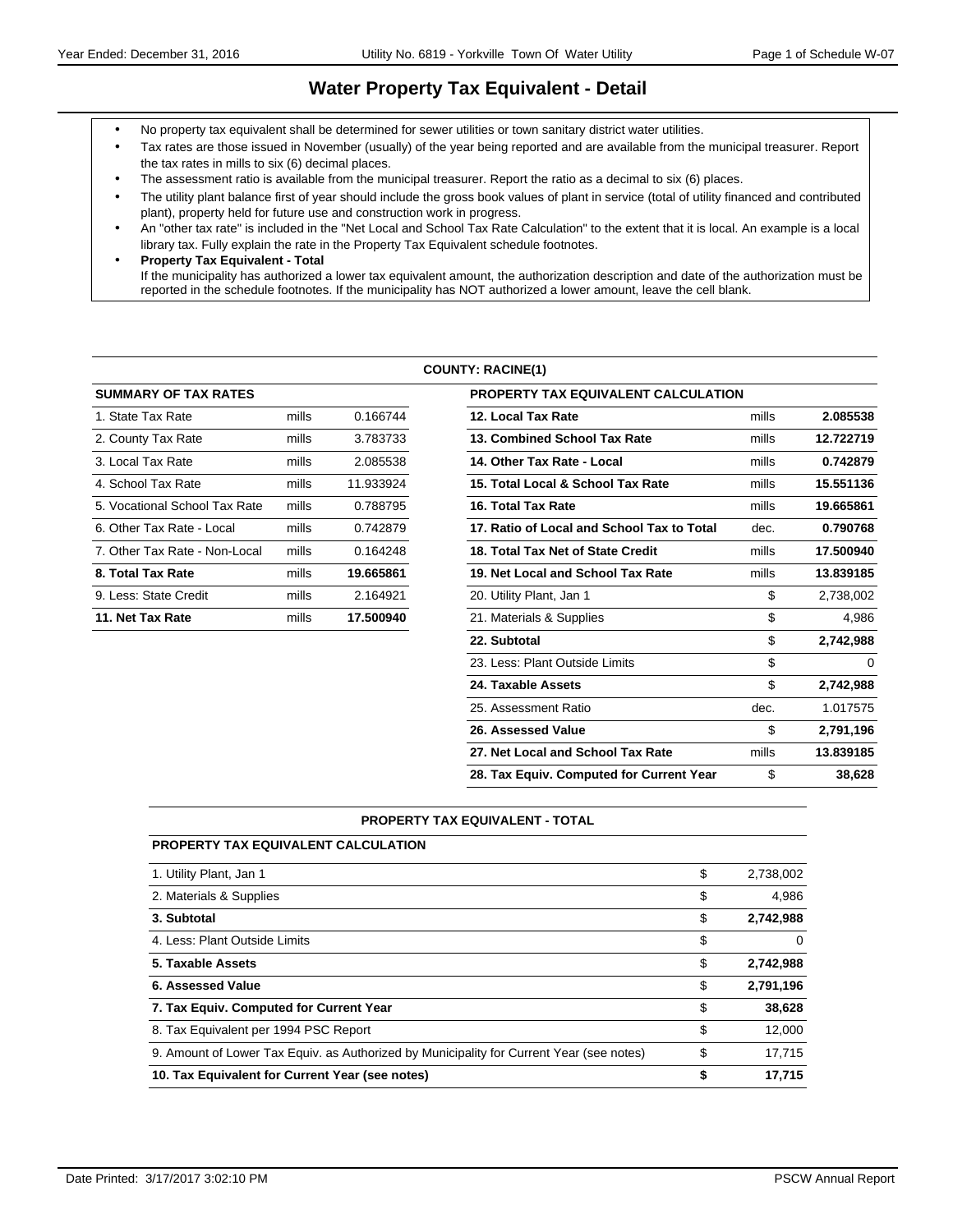### **Water Property Tax Equivalent - Detail**

- No property tax equivalent shall be determined for sewer utilities or town sanitary district water utilities.
- Tax rates are those issued in November (usually) of the year being reported and are available from the municipal treasurer. Report the tax rates in mills to six (6) decimal places.
- The assessment ratio is available from the municipal treasurer. Report the ratio as a decimal to six (6) places.
- The utility plant balance first of year should include the gross book values of plant in service (total of utility financed and contributed plant), property held for future use and construction work in progress.
- An "other tax rate" is included in the "Net Local and School Tax Rate Calculation" to the extent that it is local. An example is a local library tax. Fully explain the rate in the Property Tax Equivalent schedule footnotes.
- **Property Tax Equivalent Total** If the municipality has authorized a lower tax equivalent amount, the authorization description and date of the authorization must be reported in the schedule footnotes. If the municipality has NOT authorized a lower amount, leave the cell blank.

#### **Water Property Tax Equivalent - Detail (Page W-07)**

**If Other Tax Rate - Local and/or Other Tax Rate - Non-Local are greater than zero, please explain.**

The public fire protection mill rate is reported separately.

#### **Water Property Tax Equivalent - Total (Page W-07)**

#### **Lower Tax Equivalent authorized by municipality is greater than or equal to zero, please explain.**

The Town of Yorkville approved a resolution which authorizes a lower tax equivalent. The original amount was \$15,500 and was increased to \$17,715. The original resolution is on file with the Public Service Commission.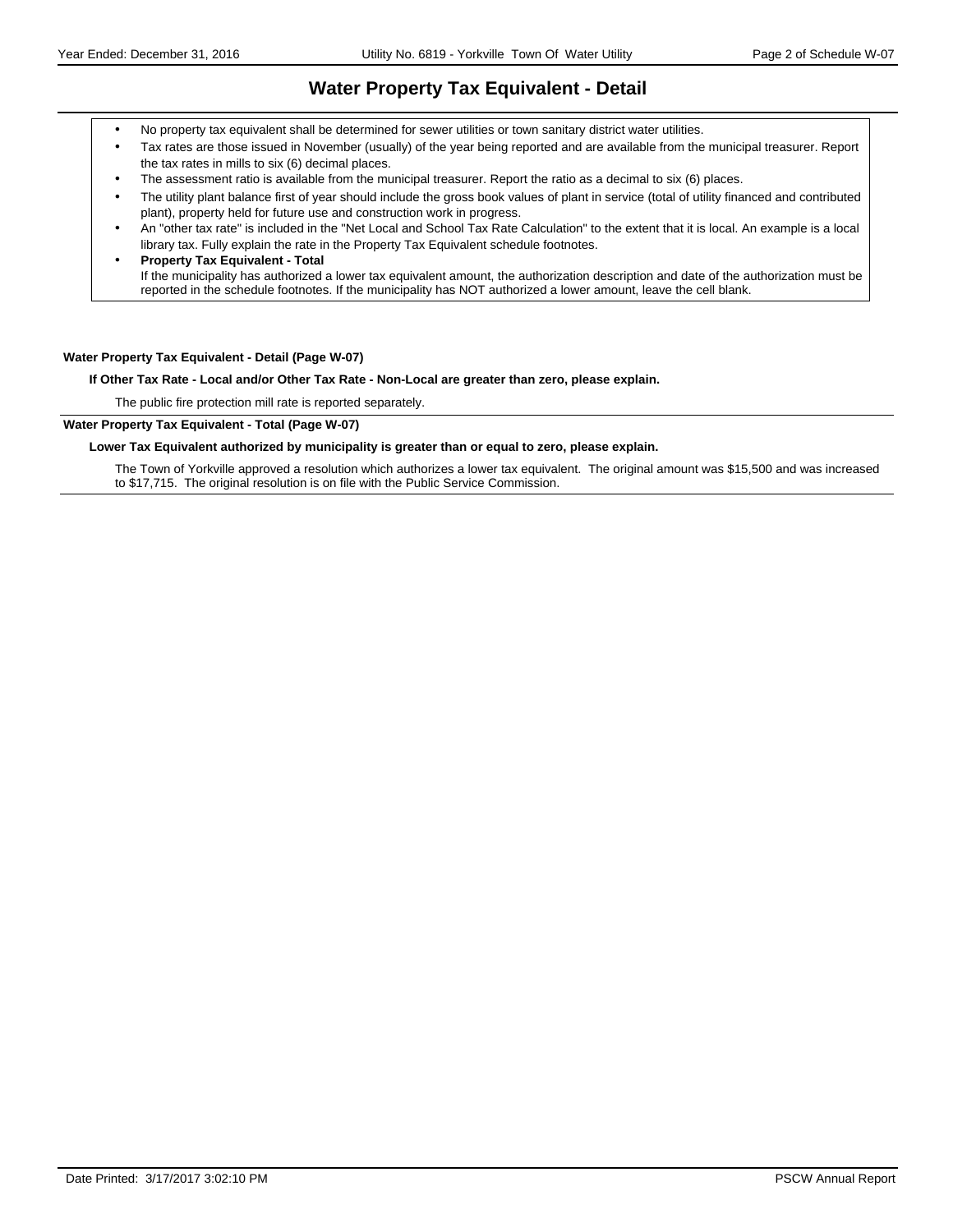# **Water Utility Plant in Service - Plant Financed by Utility or Municipality**

- All adjustments, corrections and reclassifications (including to/from plant financed by contributions) should be reported in Column (e), Adjustments.
- Explain fully as a footnote the nature of all entries reported in Column (e), Adjustments.
- For each account over \$100,000 (class AB) or \$50,000 (class C) or \$10,000 (class D), explain in the footnotes section the dollar additions and retirements. If applicable, the footnotes should cite construction authorization, complete with PSC docket number. Use only the account titles listed. If the utility has subaccounts other than accounts 391.1 and 397.1, combine them into one total and
- detail by subaccount as a schedule footnote.

|                                                | <b>Balance</b>              | <b>Additions</b>          | <b>Retirements</b>        | <b>Adjustments</b><br>Increase or | <b>Balance</b>            |
|------------------------------------------------|-----------------------------|---------------------------|---------------------------|-----------------------------------|---------------------------|
| <b>Accounts</b><br>(a)                         | <b>First of Year</b><br>(b) | <b>During Year</b><br>(c) | <b>During Year</b><br>(d) | (Decrease)<br>(e)                 | <b>End of Year</b><br>(f) |
| <b>INTANGIBLE PLANT</b>                        |                             |                           |                           |                                   |                           |
| Organization (301)                             | 0                           |                           |                           |                                   | 0                         |
| Franchises and Consents (302)                  | $\mathbf 0$                 |                           |                           |                                   | 0                         |
| Miscellaneous Intangible Plant (303)           | $\mathbf 0$                 |                           |                           |                                   | 0                         |
| <b>Total Intangible Plant</b>                  | $\bf{0}$                    | $\mathbf 0$               | 0                         | 0                                 | 0                         |
| <b>SOURCE OF SUPPLY PLANT</b>                  |                             |                           |                           |                                   |                           |
| Land and Land Rights (310)                     | 0                           |                           |                           |                                   | 0                         |
| Structures and Improvements (311)              | $\mathbf 0$                 |                           |                           |                                   | 0                         |
| Collecting and Impounding Reservoirs (312)     | $\mathbf 0$                 |                           |                           |                                   | 0                         |
| Lake, River and Other Intakes (313)            | $\mathbf 0$                 |                           |                           |                                   | 0                         |
| Wells and Springs (314)                        | 0                           |                           |                           |                                   | 0                         |
| Supply Mains (316)                             | $\mathbf 0$                 |                           |                           |                                   | 0                         |
| Other Water Source Plant (317)                 | $\mathbf 0$                 |                           |                           |                                   | 0                         |
| <b>Total Source of Supply Plant</b>            | $\bf{0}$                    | $\bf{0}$                  | $\mathbf 0$               | 0                                 | 0                         |
| <b>PUMPING PLANT</b>                           |                             |                           |                           |                                   |                           |
| Land and Land Rights (320)                     | $\mathbf 0$                 |                           |                           |                                   | 0                         |
| Structures and Improvements (321)              | 62,520                      |                           |                           |                                   | 62,520                    |
| Other Power Production Equipment (323)         | $\mathbf 0$                 |                           |                           |                                   | 0                         |
| Electric Pumping Equipment (325)               | 199,651                     |                           |                           |                                   | 199,651                   |
| Diesel Pumping Equipment (326)                 | $\Omega$                    |                           |                           |                                   | 0                         |
| Other Pumping Equipment (328)                  | 2,525                       |                           |                           |                                   | 2,525                     |
| <b>Total Pumping Plant</b>                     | 264,696                     | $\mathbf 0$               | $\mathbf 0$               | 0                                 | 264,696                   |
| <b>WATER TREATMENT PLANT</b>                   |                             |                           |                           |                                   |                           |
| Land and Land Rights (330)                     | $\mathbf 0$                 |                           |                           |                                   | 0                         |
| Structures and Improvements (331)              | $\mathbf 0$                 |                           |                           |                                   | 0                         |
| Sand or Other Media Filtration Equipment (332) | 0                           |                           |                           |                                   | 0                         |
| Membrane Filtration Equipment (333)            | $\mathbf 0$                 |                           |                           |                                   | 0                         |
| Other Water Treatment Equipment (334)          | 0                           |                           |                           |                                   | 0                         |
| <b>Total Water Treatment Plant</b>             | 0                           | 0                         | 0                         | $\mathbf{0}$                      | 0                         |
| TRANSMISSION AND DISTRIBUTION PLANT            |                             |                           |                           |                                   |                           |
| Land and Land Rights (340)                     | 10,000                      |                           |                           |                                   | 10,000                    |
| Structures and Improvements (341)              | $\mathbf 0$                 |                           |                           |                                   | 0                         |
| Distribution Reservoirs and Standpipes (342)   | 290,873                     |                           |                           |                                   | 290,873                   |
| Transmission and Distribution Mains (343)      | 315,654                     |                           |                           |                                   | 315,654                   |
| Services (345)                                 | 3,639                       |                           |                           |                                   | 3,639                     |
| Meters (346)                                   | 32,170                      | 4,595                     | 2,450                     |                                   | 34,315                    |
| Hydrants (348)                                 | 53,441                      |                           |                           |                                   | 53,441                    |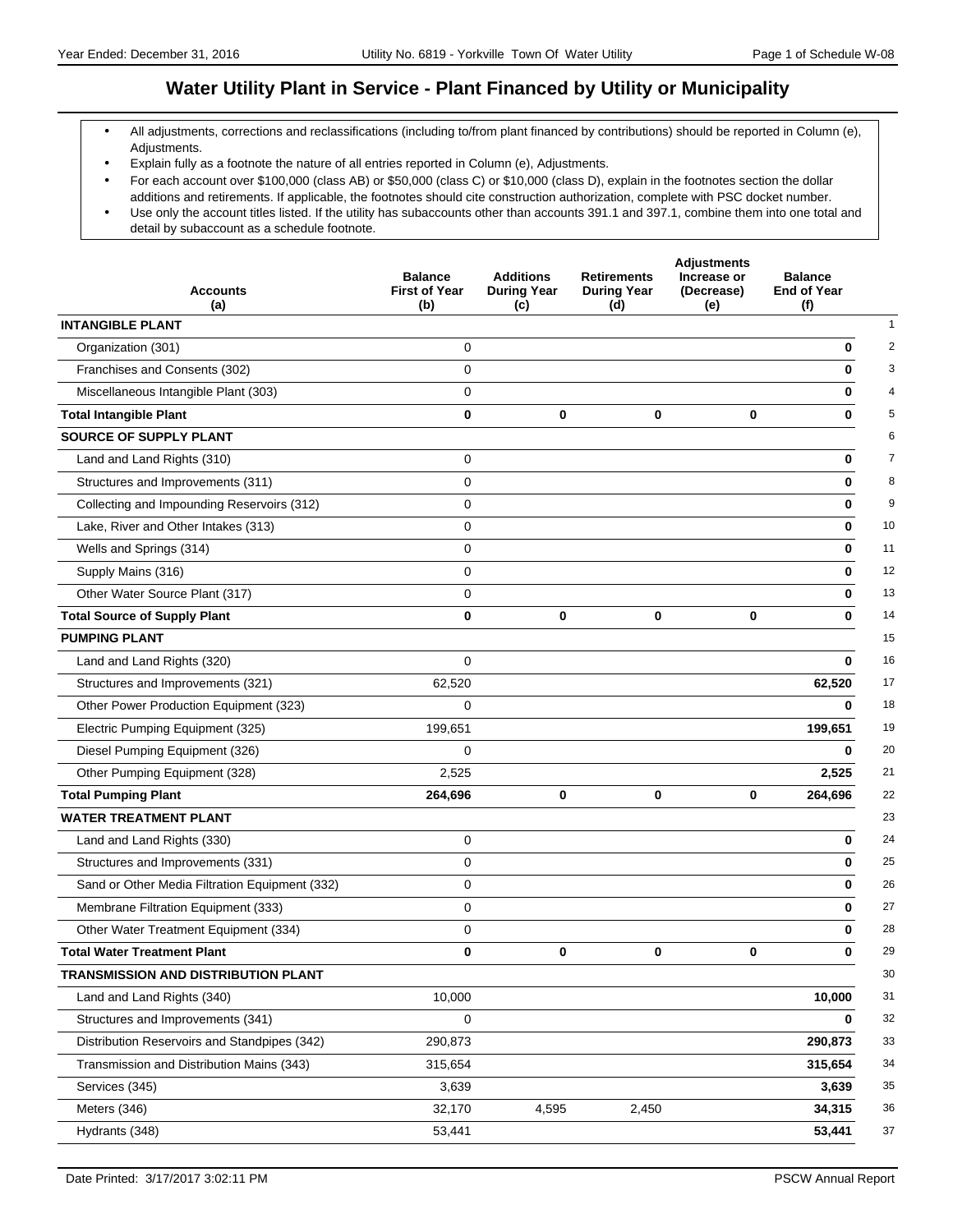# **Water Utility Plant in Service - Plant Financed by Utility or Municipality**

- All adjustments, corrections and reclassifications (including to/from plant financed by contributions) should be reported in Column (e), Adjustments.
- Explain fully as a footnote the nature of all entries reported in Column (e), Adjustments.
- For each account over \$100,000 (class AB) or \$50,000 (class C) or \$10,000 (class D), explain in the footnotes section the dollar additions and retirements. If applicable, the footnotes should cite construction authorization, complete with PSC docket number.
- Use only the account titles listed. If the utility has subaccounts other than accounts 391.1 and 397.1, combine them into one total and detail by subaccount as a schedule footnote.

| <b>Accounts</b><br>(a)                             | <b>Balance</b><br><b>First of Year</b><br>(b) | <b>Additions</b><br><b>During Year</b><br>(c) | <b>Retirements</b><br><b>During Year</b><br>(d) | <b>Adjustments</b><br>Increase or<br>(Decrease)<br>(e) | <b>Balance</b><br><b>End of Year</b><br>(f) |
|----------------------------------------------------|-----------------------------------------------|-----------------------------------------------|-------------------------------------------------|--------------------------------------------------------|---------------------------------------------|
| Other Transmission and Distribution Plant (349)    | $\Omega$                                      |                                               |                                                 |                                                        | $\bf{0}$                                    |
| <b>Total Transmission and Distribution Plant</b>   | 705,777                                       | 4.595                                         | 2,450                                           | 0                                                      | 707,922                                     |
| <b>GENERAL PLANT</b>                               |                                               |                                               |                                                 |                                                        |                                             |
| Land and Land Rights (389)                         | 0                                             |                                               |                                                 |                                                        | $\bf{0}$                                    |
| Structures and Improvements (390)                  | 0                                             |                                               |                                                 |                                                        | $\bf{0}$                                    |
| Office Furniture and Equipment (391)               | 1.413                                         |                                               |                                                 |                                                        | 1,413                                       |
| Computer Equipment (391.1)                         | 9,900                                         |                                               |                                                 |                                                        | 9,900                                       |
| Transportation Equipment (392)                     | 0                                             |                                               |                                                 |                                                        | 0                                           |
| Stores Equipment (393)                             | 0                                             |                                               |                                                 |                                                        | 0                                           |
| Tools, Shop and Garage Equipment (394)             | $\mathbf 0$                                   |                                               |                                                 |                                                        | 0                                           |
| Laboratory Equipment (395)                         | $\Omega$                                      |                                               |                                                 |                                                        | 0                                           |
| Power Operated Equipment (396)                     | 0                                             |                                               |                                                 |                                                        | $\bf{0}$                                    |
| Communication Equipment (397)                      | $\Omega$                                      |                                               |                                                 |                                                        | 0                                           |
| SCADA Equipment (397.1)                            | 23,855                                        |                                               |                                                 |                                                        | 23,855                                      |
| Miscellaneous Equipment (398)                      | 24,611                                        | 3.389                                         | 1,700                                           |                                                        | 26,300                                      |
| <b>Total General Plant</b>                         | 59,779                                        | 3.389                                         | 1,700                                           | 0                                                      | 61,468                                      |
| Total utility plant in service directly assignable | 1,030,252                                     | 7,984                                         | 4,150                                           | 0                                                      | 1,034,086                                   |
| Common Utility Plant Allocated to Water Department | $\mathbf 0$                                   |                                               |                                                 |                                                        | ŋ                                           |
| <b>TOTAL UTILITY PLANT IN SERVICE</b>              | 1,030,252                                     | 7,984                                         | 4,150                                           | 0                                                      | 1,034,086                                   |
|                                                    |                                               |                                               |                                                 |                                                        |                                             |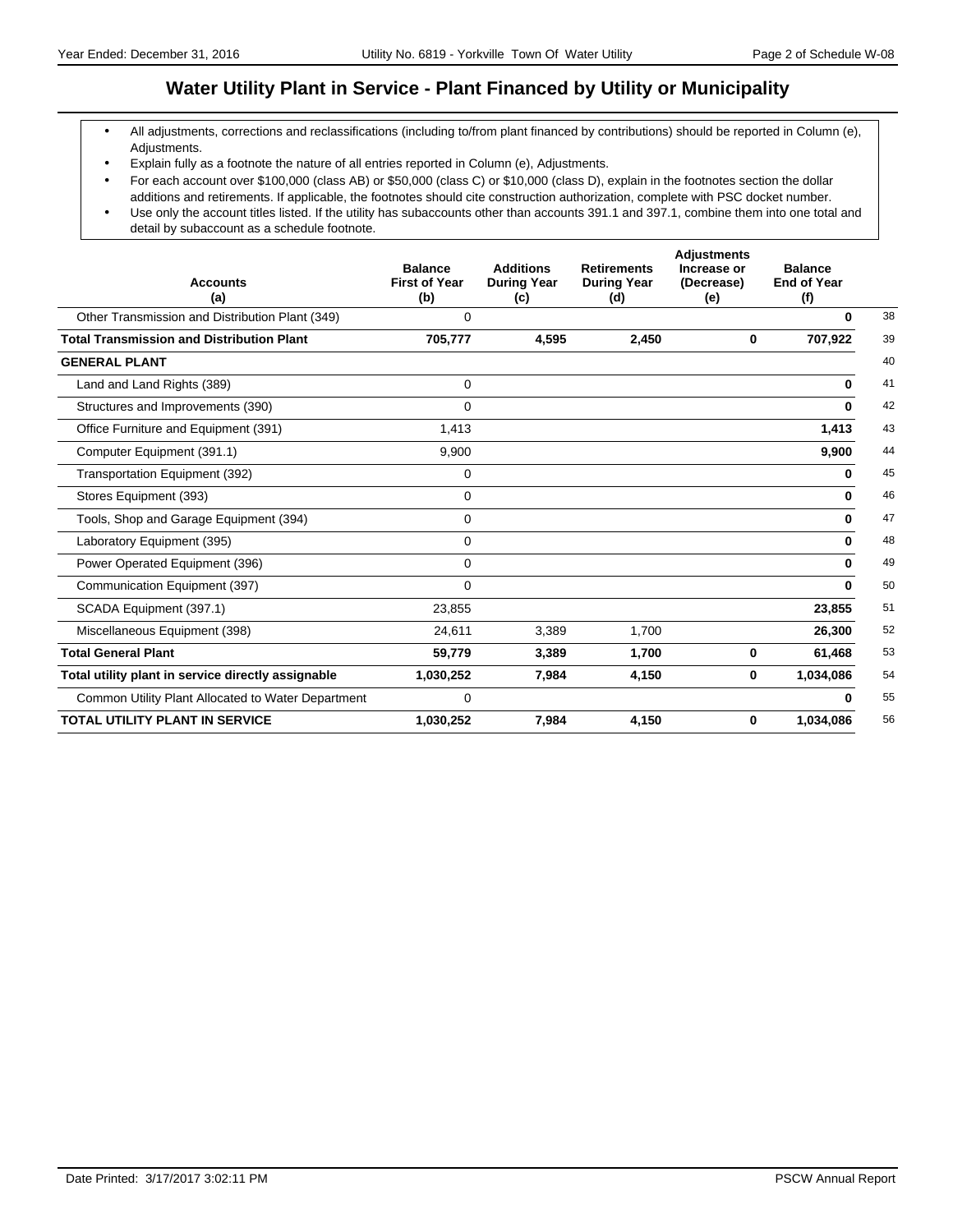# **Water Utility Plant in Service - Plant Financed by Contributions**

- All adjustments, corrections and reclassifications (including to/from plant financed by contributions) should be reported in Column (e), Adjustments.
- Explain fully as a footnote the nature of all entries reported in Column (e), Adjustments.
- For each account over \$100,000 (class AB) or \$50,000 (class C) or \$10,000 (class D), explain in the footnotes section the dollar additions and retirements. If applicable, the footnotes should cite construction authorization, complete with PSC docket number. Use only the account titles listed. If the utility has subaccounts other than accounts 391.1 and 397.1, combine them into one total and
- detail by subaccount as a schedule footnote.

| (a)<br>(f)<br>(b)<br>(c)<br>(d)<br>(e)<br><b>INTANGIBLE PLANT</b><br>Organization (301)<br>0<br>0<br>Franchises and Consents (302)<br>$\mathbf 0$<br>0<br>Miscellaneous Intangible Plant (303)<br>$\mathbf 0$<br>0<br>$\bf{0}$<br>$\mathbf 0$<br>$\bf{0}$<br><b>Total Intangible Plant</b><br>0<br>0 |
|------------------------------------------------------------------------------------------------------------------------------------------------------------------------------------------------------------------------------------------------------------------------------------------------------|
|                                                                                                                                                                                                                                                                                                      |
|                                                                                                                                                                                                                                                                                                      |
|                                                                                                                                                                                                                                                                                                      |
|                                                                                                                                                                                                                                                                                                      |
|                                                                                                                                                                                                                                                                                                      |
|                                                                                                                                                                                                                                                                                                      |
| SOURCE OF SUPPLY PLANT                                                                                                                                                                                                                                                                               |
| Land and Land Rights (310)<br>0<br>0                                                                                                                                                                                                                                                                 |
| $\mathbf 0$<br>Structures and Improvements (311)<br>0                                                                                                                                                                                                                                                |
| Collecting and Impounding Reservoirs (312)<br>$\mathbf 0$<br>0                                                                                                                                                                                                                                       |
| $\mathbf 0$<br>Lake, River and Other Intakes (313)<br>0                                                                                                                                                                                                                                              |
| Wells and Springs (314)<br>0<br>0                                                                                                                                                                                                                                                                    |
| $\mathbf 0$<br>Supply Mains (316)<br>0                                                                                                                                                                                                                                                               |
| Other Water Source Plant (317)<br>$\mathbf 0$<br>0                                                                                                                                                                                                                                                   |
| $\bf{0}$<br>$\bf{0}$<br>$\mathbf 0$<br>0<br><b>Total Source of Supply Plant</b><br>0                                                                                                                                                                                                                 |
| <b>PUMPING PLANT</b>                                                                                                                                                                                                                                                                                 |
| $\mathbf 0$<br>Land and Land Rights (320)<br>0                                                                                                                                                                                                                                                       |
| Structures and Improvements (321)<br>89,192<br>89,192                                                                                                                                                                                                                                                |
| Other Power Production Equipment (323)<br>0<br>0                                                                                                                                                                                                                                                     |
| $\mathbf 0$<br>Electric Pumping Equipment (325)<br>0                                                                                                                                                                                                                                                 |
| $\mathbf 0$<br>Diesel Pumping Equipment (326)<br>0                                                                                                                                                                                                                                                   |
| $\mathbf 0$<br>Other Pumping Equipment (328)<br>$\bf{0}$                                                                                                                                                                                                                                             |
| $\mathbf 0$<br>$\mathbf 0$<br><b>Total Pumping Plant</b><br>89,192<br>0<br>89,192                                                                                                                                                                                                                    |
| <b>WATER TREATMENT PLANT</b>                                                                                                                                                                                                                                                                         |
| Land and Land Rights (330)<br>$\mathbf 0$<br>0                                                                                                                                                                                                                                                       |
| $\mathbf 0$<br>Structures and Improvements (331)<br>0                                                                                                                                                                                                                                                |
| Sand or Other Media Filtration Equipment (332)<br>0<br>0                                                                                                                                                                                                                                             |
| $\mathbf 0$<br>Membrane Filtration Equipment (333)<br>0                                                                                                                                                                                                                                              |
| Other Water Treatment Equipment (334)<br>0<br>0                                                                                                                                                                                                                                                      |
| <b>Total Water Treatment Plant</b><br>$\mathbf 0$<br>0<br>0<br>0<br>0                                                                                                                                                                                                                                |
| TRANSMISSION AND DISTRIBUTION PLANT                                                                                                                                                                                                                                                                  |
| Land and Land Rights (340)<br>0<br>0                                                                                                                                                                                                                                                                 |
| Structures and Improvements (341)<br>$\mathbf 0$<br>0                                                                                                                                                                                                                                                |
| Distribution Reservoirs and Standpipes (342)<br>468,792<br>468,792                                                                                                                                                                                                                                   |
| Transmission and Distribution Mains (343)<br>949,567<br>949,567                                                                                                                                                                                                                                      |
| Services (345)<br>94,869<br>94,869                                                                                                                                                                                                                                                                   |
| Meters (346)<br>0<br>0                                                                                                                                                                                                                                                                               |
| Hydrants (348)<br>105,330<br>105,330                                                                                                                                                                                                                                                                 |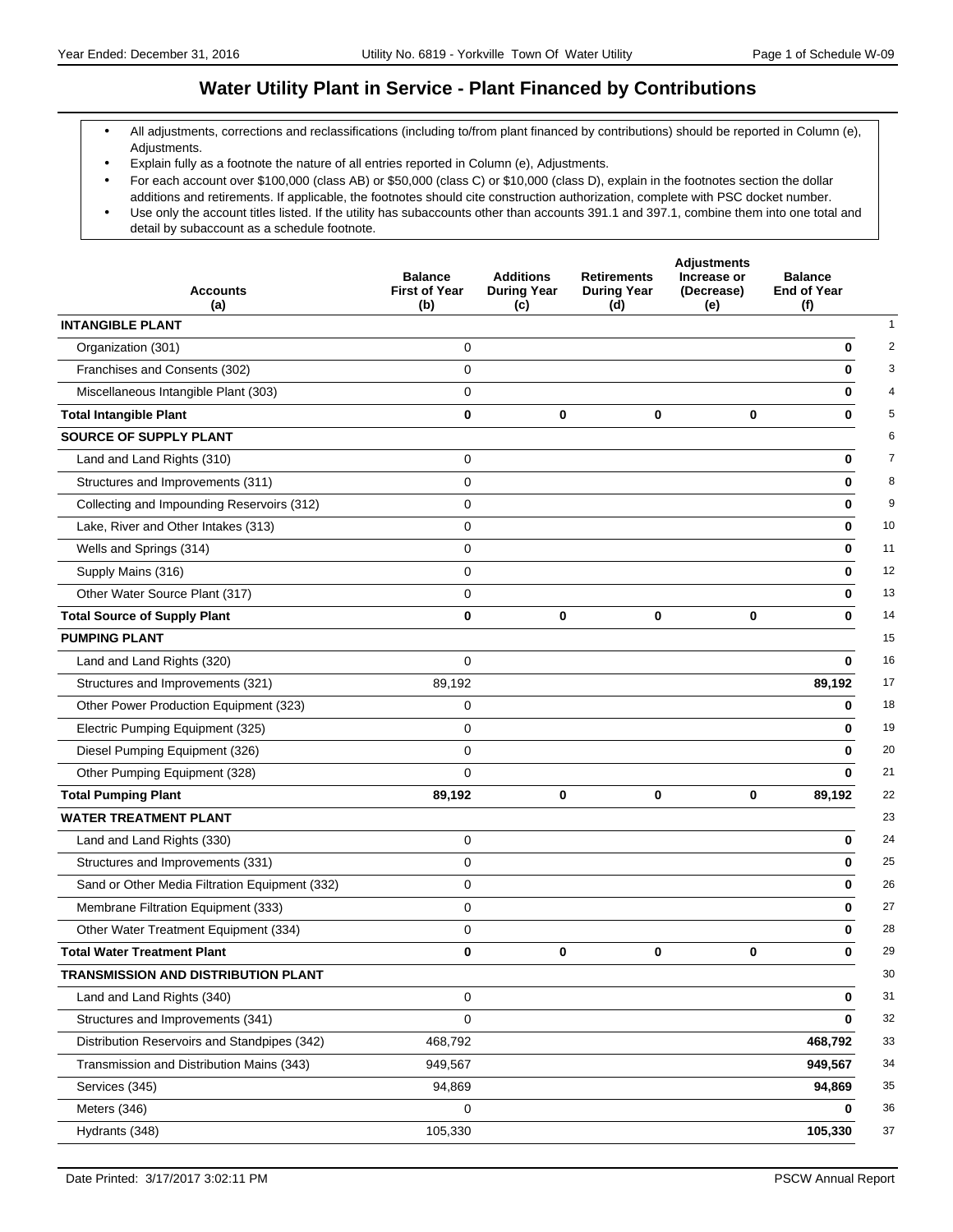### **Water Utility Plant in Service - Plant Financed by Contributions**

- All adjustments, corrections and reclassifications (including to/from plant financed by contributions) should be reported in Column (e), Adjustments.
- Explain fully as a footnote the nature of all entries reported in Column (e), Adjustments.
- For each account over \$100,000 (class AB) or \$50,000 (class C) or \$10,000 (class D), explain in the footnotes section the dollar additions and retirements. If applicable, the footnotes should cite construction authorization, complete with PSC docket number.
- Use only the account titles listed. If the utility has subaccounts other than accounts 391.1 and 397.1, combine them into one total and detail by subaccount as a schedule footnote.

| <b>Accounts</b><br>(a)                             | <b>Balance</b><br><b>First of Year</b><br>(b) | <b>Additions</b><br><b>During Year</b><br>(c) | <b>Retirements</b><br><b>During Year</b><br>(d) | <b>Adjustments</b><br>Increase or<br>(Decrease)<br>(e) | <b>Balance</b><br><b>End of Year</b><br>(f) |    |
|----------------------------------------------------|-----------------------------------------------|-----------------------------------------------|-------------------------------------------------|--------------------------------------------------------|---------------------------------------------|----|
| Other Transmission and Distribution Plant (349)    | 0                                             |                                               |                                                 |                                                        | <sup>0</sup>                                | 38 |
| <b>Total Transmission and Distribution Plant</b>   | 1,618,558                                     | 0                                             | 0                                               | 0                                                      | 1,618,558                                   | 39 |
| <b>GENERAL PLANT</b>                               |                                               |                                               |                                                 |                                                        |                                             | 40 |
| Land and Land Rights (389)                         | $\Omega$                                      |                                               |                                                 |                                                        | 0                                           | 41 |
| Structures and Improvements (390)                  | 0                                             |                                               |                                                 |                                                        | $\bf{0}$                                    | 42 |
| Office Furniture and Equipment (391)               | $\mathbf 0$                                   |                                               |                                                 |                                                        | 0                                           | 43 |
| Computer Equipment (391.1)                         | 0                                             |                                               |                                                 |                                                        | 0                                           | 44 |
| Transportation Equipment (392)                     | 0                                             |                                               |                                                 |                                                        | 0                                           | 45 |
| Stores Equipment (393)                             | $\mathbf 0$                                   |                                               |                                                 |                                                        | $\bf{0}$                                    | 46 |
| Tools, Shop and Garage Equipment (394)             | $\mathbf 0$                                   |                                               |                                                 |                                                        | $\bf{0}$                                    | 47 |
| Laboratory Equipment (395)                         | 0                                             |                                               |                                                 |                                                        | 0                                           | 48 |
| Power Operated Equipment (396)                     | 0                                             |                                               |                                                 |                                                        | 0                                           | 49 |
| Communication Equipment (397)                      | 0                                             |                                               |                                                 |                                                        | 0                                           | 50 |
| SCADA Equipment (397.1)                            | 0                                             |                                               |                                                 |                                                        | 0                                           | 51 |
| Miscellaneous Equipment (398)                      | 0                                             |                                               |                                                 |                                                        | 0                                           | 52 |
| <b>Total General Plant</b>                         | $\bf{0}$                                      | $\bf{0}$                                      | 0                                               | $\bf{0}$                                               | ŋ                                           | 53 |
| Total utility plant in service directly assignable | 1,707,750                                     | 0                                             | 0                                               | 0                                                      | 1,707,750                                   | 54 |
| Common Utility Plant Allocated to Water Department | $\mathbf 0$                                   |                                               |                                                 |                                                        |                                             | 55 |
| <b>TOTAL UTILITY PLANT IN SERVICE</b>              | 1,707,750                                     | $\bf{0}$                                      | 0                                               | 0                                                      | 1,707,750                                   | 56 |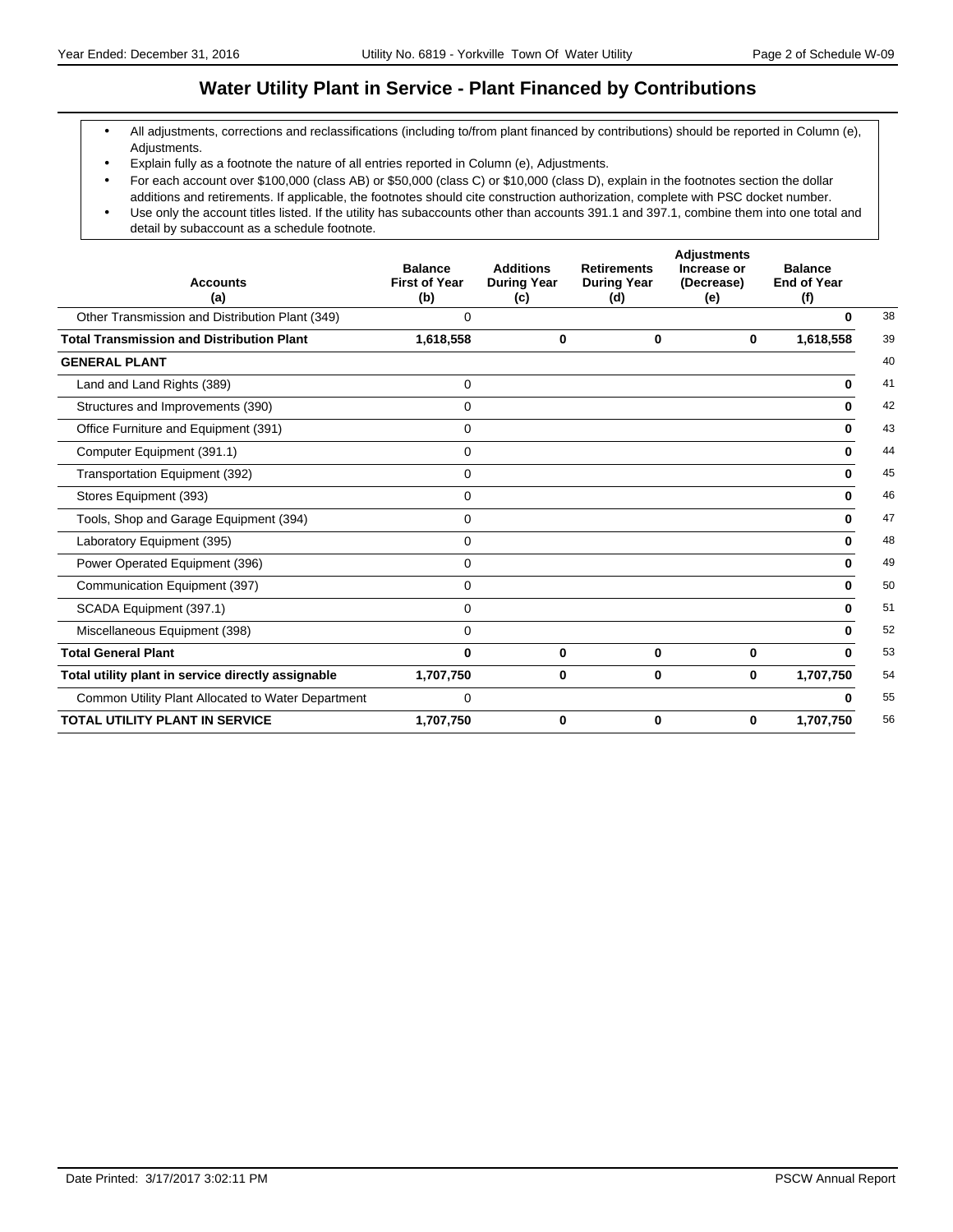# **Age of Water Mains**

- If asset management, capital improvement, or other infrastructure-related documents are not available, the utility should consult other potential sources of information: the year the utility was formed, year of initial build-out area, year in which new developments, subdivisions, etc. were added. This information can be used to develop estimated figures.
- If pipe diameter value is between those offered in the column, choose the diameter that is closest to the actual value.
- Report all pipe larger than 72" in diameter in the 72" category.

|              |                         |                 |                  |                  |                  |                  | <b>Feet of Main</b> |                  |                  |                  |                  |                     |              |     |
|--------------|-------------------------|-----------------|------------------|------------------|------------------|------------------|---------------------|------------------|------------------|------------------|------------------|---------------------|--------------|-----|
|              | <b>Pipe Size</b><br>(a) | pre-1900<br>(b) | 1901-1920<br>(c) | 1920-1940<br>(d) | 1941-1960<br>(e) | 1961-1970<br>(f) | 1971-1980<br>(g)    | 1981-1990<br>(h) | 1991-2000<br>(i) | 2001-2010<br>(j) | 2011-2020<br>(k) | <b>Total</b><br>(1) |              |     |
| 6.000        |                         |                 |                  |                  |                  |                  |                     |                  |                  |                  |                  |                     |              |     |
| 8.000        |                         |                 |                  |                  |                  |                  |                     |                  |                  |                  |                  |                     | 0            |     |
| 12.000       |                         |                 |                  |                  |                  |                  |                     |                  |                  |                  |                  |                     | $\mathbf{0}$ | - 3 |
| 16.000       |                         |                 |                  |                  |                  |                  |                     |                  |                  |                  |                  |                     | n.           |     |
| <b>Total</b> |                         |                 | n.               | $\bf{0}$         |                  | <sup>0</sup>     | $\mathbf{0}$        | 0                | <sup>0</sup>     |                  | 0                |                     | n.           |     |

If utility is unable to provide the detailed information above, utility must provide the following: All utility main is from this year range **1993-2010** (Example: 1954-1972)

Describe source of information used to develop data:

**All mains were installed between 1993-2010. The engineer is in the process of reviewing construction documents and maps to group the mains in the correct year of installation.**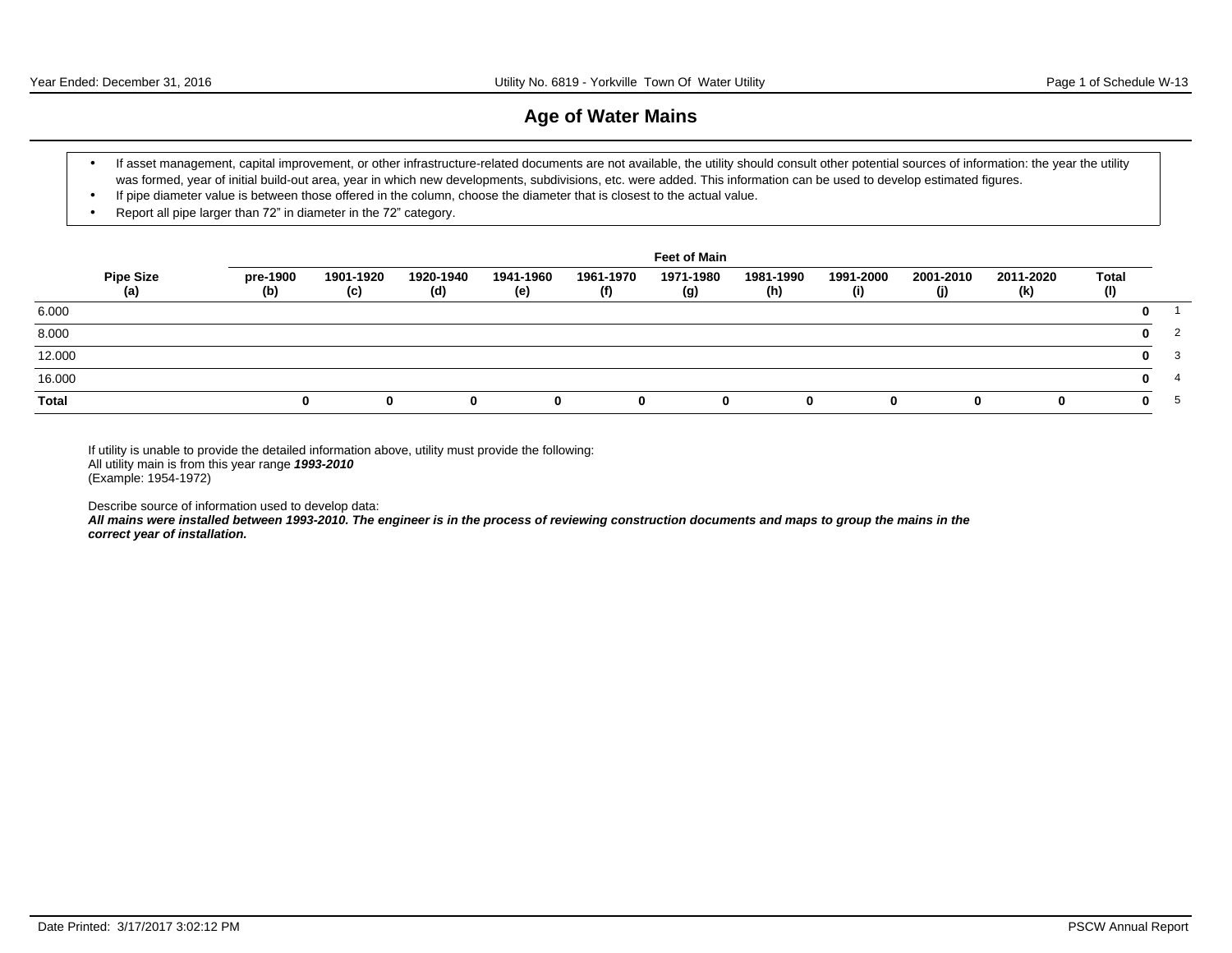# **Sources of Water Supply - Statistics**

- For Raw Water Withdrawn, use metered volume of untreated water withdrawn from the source.
- For Finished Water Pumped, use metered volume of treated water entering the distribution network, adjusted for known meter errors.
- If Finished Water is not metered, use Raw Water Withdrawn and subtract estimated water used in treatment.

|              |                               |                             | <b>Total Gallons</b>       |                             |                                      |                                        |               |
|--------------|-------------------------------|-----------------------------|----------------------------|-----------------------------|--------------------------------------|----------------------------------------|---------------|
|              | <b>Raw Water</b><br>Withdrawn |                             | <b>Pumped</b>              | <b>Finished Water</b>       | <b>Purchased Water</b><br>(Imported) | <b>Entering</b><br><b>Distribution</b> |               |
| Month<br>(a) | <b>Ground Water</b><br>(b)    | <b>Surface Water</b><br>(c) | <b>Ground Water</b><br>(d) | <b>Surface Water</b><br>(e) | <b>Ground Water</b><br>(f)           | <b>Surface Water</b><br>(g)            | System<br>(h) |
| January      | 3,465                         |                             | 3,465                      |                             |                                      |                                        | 3,465         |
| February     | 3,444                         |                             | 3,444                      |                             |                                      |                                        | 3,444         |
| March        | 3,646                         |                             | 3,646                      |                             |                                      |                                        | 3,646         |
| April        | 3,507                         |                             | 3,507                      |                             |                                      |                                        | 3,507         |
| May          | 4,948                         |                             | 4,948                      |                             |                                      |                                        | 4,948         |
| June         | 6,323                         |                             | 6,323                      |                             |                                      |                                        | 6,323         |
| July         | 11,660                        |                             | 11,660                     |                             |                                      |                                        | 11,660        |
| August       | 7,971                         |                             | 7,971                      |                             |                                      |                                        | 7,971         |
| September    | 4,003                         |                             | 4,003                      |                             |                                      |                                        | 4,003         |
| October      | 2,578                         |                             | 2,578                      |                             |                                      |                                        | 10<br>2,578   |
| November     | 2,067                         |                             | 2,067                      |                             |                                      |                                        | 11<br>2,067   |
| December     | 1,852                         |                             | 1,852                      |                             |                                      |                                        | 12<br>1,852   |
| <b>TOTAL</b> | 55,464                        | 0                           | 55,464                     | $\bf{0}$                    | 0                                    | 0                                      | 13<br>55,464  |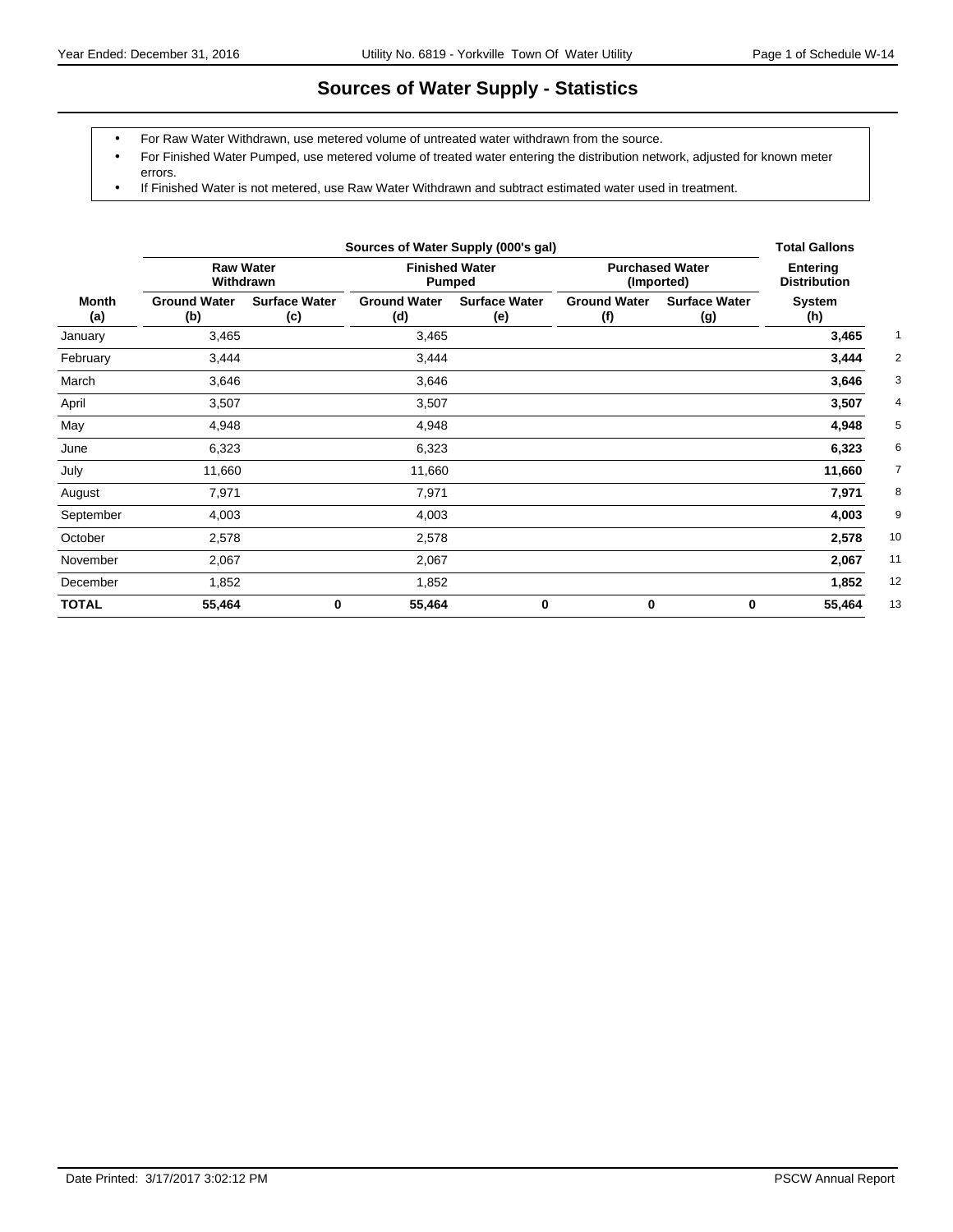# **Water Audit and Other Statistics**

- Where possible, report actual metered values. If water uses are not metered, estimate values for each line based on best available information. For assistance, refer to AWWA M36 Manual - Water Audits and Loss Control Programs.
- For unbilled, unmetered gallons (line 16), include water used for system operation and maintenance and water used for non-regulated sewer utility.
- If gallons estimated due to theft, data, and billing errors is unknown, multiply net gallons entering distribution system (line 3) by .0025.

| <b>Description</b><br>(a)                                                                            | Value<br>(b) |
|------------------------------------------------------------------------------------------------------|--------------|
| <b>WATER AUDIT STATISTICS</b>                                                                        |              |
| Finished Water pumped or purchased (000s)                                                            | 55,464       |
| Less: Gallons (000s) sold to wholesale customers (exported water)                                    | 0            |
| Subtotal: Net gallons (000s) entering distribution system                                            | 55,464       |
| Less: Gallons (000s) sold to retail customers - Billed Authorized Consumption                        | 44,704       |
| Gallons (000s) of Non-Revenue Water                                                                  | 10,760       |
| Gallons (000s) of unbilled-metered (including customer use to prevent freezing)                      | 0            |
| Gallons (000s) of unbilled-unmetered (including unmetered flushing, fire protection)                 | 446          |
| <b>Subtotal: Unbilled Authorized Consumption</b>                                                     | 446          |
| <b>Total Water Loss</b>                                                                              | 10,314       |
| Gallons (000s) estimated due to theft, data, and billing errors (default)                            | 0            |
| Gallons (000s) estimated due to customer meter under-registration                                    | 0            |
| <b>Subtotal Apparent Losses</b>                                                                      | 0            |
| Gallons (000s) estimated due to reported leakage (mains, services, hydrants, overflows)              | $\Omega$     |
| Gallons (000s) estimated due to unreported and background leakage                                    | 10,314       |
| Subtotal Real Losses (leakage)                                                                       | 10,314       |
| Non-Revenue Water as percentage of net water supplied                                                | 19%          |
| Total Water Loss as percentage of net water supplied                                                 | 19%          |
| <b>OTHER STATISTICS</b>                                                                              |              |
| Maximum gallons (000s) pumped by all methods in any one day during reporting year                    | 722          |
| Date of maximum                                                                                      | 05/27/2016   |
| Cause of maximum                                                                                     |              |
| Golf course watering                                                                                 |              |
| Minimum gallons (000s) pumped by all methods in any one day during reporting year                    | $\Omega$     |
| Date of minimum                                                                                      | 02/24/2016   |
| Total KWH used by the utility (including pumping, treatment facilities and other utility operations) | 176,680      |
| If water is purchased:                                                                               |              |
| Vendor Name                                                                                          |              |
| Point of Delivery                                                                                    |              |
| Source of purchased water                                                                            |              |
| Vendor Name (2)                                                                                      |              |
| Point of Delivery (2)                                                                                |              |
| Source of purchased water (2)                                                                        |              |
| Vendor Name (3)                                                                                      |              |
| Point of Delivery (3)                                                                                |              |
| Source of purchased water (3)                                                                        |              |
| Number of main breaks repaired this year                                                             | 1            |
| Number of service breaks repaired this year                                                          | 0            |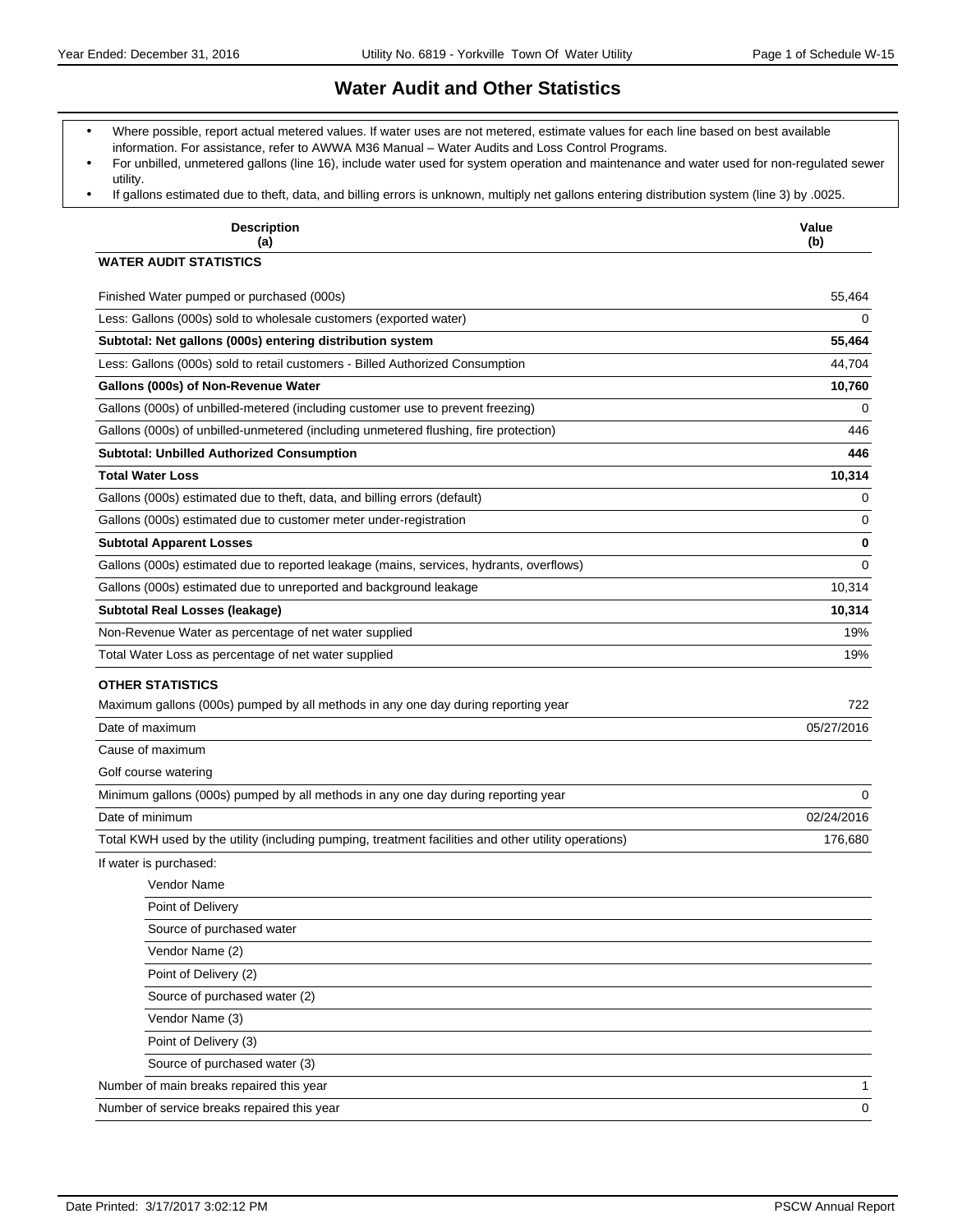# **Sources of Water Supply - Well Information**

- Enter characteristics for each of the utility's functional wells (regardless of whether it is "in service" or not).
- Do not include abandoned wells on this schedule.
- All abandoned wells should be retired from the plant accounts and no longer listed in the utility's annual report.
- Abandoned wells should be permanently filled and sealed per Wisconsin Administrative codes Chapters NR811 and NR812.

| <b>Utility</b><br>Name/ID<br>for Well<br>(a) | <b>DNR</b><br><b>Well ID</b><br>(b) | Depth<br>(feet)<br>(c) | Casing<br><b>Diameter</b><br>(inches)<br>(d) | Yeild<br>Per Day<br>(gallons)<br>(e, | In Service?<br>(f) |  |
|----------------------------------------------|-------------------------------------|------------------------|----------------------------------------------|--------------------------------------|--------------------|--|
| Well $#1$                                    | IZ551                               | 1.700                  | 12                                           | 950.000                              | Yes                |  |
|                                              |                                     |                        |                                              | 950,000                              |                    |  |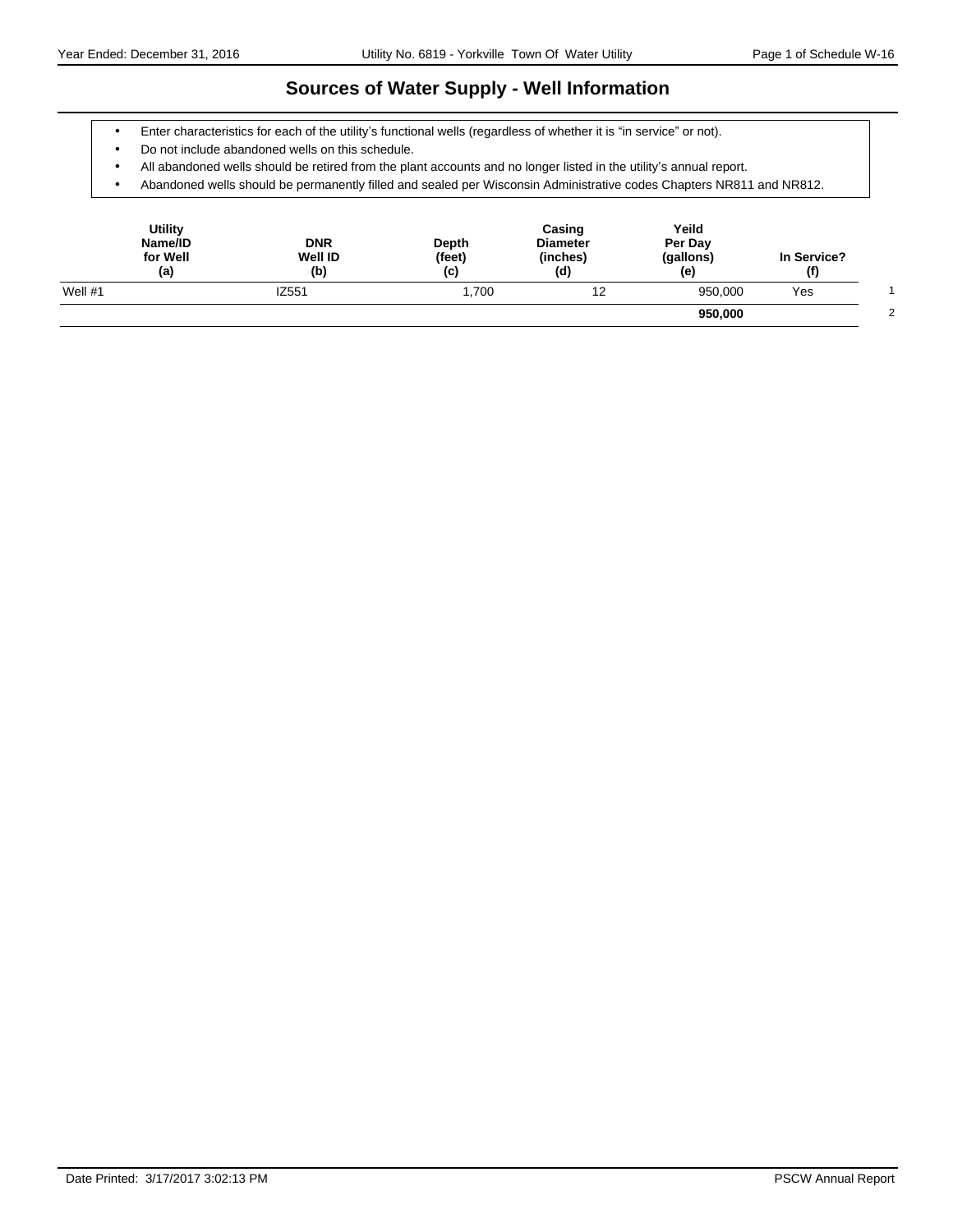# **Sources of Water Supply - Intake Information**

- - - THIS SCHEDULE NOT APPLICABLE TO THIS UTILITY- - -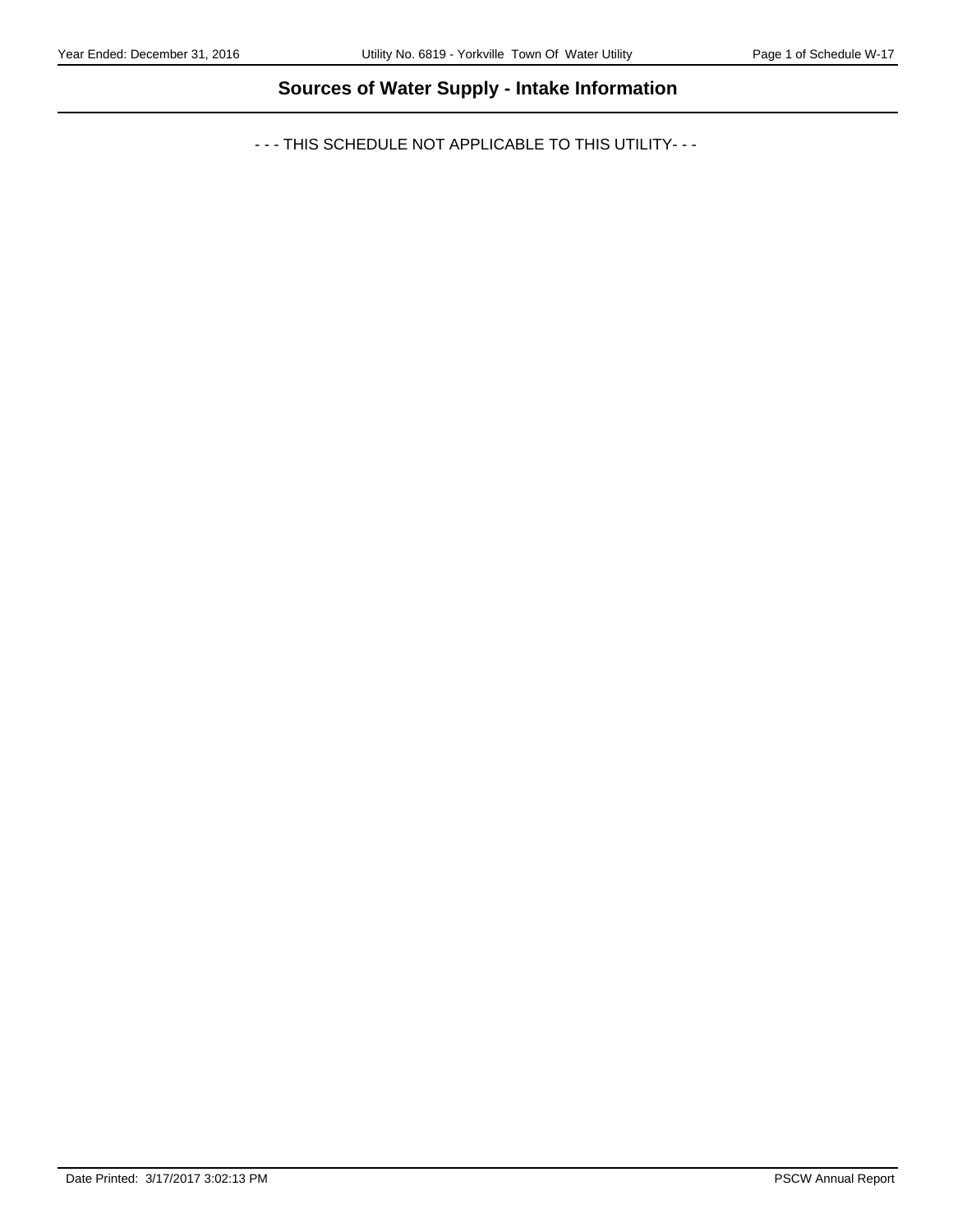# **Pumping & Power Equipment**

|                              |                 | Pump                             |                                      |                                |                         |                                    |                                 |            | <b>Pump Motor or Standby Engine</b> |  |  |  |  |
|------------------------------|-----------------|----------------------------------|--------------------------------------|--------------------------------|-------------------------|------------------------------------|---------------------------------|------------|-------------------------------------|--|--|--|--|
| <b>Identification</b><br>(a) | Location<br>(b) | Primary<br><b>Purpose</b><br>(C) | Primary<br><b>Destination</b><br>(d) | Year<br><b>Installed</b><br>(e | Type<br>(f)             | Actual<br>Capacity<br>(gpm)<br>(g) | Year<br><b>Installed</b><br>(j) | Type<br>(k | Horse-<br>power<br>(1)              |  |  |  |  |
| PUMP <sub>#1</sub>           | WELL #1         | Primary                          | Reservoir                            | 2014                           | <b>Vertical Turbine</b> | 900                                | 2014                            | Electric   | 220                                 |  |  |  |  |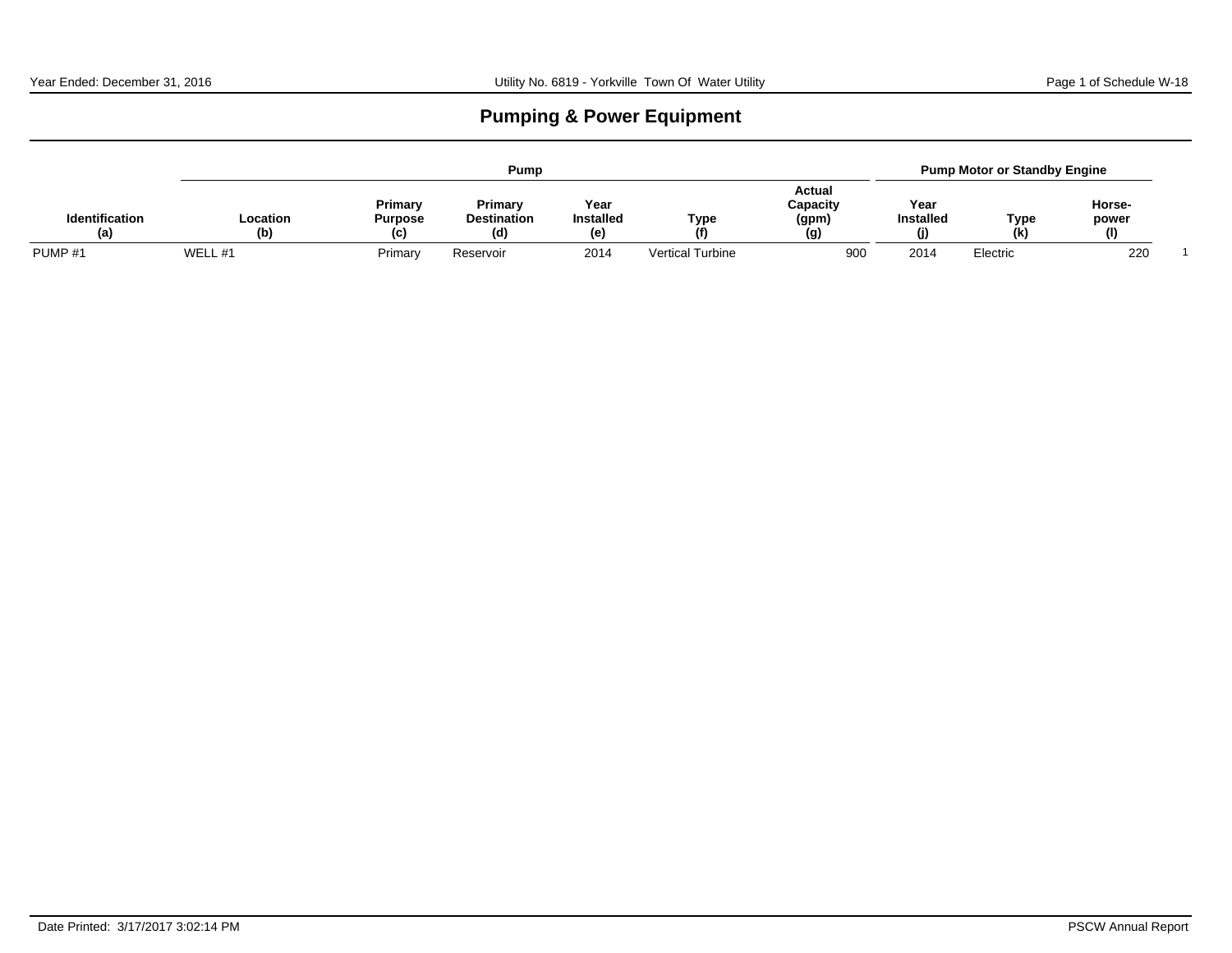# **Reservoirs, Standpipes and Elevated Tanks**

 Enter elevation difference between highest water level in Standpipe or Elevated Tank, (or Reservoir only on an elevated site) and the water main where the connection to the storage begins branching into the distribution system.

| <b>Facility Name</b><br>(a)   | <b>Facility ID</b><br><b>Site Code</b><br>(b) | Year<br><b>Constructed</b><br>(C) | Туре<br>(d)          | Primary<br><b>Material</b><br>(e) | <b>Elevation</b><br><b>Difference</b><br>in Feet<br>$\mathbf{f}$ | Total<br>Capacity<br>In Gallons<br>(g) |  |
|-------------------------------|-----------------------------------------------|-----------------------------------|----------------------|-----------------------------------|------------------------------------------------------------------|----------------------------------------|--|
| YORKVILLE WATER UTILITY TOWER | #1                                            | 1994                              | <b>Elevated Tank</b> | Steel                             | 138                                                              | 750,000                                |  |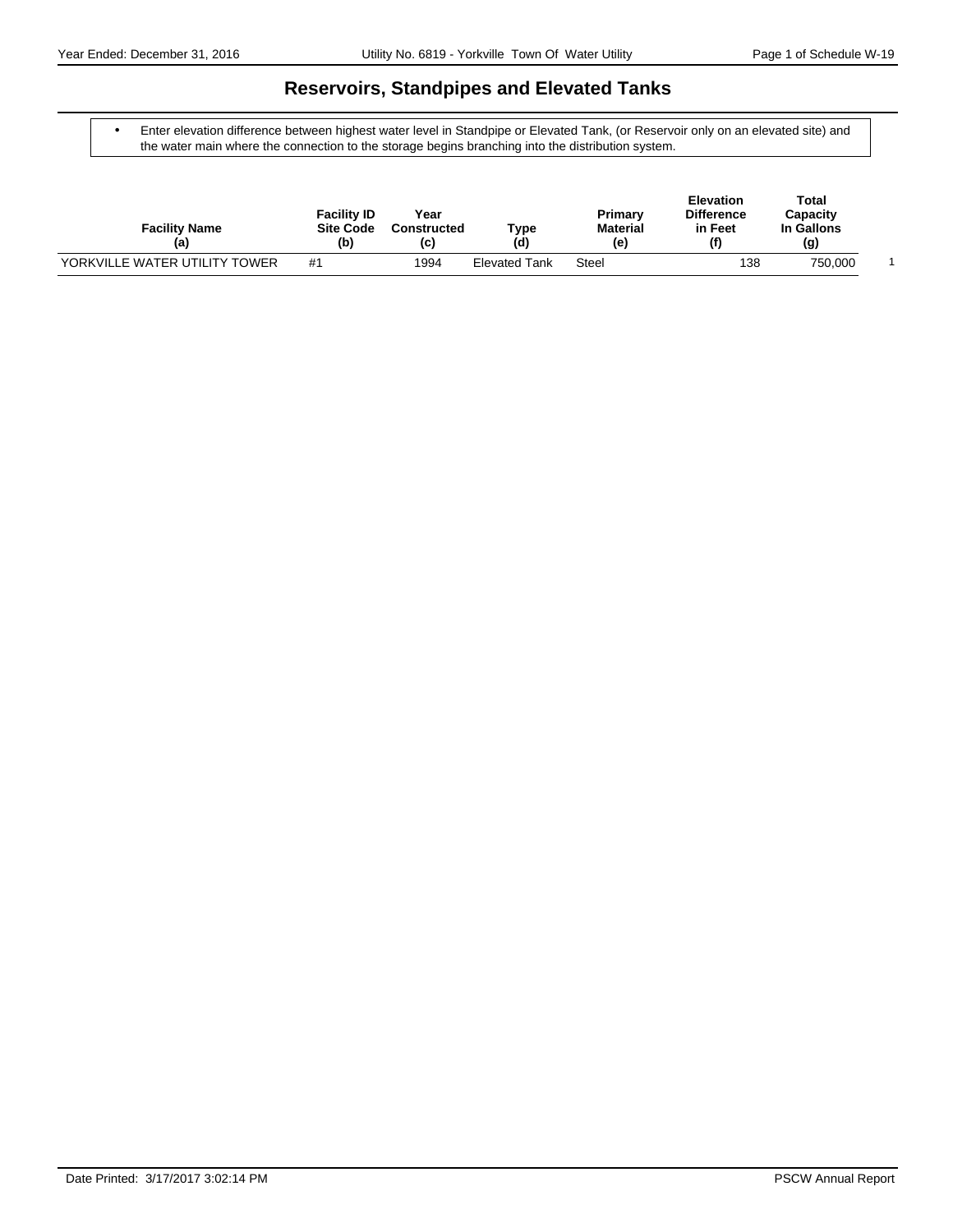# **Water Treatment Plant**

- Provide a generic description for (a). Do not give specific address of location.
- Please select all that apply for (d) and (e). If Other is selected please explain in Notes (h).
- Please identity the point of application for each treatment plant for (g). For example, please list each well or central treatment facility served by this unit.

- - - THIS SCHEDULE NOT APPLICABLE TO THIS UTILITY- - -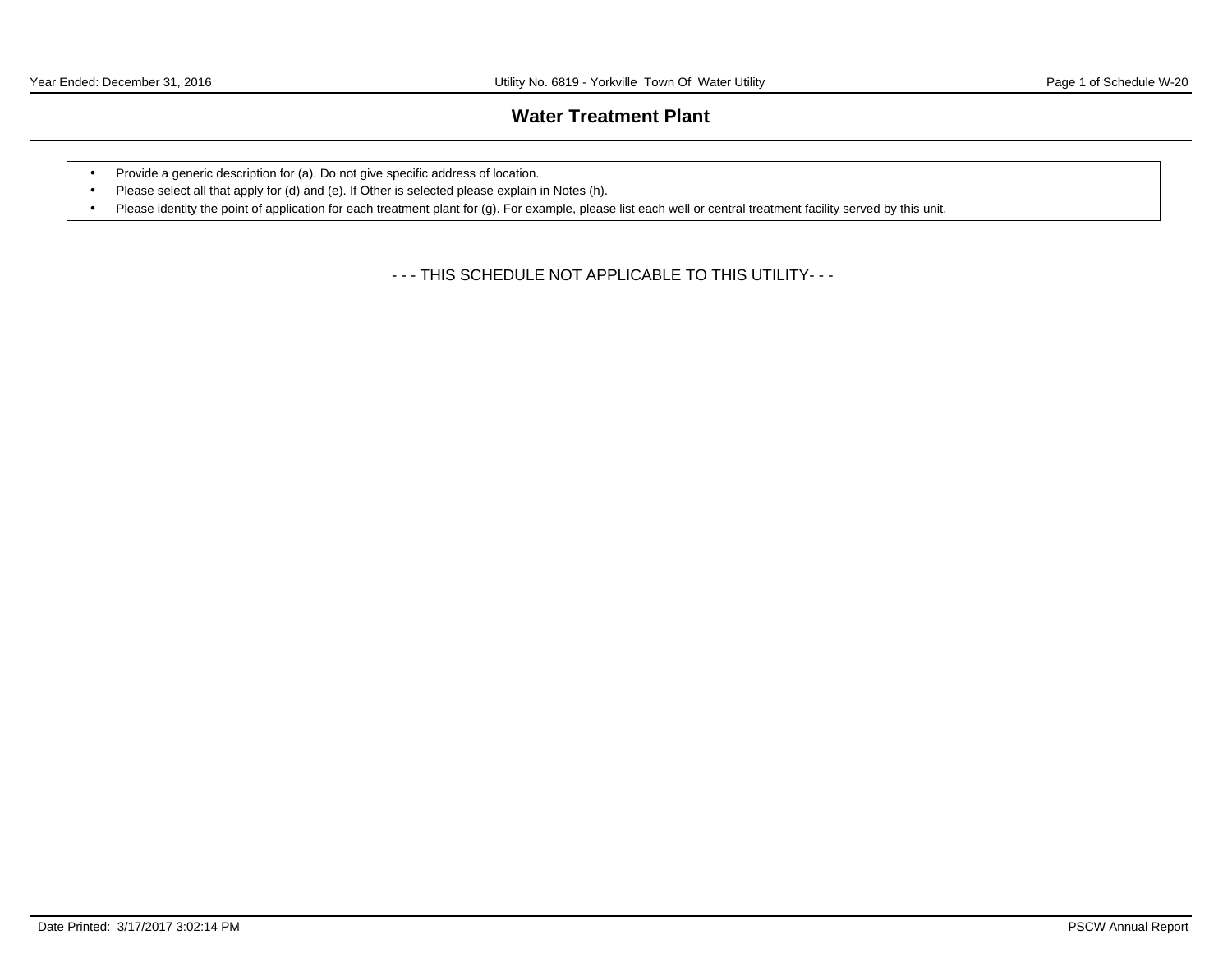# **Water Mains**

- Report mains separately by pipe material, function, diameter and either within or outside the municipal boundaries.
- Explain all reported adjustments as a schedule footnote.
- For main additions reported in column (e), as a schedule footnote:
	- ƕ Explain how the additions were financed.
	- o If assessed against property owners, explain the basis of the assessments.
	- If the assessments are deferred, explain.
- Report all pipe larger than 72" in diameter in the 72" category.

|                                  |                                       |                                    |                             |                                    | <b>Number of Feet</b>                       |                                                 |                           |                |
|----------------------------------|---------------------------------------|------------------------------------|-----------------------------|------------------------------------|---------------------------------------------|-------------------------------------------------|---------------------------|----------------|
| <b>Pipe Material</b><br>(a)      | <b>Main</b><br><b>Function</b><br>(b) | <b>Diameter</b><br>(inches)<br>(c) | <b>First of Year</b><br>(d) | Added<br><b>During Year</b><br>(e) | <b>Retired</b><br><b>During Year</b><br>(f) | Adjustments<br>Increase or<br>(Decrease)<br>(g) | <b>End of Year</b><br>(h) |                |
| <b>Other Metal</b>               | <b>Distribution</b>                   | 6                                  | 104                         |                                    |                                             |                                                 | 104                       |                |
| <b>Other Metal</b>               | Supply                                | 8                                  | 4,731                       |                                    |                                             |                                                 | 4,731                     | 2              |
| <b>Other Metal</b>               | <b>Distribution</b>                   | 12                                 | 17,384                      |                                    |                                             |                                                 | 17,384                    | 3              |
| <b>Other Metal</b>               | <b>Distribution</b>                   | 16                                 | 550                         |                                    |                                             |                                                 | 550                       | $\overline{4}$ |
| <b>Total Within Municipality</b> |                                       |                                    | 22,769                      |                                    |                                             |                                                 | 22,769                    | 5              |
| <b>Total Utility</b>             |                                       |                                    | 22,769                      |                                    |                                             |                                                 | 22,769                    | 6              |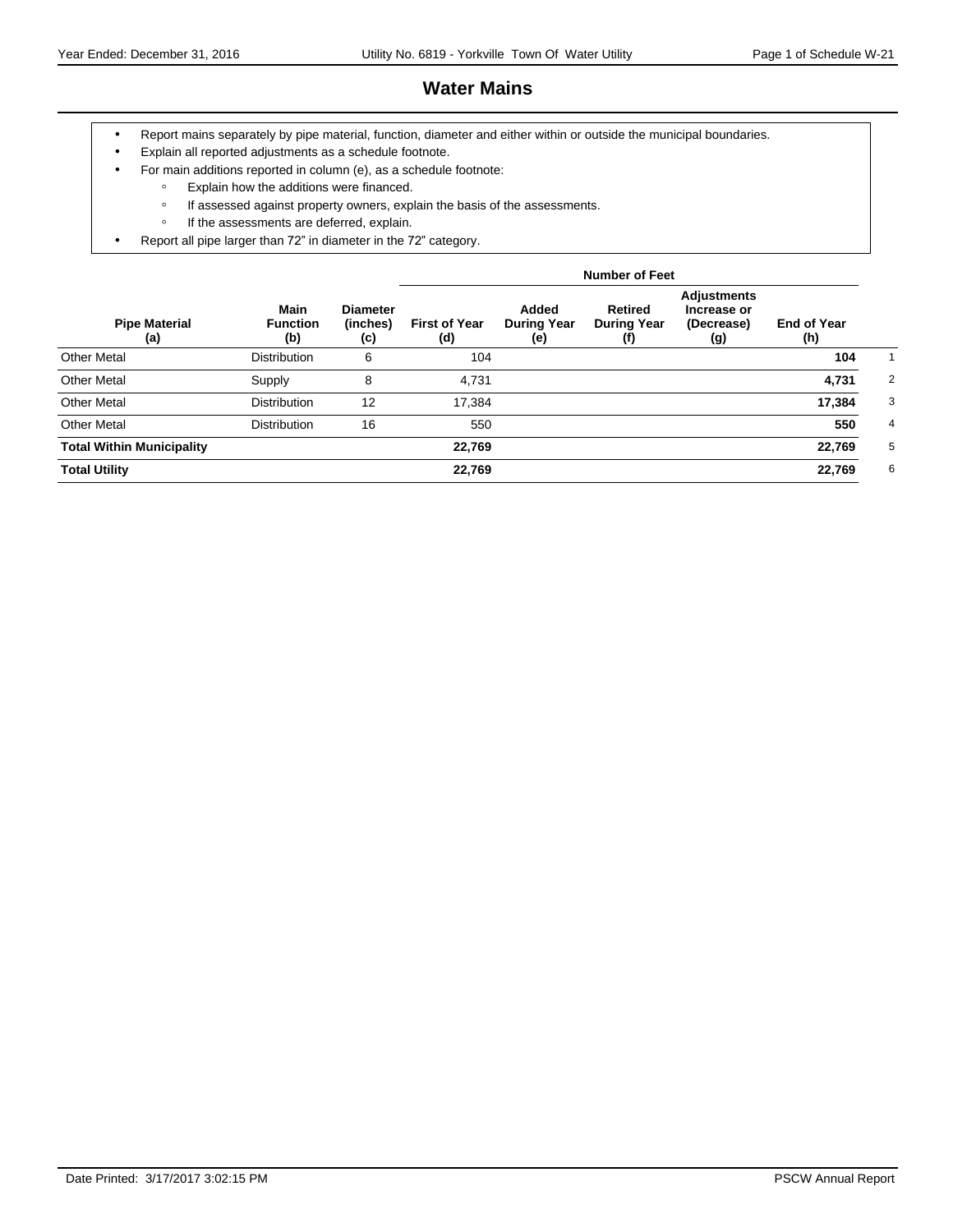# **Water Service Laterals**

- The utility's service lateral is the pipe from the main to and through the curb stop.
- Explain all reported adjustments as a schedule footnote.
- Report in column (h) the number of utility-owned service laterals included in columns (g) which are temporarily shut off at the curb box or otherwise not in use at end of year.
- For service laterals added during the year in column (d), as a schedule footnote:
	- ƕ Explain how the additions were financed.
	- o If assessed against property owners, explain the basis of the assessments.
	- o If installed by a property owner or developer, explain the basis of recording the cost of the additions, the total amount and the number of service laterals recorded under this method.
	- ƕ If any were financed by application of Cz-1, provide the total amount recorded and the number of service laterals recorded under this method.
- Report service laterals separately by diameter and pipe materials.

| <b>Pipe Material</b><br>(a) | <b>Diameter</b><br>(inches)<br>(b) | <b>First of Year</b><br>(c) | Added<br><b>During Year</b><br>(d) | <b>Removed or</b><br>Permanently<br><b>Disconnected</b><br><b>During Year</b><br>(e) | <b>Adjustments</b><br>Increase or<br>(Decrease)<br>(f) | <b>End of Year</b><br>(g) | <b>Utility</b><br>Owned<br><b>Service</b><br><b>Laterals Not</b><br>in Use at<br><b>End of Year</b><br>(h) |                |
|-----------------------------|------------------------------------|-----------------------------|------------------------------------|--------------------------------------------------------------------------------------|--------------------------------------------------------|---------------------------|------------------------------------------------------------------------------------------------------------|----------------|
| Other Plastic               | 1.000                              | 5                           |                                    |                                                                                      |                                                        | 5                         |                                                                                                            |                |
| <b>Other Plastic</b>        | 1.500                              | 1                           |                                    |                                                                                      |                                                        |                           |                                                                                                            | $\overline{2}$ |
| <b>Other Plastic</b>        | 2.000                              | 9                           |                                    |                                                                                      |                                                        | 9                         |                                                                                                            | 3              |
| <b>Other Plastic</b>        | 3.000                              | 1                           |                                    |                                                                                      |                                                        |                           |                                                                                                            |                |
| <b>Other Plastic</b>        | 4.000                              | 1                           |                                    |                                                                                      |                                                        |                           |                                                                                                            | 5              |
| <b>Other Plastic</b>        | 6.000                              | 4                           |                                    |                                                                                      |                                                        | 4                         |                                                                                                            | 6              |
| <b>Other Plastic</b>        | 8.000                              | 9                           |                                    |                                                                                      |                                                        | 9                         | 6                                                                                                          | 7              |
| <b>Other Plastic</b>        | 10.000                             | 8                           |                                    |                                                                                      |                                                        | 8                         |                                                                                                            | 8              |
| <b>Utility Total</b>        |                                    | 38                          |                                    |                                                                                      |                                                        | 38                        | 6                                                                                                          | 9              |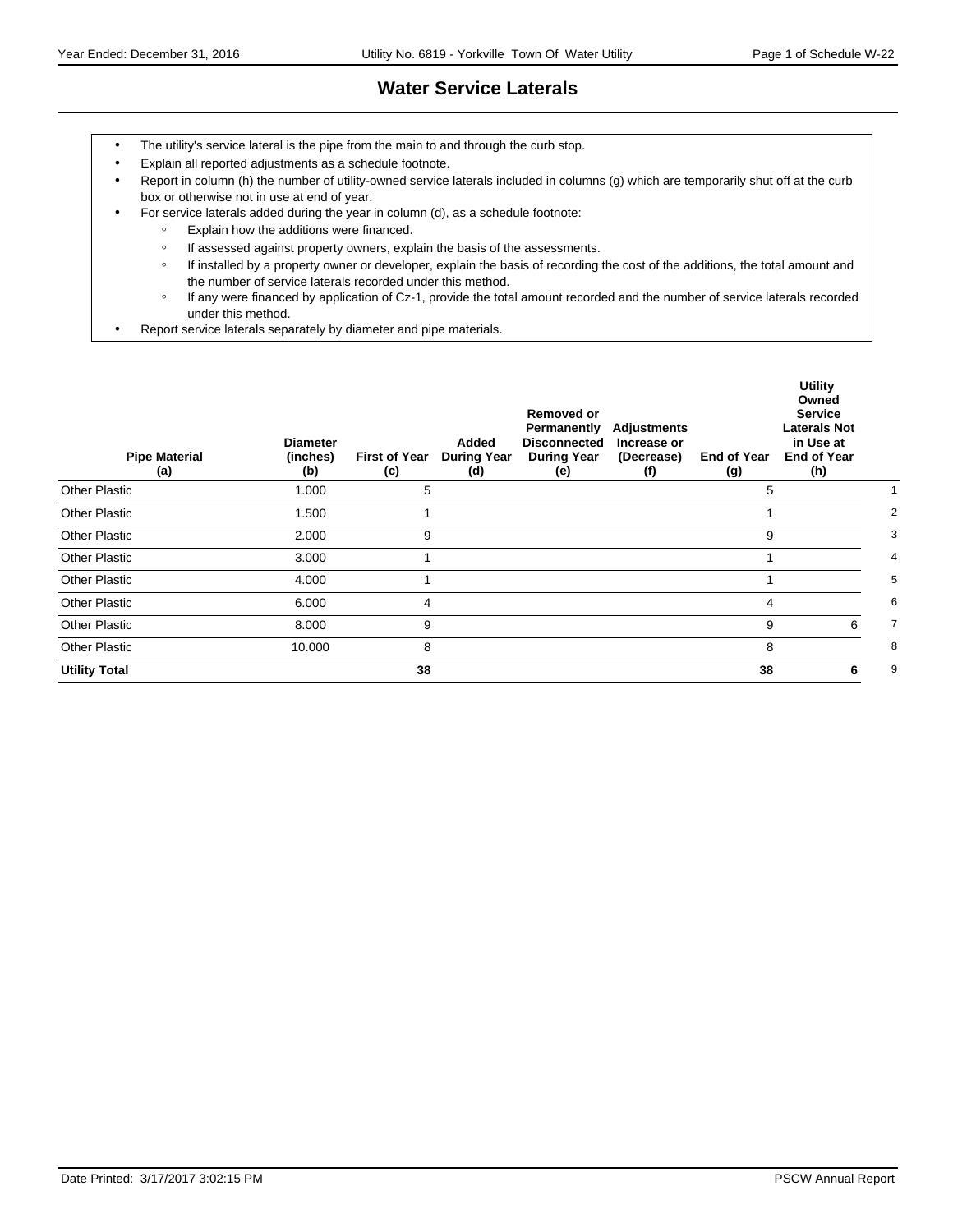### **Meters**

- Include in Columns (b-f) meters in stock as well as those in service.
- Report in Column (c) all meters purchased during the year and in Column (d) all meters junked, sold or otherwise permanently retired during the year.
- Use Column (e) to show correction to previously reported meter count because of inventory or property record corrections
- Totals by size in Column (f) should equal same size totals in Column (s).
- Explain all reported adjustments as schedule footnote.
- Do not include station meters in the meter inventory used to complete these tables.

### **Number of Utility-Owned Meters Classification of All Meters at End of Year by Customers**

| <b>Meter</b><br>৳<br>Size | Year<br>First of | ea<br>≻<br>During<br><b>Added</b> | ear<br>ring<br>$\Omega$<br>Ѣ<br>Retire | $\circ$<br>ω<br>Ø,<br>ပ<br>ڲ<br>Adjust. | ear<br>৳<br><b>End</b> | ඕ<br>ဥ<br>τ<br>≏<br>Tested | Residential | Commercial     | Industrial     | o<br>Public | lial<br>esid<br>Multifamily R | Irrigation | Wholesale | ൦<br>ω<br>≏<br>Inter-l | Jse<br>Utility | Mete<br>پ<br>Deduct | <b>Stock</b><br>Ξ | $\overline{a}$ |                |
|---------------------------|------------------|-----------------------------------|----------------------------------------|-----------------------------------------|------------------------|----------------------------|-------------|----------------|----------------|-------------|-------------------------------|------------|-----------|------------------------|----------------|---------------------|-------------------|----------------|----------------|
| (a)                       | (b)              | (c)                               | (d)                                    | (e)                                     | (f)                    | (g)                        | (h)         | (i)            | (j)            | (k)         | (1)                           | (m)        | (n)       | (0)                    | (p)            | (q)                 | (r)               | (s)            |                |
| 5/8                       | $\overline{2}$   |                                   | $\mathbf 0$                            |                                         | $\overline{2}$         | $\overline{0}$             |             | $\overline{2}$ |                |             |                               |            |           |                        |                |                     |                   | $\overline{2}$ |                |
| 3/4                       |                  |                                   | $\mathbf 0$                            |                                         |                        | $\mathbf 0$                |             | 1              |                |             |                               |            |           |                        |                |                     |                   |                | 2              |
| $\overline{1}$            | $\overline{7}$   |                                   | $\mathbf 0$                            |                                         | $\overline{7}$         | $\overline{2}$             |             | $\overline{7}$ |                |             |                               |            |           |                        |                |                     |                   |                | 3              |
| 11/2                      | 5                |                                   | 1                                      |                                         | 5                      | -1                         |             | 5              |                |             |                               |            |           |                        |                |                     |                   | 5.             | $\overline{4}$ |
| $\overline{\mathbf{2}}$   | 17               | 3                                 | 3                                      |                                         | 17                     | $\overline{2}$             |             | 11             | 1              | 4           |                               |            |           |                        |                |                     |                   | 17             | 5              |
| 21/2                      |                  |                                   | $\mathbf 0$                            |                                         |                        | $\overline{0}$             |             |                |                |             |                               |            |           |                        |                |                     |                   |                | 6              |
| $\overline{\mathbf{3}}$   | 3                |                                   | $\mathbf 0$                            |                                         | 3                      | $\mathbf 0$                |             | $\overline{2}$ | -1             |             |                               |            |           |                        |                |                     |                   | 3              | $\overline{7}$ |
| <b>Total</b>              | 36               | 4                                 | 4                                      |                                         | 36                     | 5                          |             | 28             | $\overline{2}$ | 4           |                               |            |           |                        |                |                     |                   | 36             | 8              |

**1. Indicate your residential meter replacement schedule:**

Meters tested once every 10 years and replaced as needed

All meters replaced within 20 years of installation

**X** Other schedule as approved by PSC

#### **2. Indicate the method(s) used to read customer meters**

**X** Manually - remote register

**X** Manually - inside the premises

**X** Radio Frequency - Drive or walk-by technology

Radio Frequency - fixed network or other automatic infrastructure (AMI)

**Other**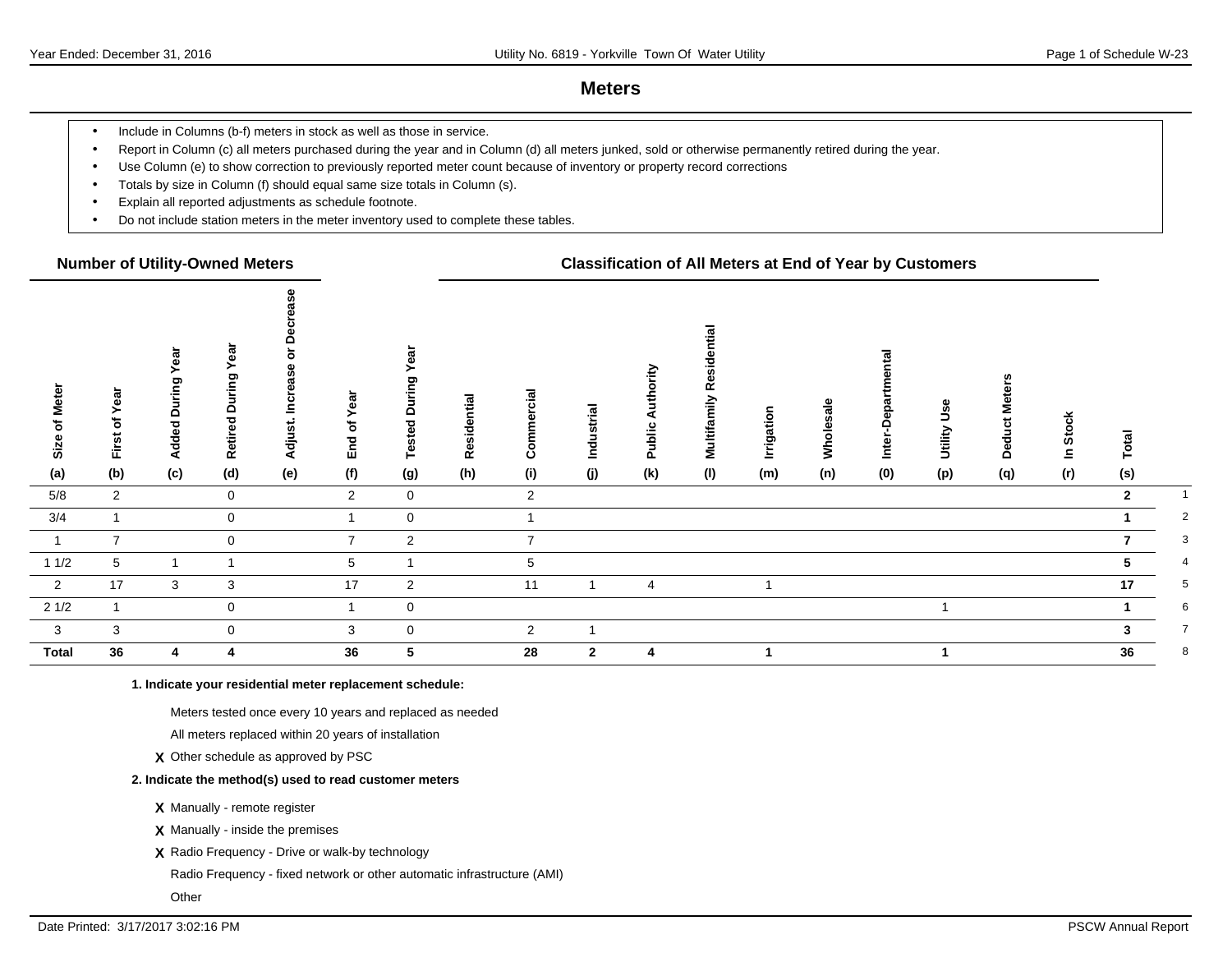### **Meters**

- Include in Columns (b-f) meters in stock as well as those in service.
- Report in Column (c) all meters purchased during the year and in Column (d) all meters junked, sold or otherwise permanently retired during the year.
- Use Column (e) to show correction to previously reported meter count because of inventory or property record corrections
- Totals by size in Column (f) should equal same size totals in Column (s).
- Explain all reported adjustments as schedule footnote.
- Do not include station meters in the meter inventory used to complete these tables.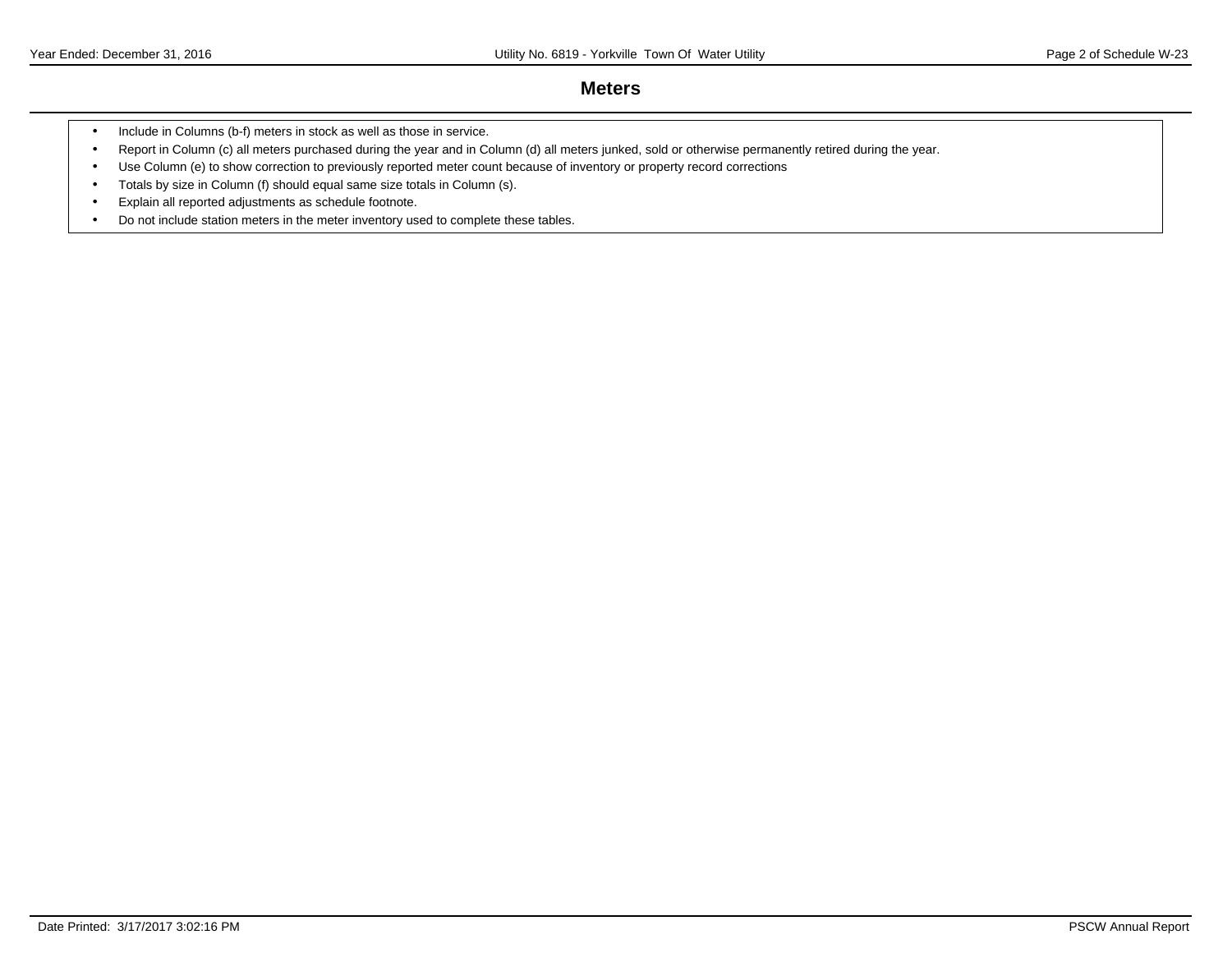# **Hydrants and Distribution System Valves**

- Distinguish between fire and flushing hydrants by lead size.
	- ƕ Fire hydrants normally have a lead size of 6 inches or greater.
	- ƕ Record as a flushing hydrant where the lead size is less than 6 inches or if pressure is inadequate to provide fire flow.
- Explain all reported adjustments in the schedule footnotes.
- Report fire hydrants as within or outside the municipal boundaries.

| <b>Hydrant Type</b><br>(a)  | <b>Number</b><br>In Service<br><b>First of Year</b><br>(b) | Added<br><b>During Year</b><br>(c) | Removed<br><b>During Year</b><br>(d) | <b>Adjustments</b><br>Increase or<br>(Decrease)<br>(e) | <b>Number</b><br>In Service<br><b>End of Year</b><br>(f) |   |
|-----------------------------|------------------------------------------------------------|------------------------------------|--------------------------------------|--------------------------------------------------------|----------------------------------------------------------|---|
| Fire - Outside Municipality |                                                            |                                    |                                      |                                                        |                                                          |   |
| Fire - Within Municipality  | 55                                                         |                                    |                                      |                                                        | 55                                                       | 2 |
| <b>Total Fire Hydrants</b>  | 55                                                         | 0                                  |                                      |                                                        | 55                                                       | 3 |
| <b>Flushing Hydrants</b>    |                                                            |                                    |                                      |                                                        |                                                          | 4 |

NR810.13(2)(a) recommends that a schedule shall be adopted and followed for operating each system valve and hydrant at least once each two years. Please provide the number operated during the year.

| Number of Hydrants operated during year            | 55 |
|----------------------------------------------------|----|
| Number of Distribution System Valves end of year   | 97 |
| Number of Distribution Valves operated during Year | 97 |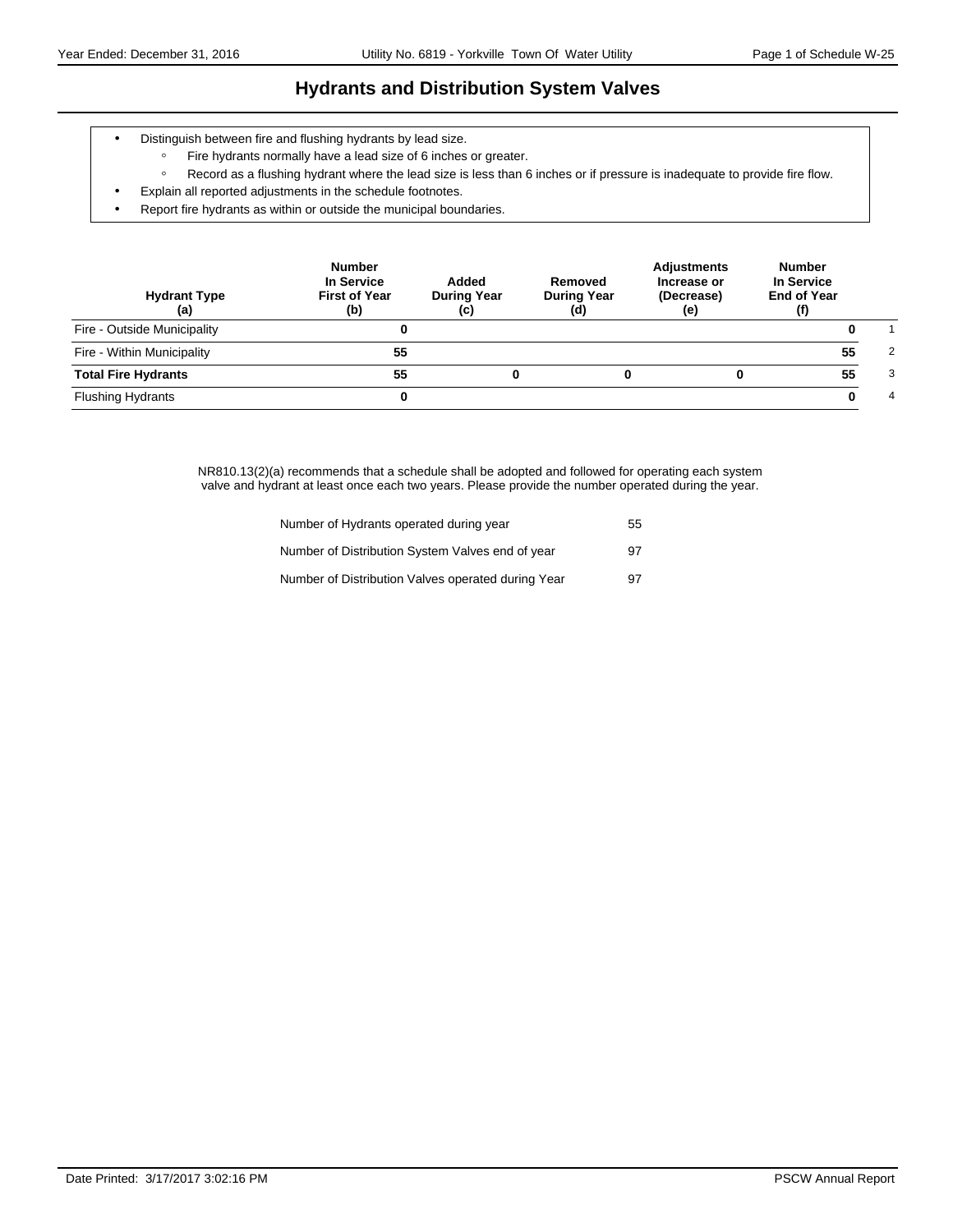### **List of All Station and Wholesale Meters**

- Definition of Station Meter is any meter in service not used to measure customer consumption.
- Definition of Wholesale Meter is any meter used to measure sales to other utilities.
- Retail customer meters should not be included in this inventory.

| Purpose<br>(a)       | <b>Meter Size</b><br>(inches)<br>(b) | <b>Location or Description</b><br>(c) | Type<br>(d) | Date of Last<br><b>Meter Test</b><br>(e) |  |
|----------------------|--------------------------------------|---------------------------------------|-------------|------------------------------------------|--|
| <b>Station Meter</b> |                                      | Well $#1$                             | Turbine     | 08/31/2012                               |  |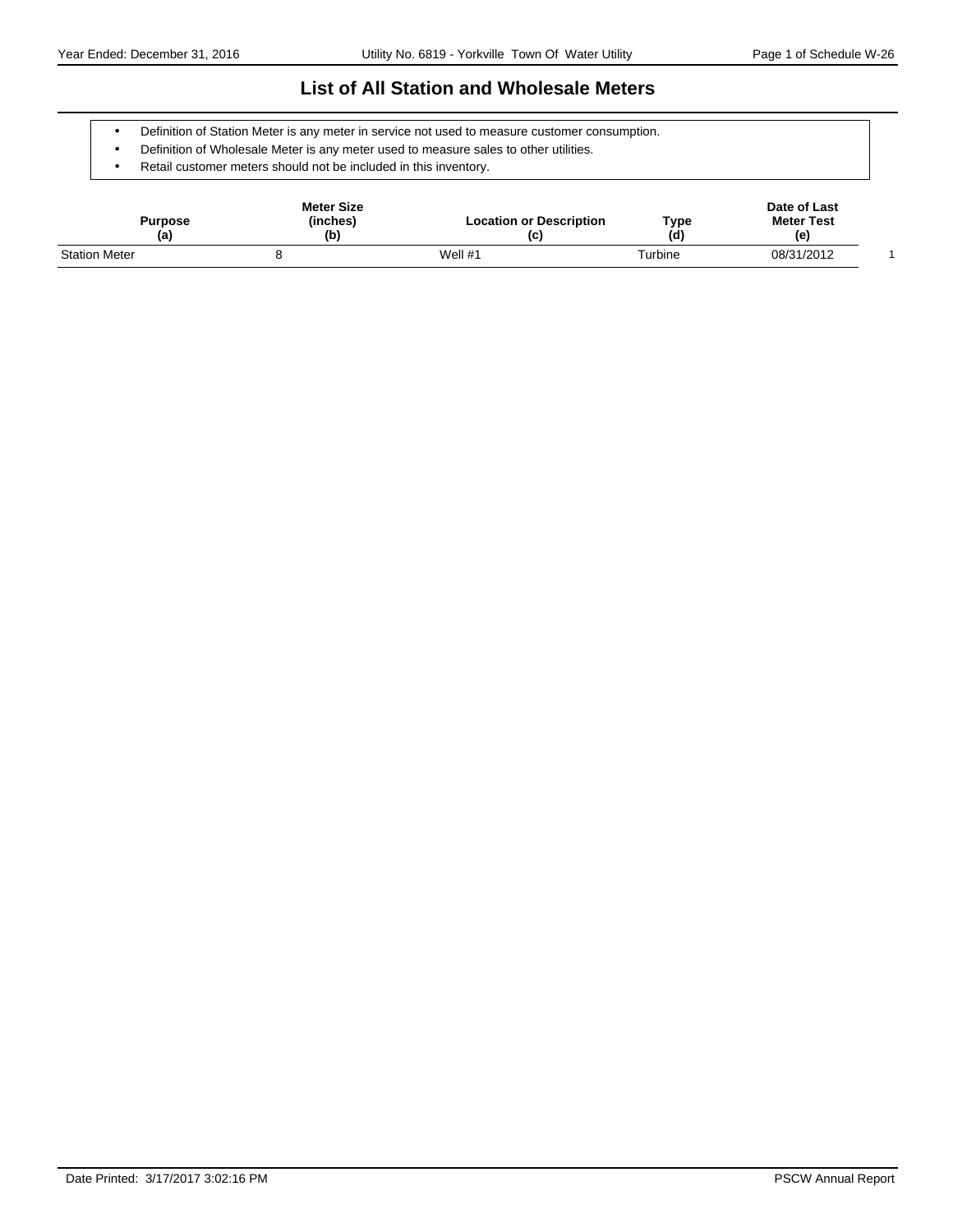# **Water Conservation Programs**

- List all water conservation-related expenditures for the reporting year. Include administrative costs, customer outreach and education, other program costs, and payments for rebates and other customer incentives.
- If the Commission has approved conservation program expenses, these should be charged to Account 186. Otherwise, these expenses are reported in Account 906 on Schedule W-05 (Account 691 for class D utilities).

| <b>Item Description</b><br>(a)                   | <b>Expenditures</b><br>(b) | Number of<br><b>Rebates</b><br>(c) | <b>Water Savings</b><br>Gallons<br>(d) |                |
|--------------------------------------------------|----------------------------|------------------------------------|----------------------------------------|----------------|
| <b>Administrative and General Expenses</b>       |                            |                                    |                                        |                |
| Program Administration                           | $\Omega$                   | 0                                  | 0                                      | 2              |
| <b>Customer Outreach &amp; Education</b>         | $\Omega$                   | $\mathbf 0$                        | 0                                      | 3              |
| Other Program Costs                              | $\Omega$                   | $\Omega$                           | $\Omega$                               | 4              |
| <b>Total Administrative and General Expenses</b> | $\bf{0}$                   | $\bf{0}$                           | 0                                      | 5              |
| <b>Customer Incentives</b>                       |                            |                                    |                                        | 6              |
| <b>Residential Toilets</b>                       | $\mathbf 0$                | $\mathbf 0$                        | 0                                      | $\overline{7}$ |
| Multifamily/Commercial Toilets                   | $\Omega$                   | $\mathbf 0$                        | $\Omega$                               | 8              |
| Faucets                                          | $\Omega$                   | $\Omega$                           | $\Omega$                               | 9              |
| Showerheads                                      | $\Omega$                   | $\Omega$                           | $\Omega$                               | 10             |
| <b>Clothes Washers</b>                           | $\Omega$                   | 0                                  | $\Omega$                               | 11             |
| <b>Dishwashers</b>                               | $\mathbf 0$                | $\mathbf 0$                        | $\Omega$                               | 12             |
| <b>Smart Irrigation Controller</b>               | 0                          | 0                                  | 0                                      | 13             |
| <b>Commercial Pre-Rinse Spray Valves</b>         | $\Omega$                   | $\Omega$                           | $\Omega$                               | 14             |
| Cost Sharing Projects (Nonresidential Customers) | $\Omega$                   | $\mathbf 0$                        | $\Omega$                               | 15             |
| <b>Customer Water Audits</b>                     | $\Omega$                   | 0                                  | $\Omega$                               | 16             |
| Other Incentives                                 | $\mathbf 0$                | $\mathbf 0$                        | 0                                      | 17             |
| <b>Total Customer Incentives</b>                 | 0                          | 0                                  | 0                                      | 18             |
| <b>TOTAL CONSERVATION</b>                        | 0                          | 0                                  | 0                                      | 19             |